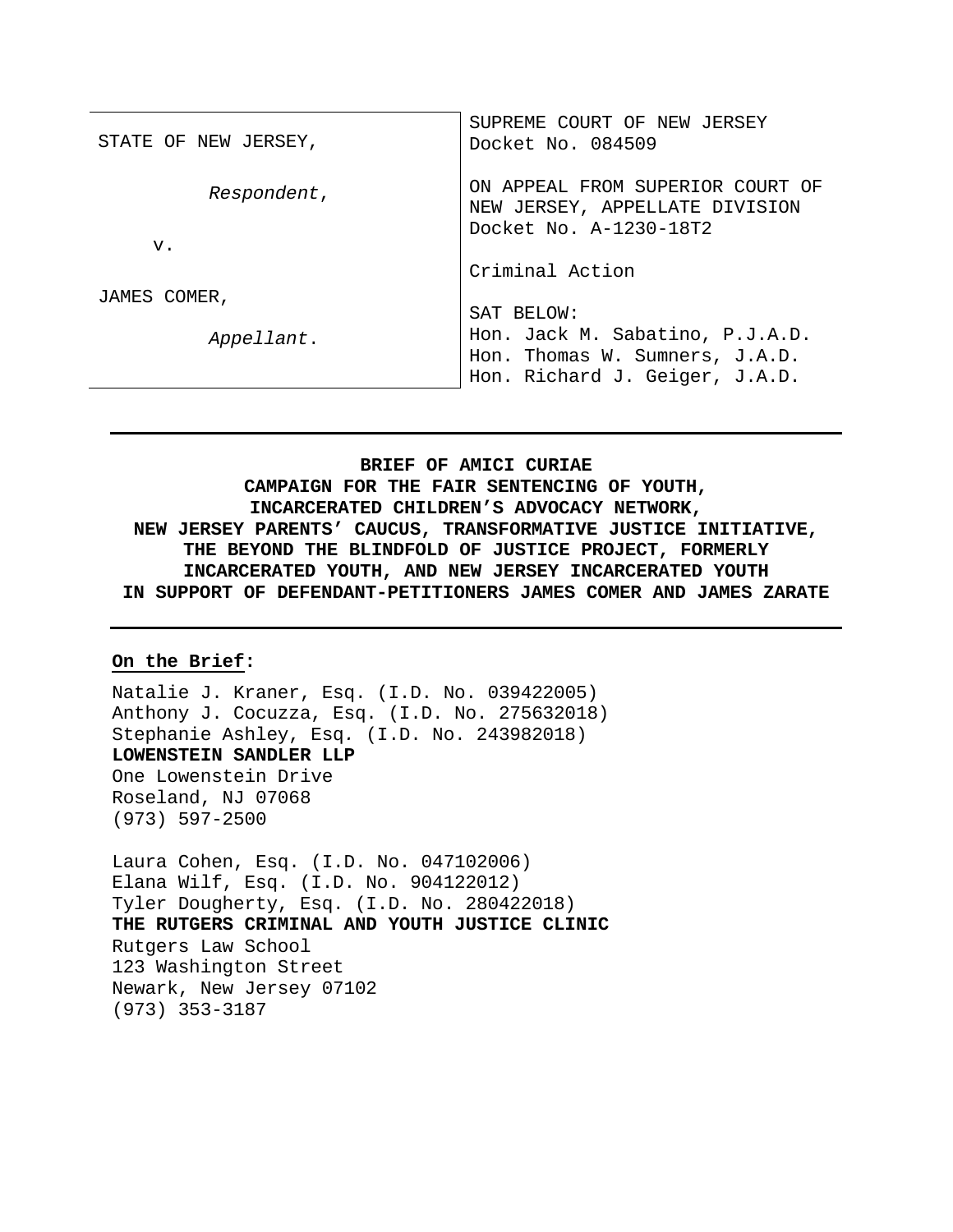### **TABLE OF CONTENTS**

|                | STATEMENT OF INTEREST OF AMICI CURIAE4                                                                                                                                       |
|----------------|------------------------------------------------------------------------------------------------------------------------------------------------------------------------------|
|                | STATEMENT OF FACTS AND PROCEDURAL HISTORY8                                                                                                                                   |
|                |                                                                                                                                                                              |
| I.             | THE UNIOUE CHARACTERISTICS OF YOUTH REQUIRE DISTINCT AND<br>PROTECTIVE TREATMENT UNDER THE EIGHTH AMENDMENT AND<br>ARTICLE I, PARAGRAPH 12 OF THE NEW JERSEY CONSTITUTION. 8 |
| TT.            | THE STORIES OF FORMERLY INCARCERATED JUVENILE LIFERS FROM<br>OTHER STATES ILLUSTRATE THEIR "GREATER PROSPECTS FOR<br>REFORM" WELL BEFORE THIRTY YEARS OF IMPRISONMENT15      |
| Α.             |                                                                                                                                                                              |
| B.             |                                                                                                                                                                              |
| $C$ .          |                                                                                                                                                                              |
| $D$ .          | Jeremiah J. Bourgeois 23                                                                                                                                                     |
| Ε.             |                                                                                                                                                                              |
| TTT.           | THE EXPERIENCES OF JUVENILE LIFERS IN NEW JERSEY REVEAL<br>THAT THE PROMISE OF ZUBER REMAINS UNFULFILLED. 29                                                                 |
| Α.             |                                                                                                                                                                              |
| B.             |                                                                                                                                                                              |
| $\mathsf{C}$ . |                                                                                                                                                                              |
| $D$ .          |                                                                                                                                                                              |
| $E$ .          |                                                                                                                                                                              |
|                |                                                                                                                                                                              |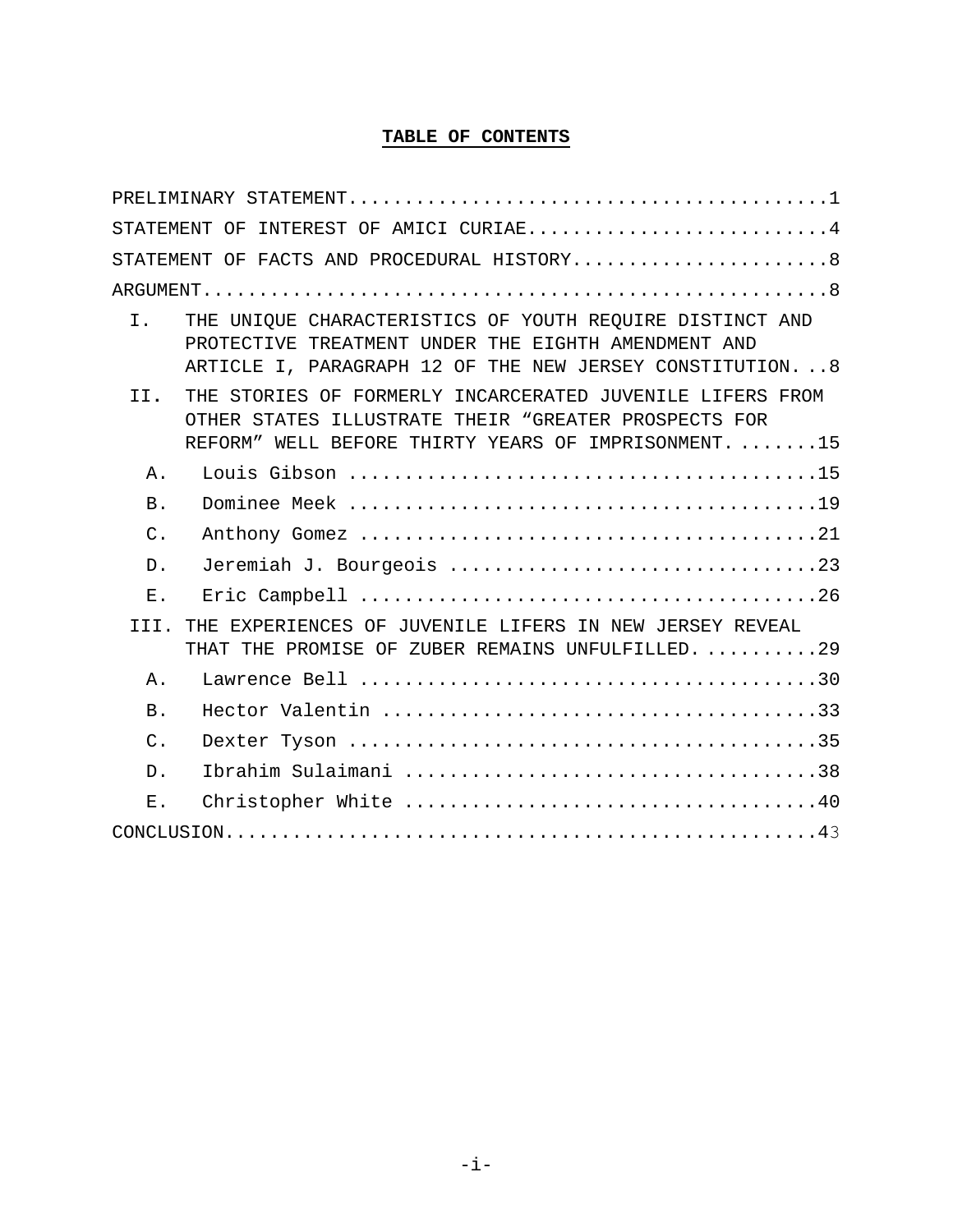# **TABLE OF AUTHORITIES**

# **CASES**

| Adams v. Alabama,                                                   |
|---------------------------------------------------------------------|
| Graham v. Florida,                                                  |
| Jones v. Mississippi,                                               |
| Maynard v. Cartwright,                                              |
| Miller v. Alabama,                                                  |
| Montgomery v. Louisiana,                                            |
| Roper v. Simmons,                                                   |
| State v. Comer,<br>No. A-1230-18T2, 2020 WL 21790754                |
| State v. Gerald,                                                    |
| State v. Zarate,<br>$\overline{N}$ o. A-2001-17T3, 2020 WL 21791264 |
| State v. Zuber,                                                     |
| CONSTITUTIONS                                                       |
|                                                                     |
|                                                                     |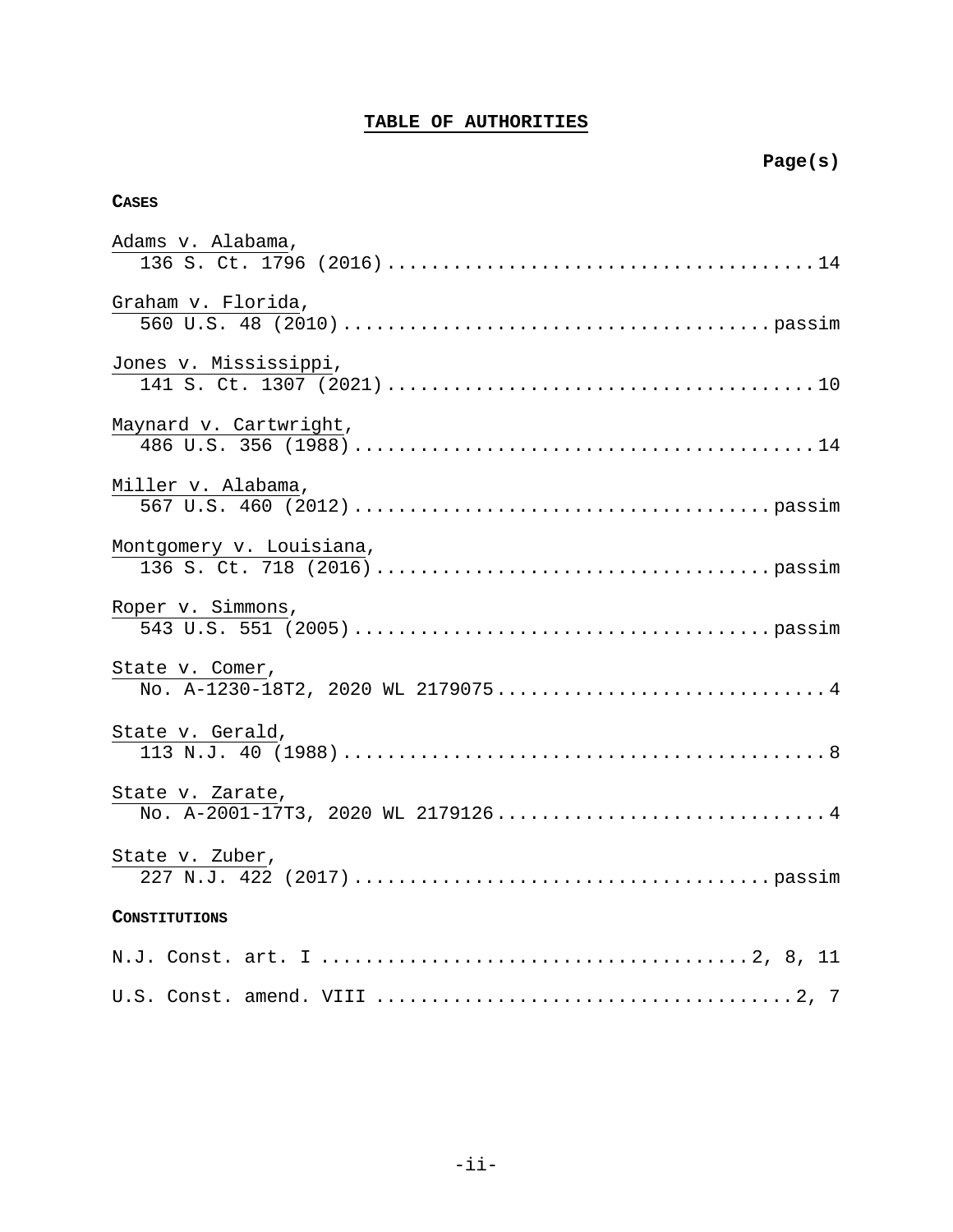# **STATUTES & LEGISLATION**

| A. 3091, 219th Leg., Reg. Sess. (N.J. 2020)  29                                                                                        |
|----------------------------------------------------------------------------------------------------------------------------------------|
| S. 428, 218th Leg., Reg. Sess. (N.J. 2018)  29                                                                                         |
| <b>OTHER AUTHORITIES</b>                                                                                                               |
| Ashley Nellis, The Color of Justice: Racial and Ethnic<br>Disparity in State Prisons,<br>The Sentencing Project (June 2016) 12         |
| Ashley Nellis, The Lives of Juvenile Lifers: Findings<br>from a National Survey,<br>The Sentencing Project (Mar. 2012)12, 16           |
| Barry Feld, The Youth Discount: Old Enough to Do the<br>Crime, Too Young to Do the Time,                                               |
| Kallee Spooner & Michael S. Vaughn, Sentencing Juvenile<br>Homicide Offenders: A 50-State Survey,<br>5:2 Va. J. Crim. L. 130 (2017) 12 |
| Life Imprisonment,<br>The Sentencing Project (Oct. 8, 2019) 13                                                                         |
| National Trends in Sentencing Children to Life without                                                                                 |
| N.J. Off. Att'y Gen., Juvenile Justice Comm'n, Juvenile<br>Waiver Practice in New Jersey (July 2019)12                                 |
| TJIS: Transformative Justice Initiative and Swarthmore<br>College, Swarthmore Coll. Lang Center Civic & Soc.                           |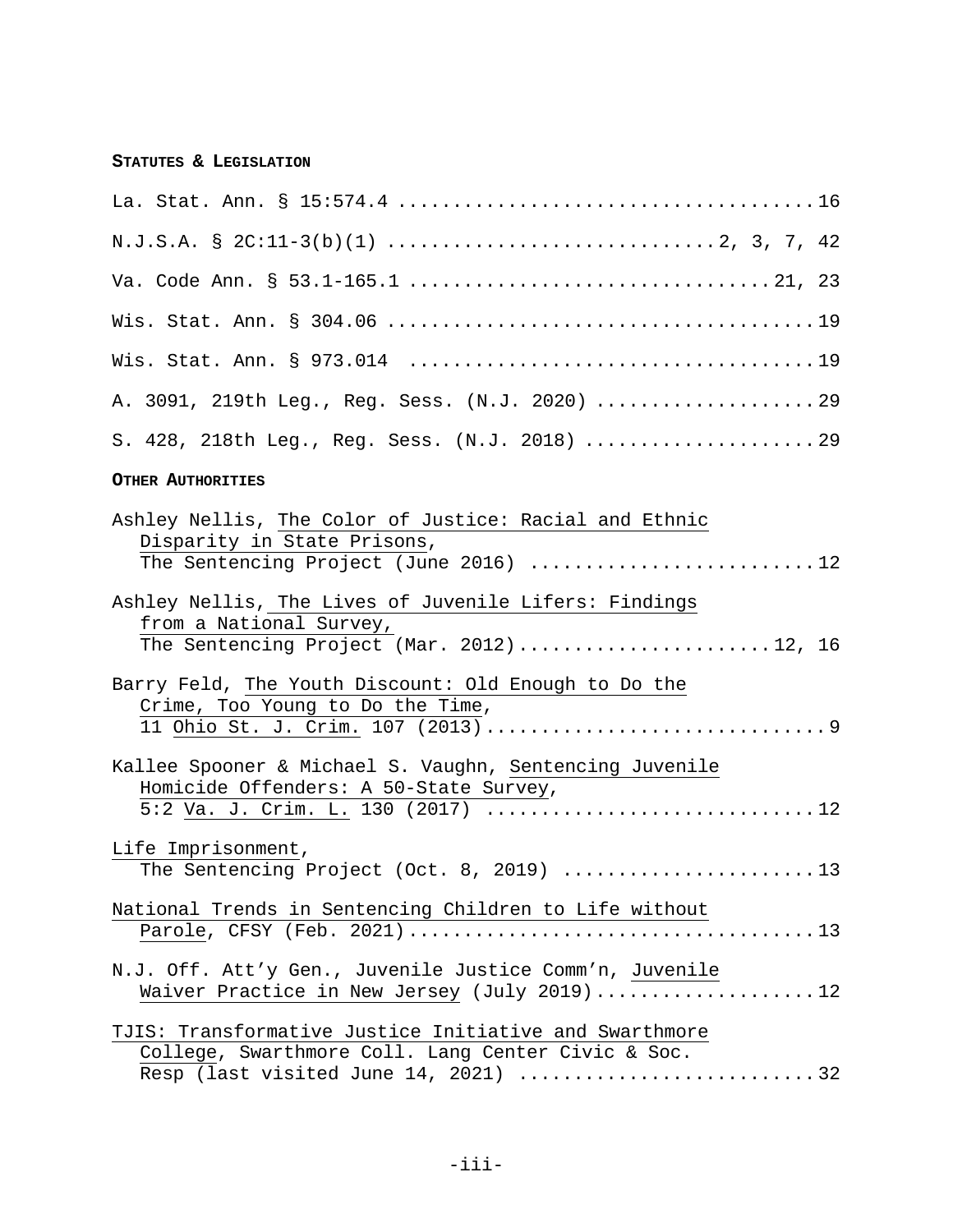#### <span id="page-4-2"></span>**PRELIMINARY STATEMENT**

<span id="page-4-0"></span>Amici Curiae submit this brief in support of Petitioners James Comer and James Zarate to share the stories of formerly incarcerated youth who have been released after serving *less than thirty years* for homicide offenses and are now productive members of their communities. These real life examples demonstrate the unique rehabilitative potential of young people who have committed serious crimes, which the U.S. Supreme Court recognized when it found that "children are constitutionally different from adults for purposes of sentencing" because of their "diminished culpability and greater prospects for reform." Miller v. Alabama, 567 U.S. 460, 471 (2012).

<span id="page-4-3"></span>Like Petitioners, the formerly incarcerated youth highlighted in Section II below were convicted of serious crimes as children and initially sentenced to life without parole. But unlike Petitioners, they were convicted in jurisdictions where they were given a "chance to demonstrate growth and maturity" after Miller and Montgomery v. Louisiana, 136 S. Ct. 718 (2016), and they were not required to serve additional time to satisfy an arbitrary mandatory minimum sentence that fails to account for the transient immaturity of youth, see Miller, 567 U.S. at 479 (quoting Graham v. Florida, 560 U.S. 48, 73 (2010)).

<span id="page-4-1"></span>Louis Gibson, Dominee Meek, Anthony Gomez, Jeremiah Bourgeois, and Eric Campbell matured while incarcerated and are now thriving and contributing meaningfully to their communities. Their stories of reform and redemption are living proof that all

-1-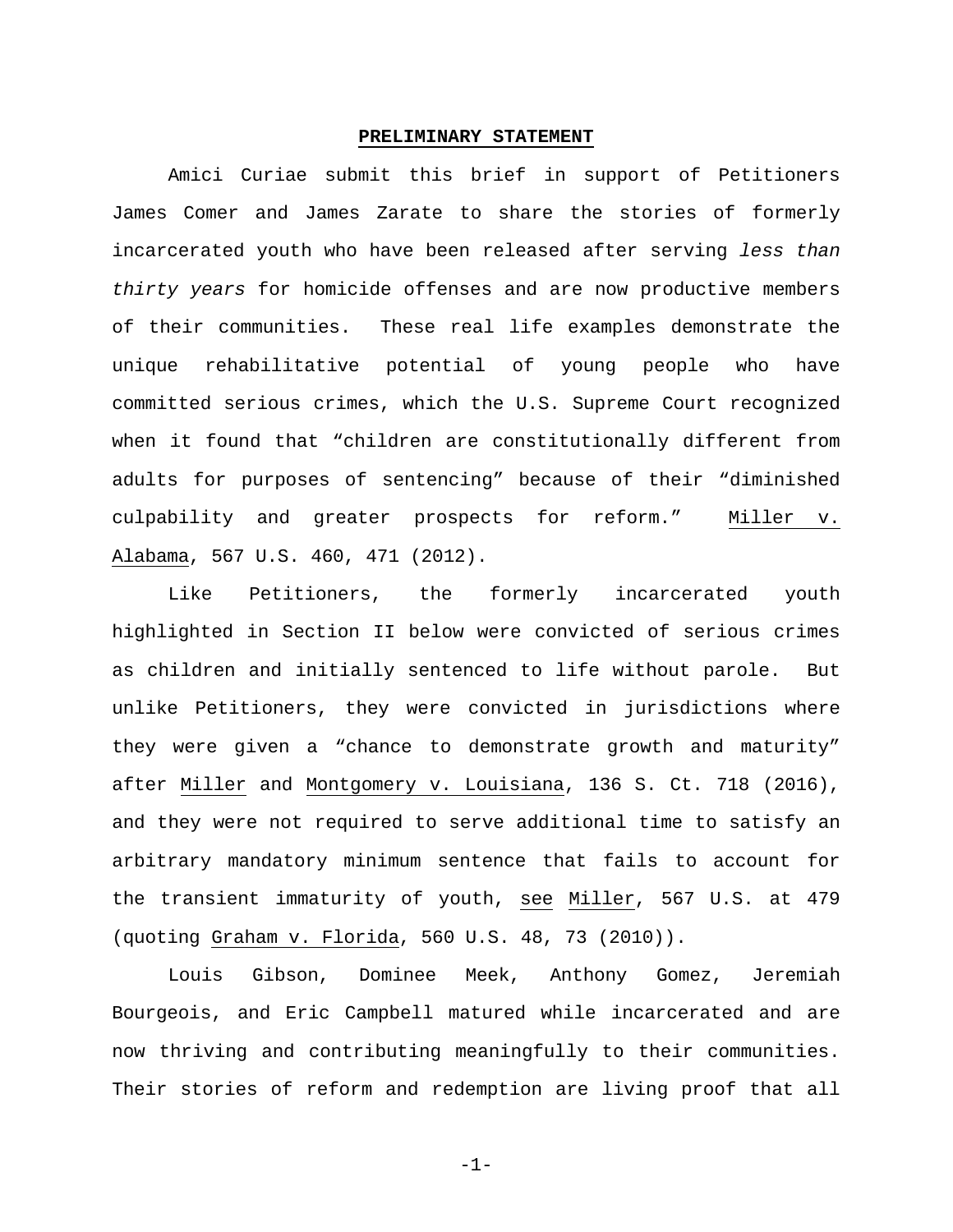children have the capacity for positive growth and deserve a "chance for fulfillment outside of prison walls" and for "reconciliation with society." Graham, 560 U.S. at 79.

In Section III, Amici also share the stories of Lawrence Bell, Hector Valentin, Dexter Tyson, Ibrahim Sulaimani, and Christopher White, who were convicted in New Jersey of serious offenses when they were minors and sentenced to mandatory minimum terms of at least thirty years. These men share similar stories of rehabilitation with Louis, Dominee, Anthony, Jeremiah, and Eric, but they became or will become eligible for release only after serving at least three decades or more behind bars under New Jersey's draconian sentencing laws. Upholding this arbitrary thirty-year mandatory minimum and the lower courts' misapplication of the Miller factors to Mr. Zarate would deprive these and other incarcerated youth of the "meaningful opportunity to obtain release" first promised in Graham and later by this Court in State v. Zuber, 227 N.J. 422 (2017).

<span id="page-5-2"></span><span id="page-5-0"></span>The thirty and forty-two-and-a-half year sentences without the possibility of parole imposed on Petitioners Comer and Zarate, respectively, were not the result of a holistic assessment of their "characteristics and circumstances" required under the Eighth Amendment to the U.S. Constitution and Article I, paragraph 12 of the New Jersey Constitution. Miller, 567 U.S. at 476; Zuber, 227 N.J. at 438. Indeed, the lengthy period of parole ineligibility mandated by N.J.S.A. § 2C:11-3b(1) treats waived young people exactly the same as adults and ignores their

<span id="page-5-1"></span>-2-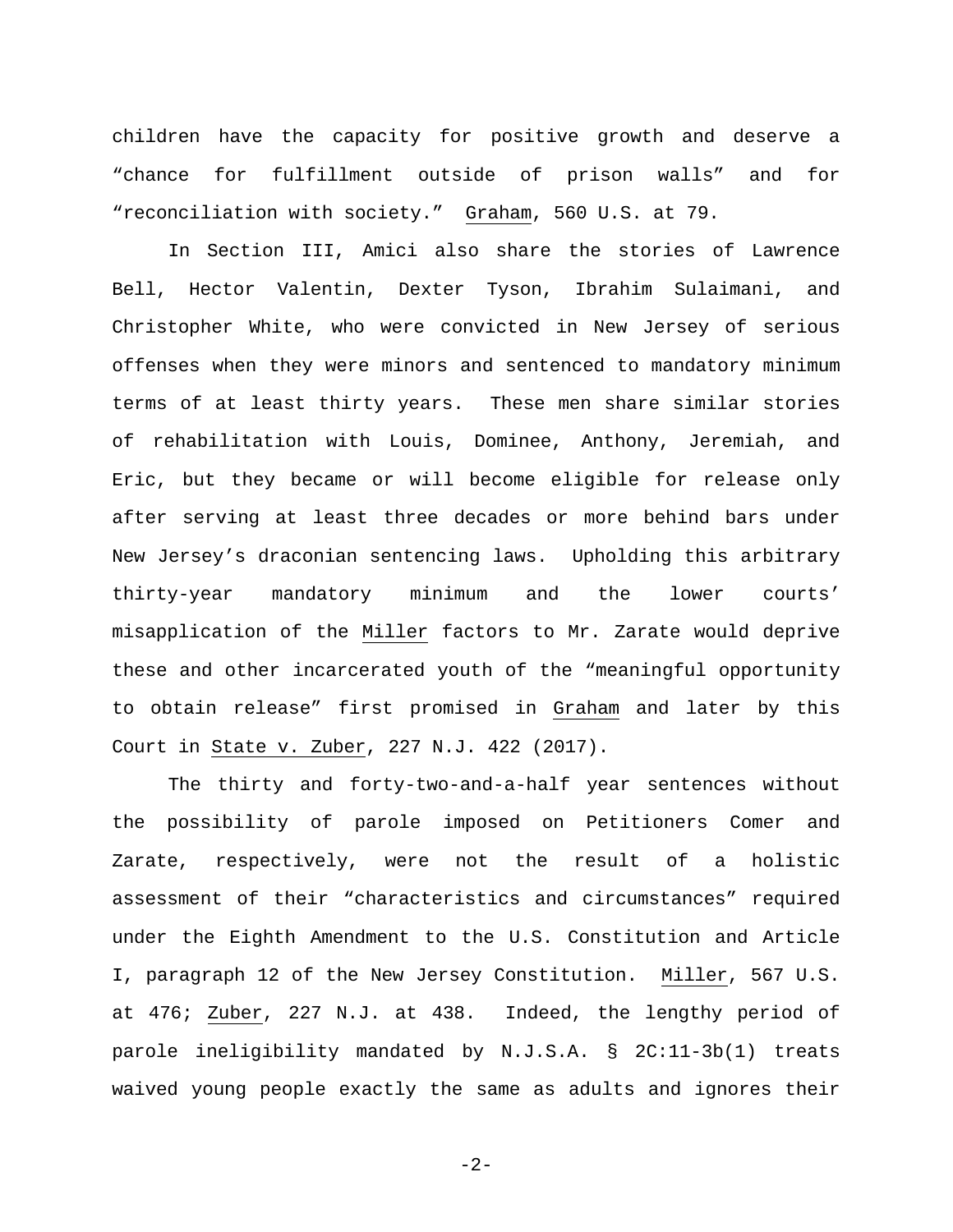unique rehabilitative potential by failing to afford them the individualized assessment that is constitutionally required. The imposition of a forty-two-and-a-half year period of parole ineligibility for an offense committed by a fourteen-year-old likewise overlooks that young people are capable of reform, as further evidenced by the trial court's misapplication of the Miller factors to Mr. Zarate.

In sum, the practical effect of the decisions on appeal is that young people who commit serious offenses are not given a meaningful opportunity to seek release once they can demonstrate their maturation and rehabilitation. It is imperative that sentencing laws such as N.J.S.A. § 2C:11-3(b)(1) and the resentencing hearings resulting from the Miller*/*Zuber decisions account for the unique rehabilitative potential of these youth and actualize the Supreme Court's pronouncement that "children are constitutionally different from adults." Miller, 567 U.S. at 471. New Jerseyans currently serving lengthy sentences for crimes committed as minors, and many others, are patiently waiting for the promise of Miller and Zuber to be fulfilled. Amici respectfully request that the Court provide lower courts with the necessary tools and guidance to do so.

 $-3-$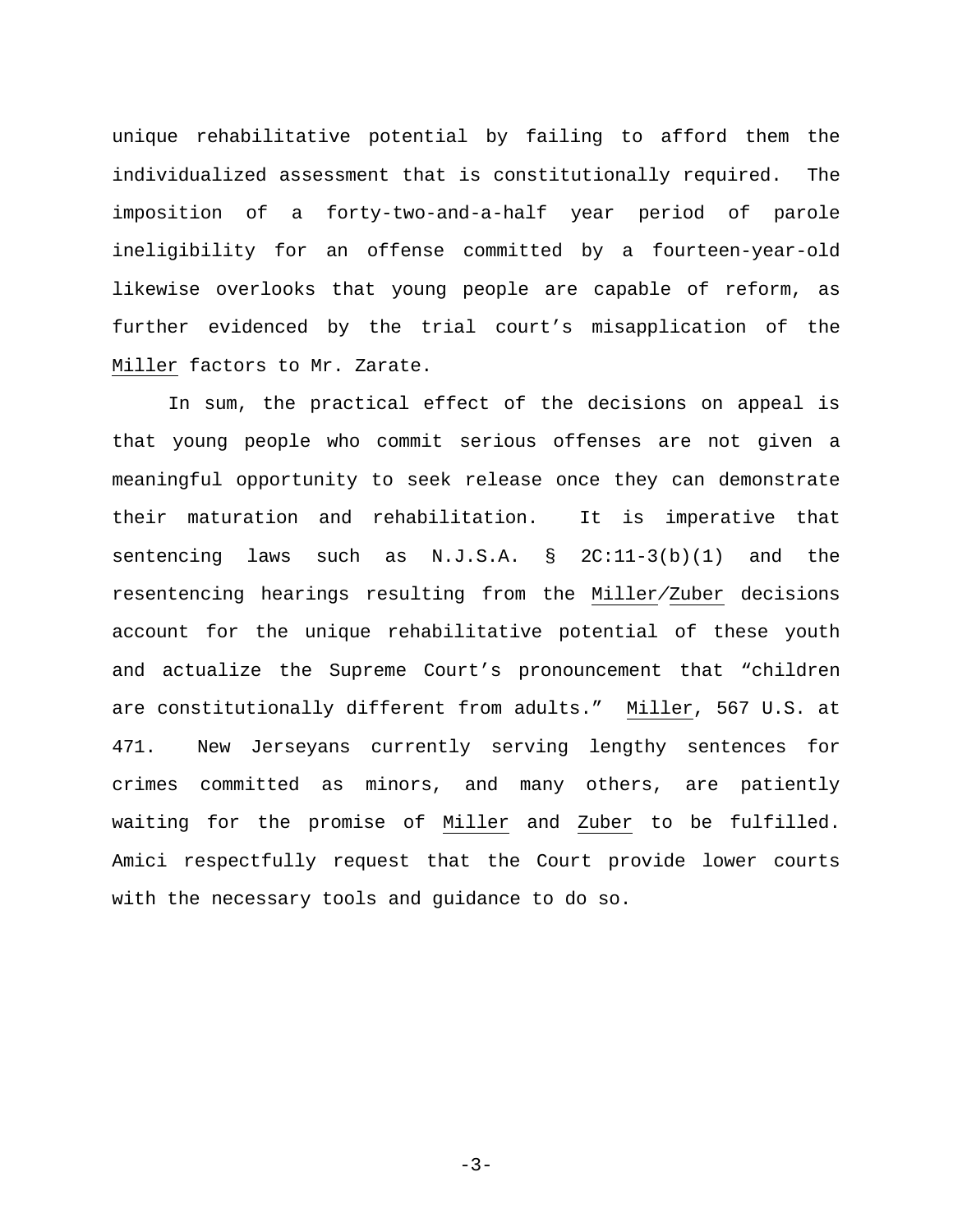#### **STATEMENT OF INTEREST OF AMICI CURIAE[1](#page-7-3)**

<span id="page-7-0"></span>**The Campaign for the Fair Sentencing of Youth ("CFSY")** is a national coalition and clearinghouse that leads, coordinates, develops, and supports efforts to implement fair and ageappropriate sentences for youth, with a focus on abolishing life without parole sentences for youth. CFSY engages in public education and communications efforts to provide decision-makers and the broader public with the facts, stories, and research that will help them to fully understand the impact of these sentences upon individuals, families, and communities.

**Incarcerated Children's Advocacy Network ("ICAN")** is the United States' only national network of formerly incarcerated youth and is a project of CFSY. ICAN's mission is to address youth violence through restorative means and advocate for ageappropriate and trauma-informed alternatives to extreme sentences for children. All ICAN members were convicted of serious crimes in adult court, and many were given a life sentence. Through sharing their personal stories, ICAN members work to highlight

l

<span id="page-7-2"></span><span id="page-7-1"></span> $-4-$ 

<span id="page-7-3"></span><sup>1</sup> Amici are filing identical briefs in State v. Comer and State v. Zarate because the stories of formerly and currently incarcerated youth serve to highlight youthful offenders' unique capacity for rehabilitation by providing living examples of positive change, which Amici respectfully request the Court to consider in both appeals. Many individuals beyond James Comer and James Zarate will be impacted by the Court's decisions in these cases, and these real-life stories demonstrate the importance of having sentencing laws and Miller/Zuber resentencing hearings that adequately account for the distinct attributes of youth.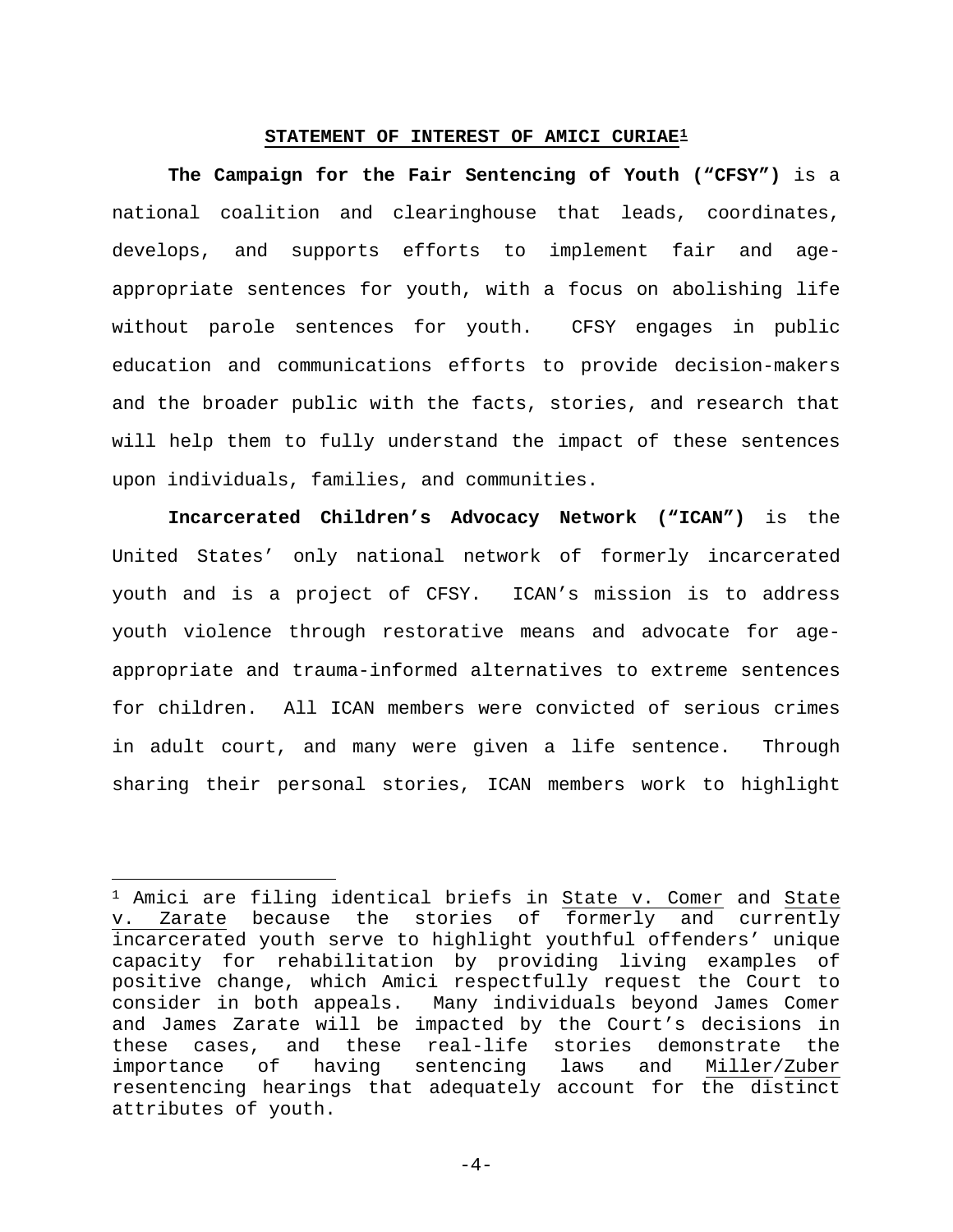children's unique capacity for rehabilitation by providing living examples of positive change.

**New Jersey Parents' Caucus ("NJPC")** is a statewide advocacy coalition of parents, caregivers, and young adults whose mission is to ensure families raising children with emotional, behavioral, mental health, and substance abuse challenges are involved in the development and delivery of services in the children's mental health, juvenile justice, child welfare, and special education systems. NJPC seeks to improve outcomes for justice-involved youth in New Jersey by advocating for fair sentences for youth. NJPC works to meet these goals by, among other things, tracking and corresponding with current and formerly incarcerated youth and their loved ones; educating youth and their loved ones on their rights, responsibilities, and juvenile justice advocacy; training juvenile justice professionals and providers; and providing leadership opportunities to justice-involved youth.

**Transformative Justice Initiative ("TJI")** is comprised of consultants with lived experiences in carceral spaces. Founded in 2019 by Antonne Henshaw and Ibrahim Sulaimani, TJI challenges the culture of corrections, reentry, and the public perception of carceral citizens. Through its NuEntry initiative, TJI provides peer-on-peer mentoring to facilitate reentry. TJI's NuEntry Opportunity Specialists meet returning citizens "at the gate" and conduct a needs-assessment which allows TJI to effectively aid in the transition from carceral spaces to citizenry. Additionally,

-5-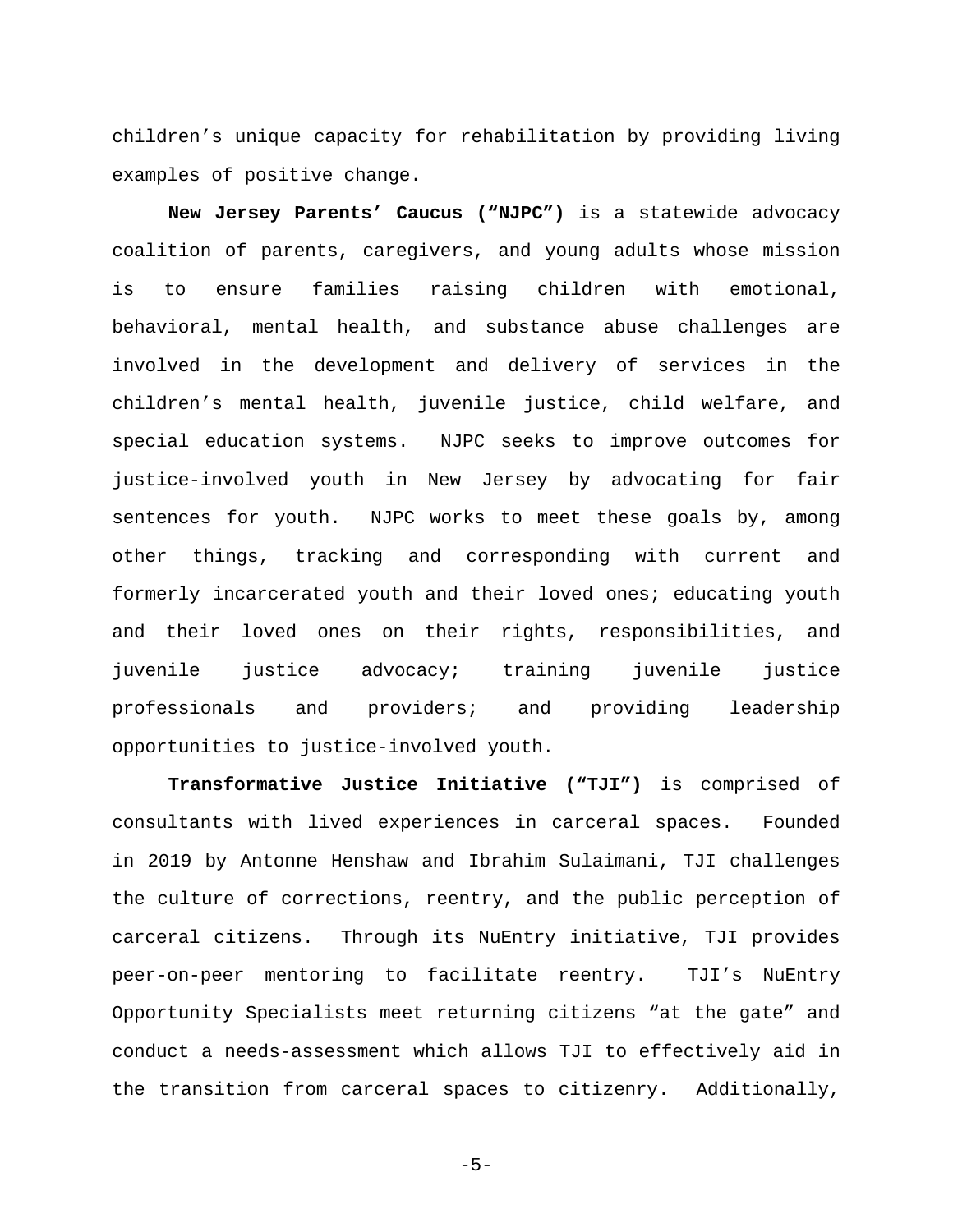TJI's Imprints program partners with the CYLAB Community Youth Leader Advisory Board and the Camden Center for Youth Development to have a positive impact on children before they become systeminvolved. TJI uses members' lived experiences in carceral spaces and successes to "imprint" on young people that there is more to life than those things that lead to jail and prison.

**The Beyond the Blindfold of Justice Project ("BBJP")** advocates on behalf of minors and emerging adults whose age was not considered as a mitigating factor when they were sentenced to adult terms of confinement. Led by Jeremiah "J.J." Bourgeois, who serves as its Director, BBJP works in collaboration with Freedom Project WA, a 501(c) (3) nonprofit whose mission is to dismantle the institution of mass incarceration and heal its traumatic effects on marginalized communities. Freedom Project WA connects people to critical support, facilitates co-learning on racial equity, anti-oppression, compassionate communication and mindfulness, and collaborates with community partners to advocate for systemic change in the criminal legal system.

**The Formerly Incarcerated Youth Amici** are formerly incarcerated, out-of-state youth who received life sentences. In light of the U.S. Supreme Court's decisions in Miller and Montgomery and subsequent state legislation, these individuals received a meaningful opportunity to demonstrate their maturity and rehabilitation and have since been released on parole. These amici were convicted of homicide offenses that would have barred them from parole eligibility for thirty years pursuant to

-6-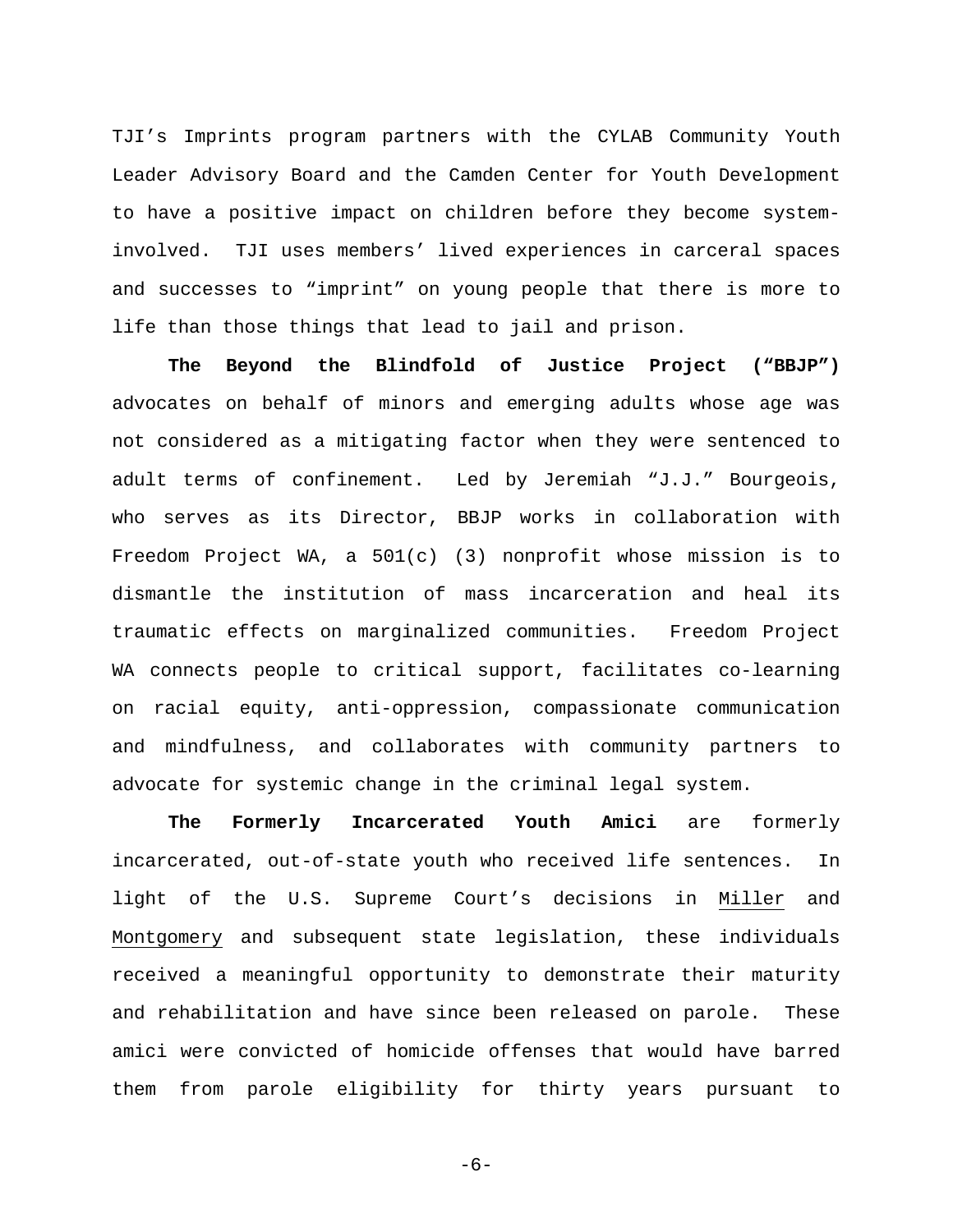N.J.S.A. § 2C:11-3(b)(1) had they been convicted in New Jersey. Fortunately for them, the sentencing laws in the jurisdictions where they were convicted did not require them to serve a mandatory minimum of thirty years, and they were all released on parole after serving terms that ranged from fourteen to twentyeight years.

<span id="page-10-1"></span>**The New Jersey Incarcerated Youth Amici** were convicted of homicide offenses as adolescents in New Jersey and sentenced to the thirty-year mandatory minimum required by N.J.S.A. § 2C:11- 3(b)(1) or longer. They either are currently incarcerated or were recently released after at least three decades in prison. All have records of substantial institutional accomplishments and demonstrate clear evidence of maturation and rehabilitation that occurred long before they had completed the thirty-year statutory minimum, and those who have been released are active, contributing members of their communities.

Amici CFSY, ICAN, NJPC, TJI, and BBJP have a particular interest in this case because the issues on appeal directly affect the mission of these organizations, which includes advocacy for the fair sentencing of youth. The Formerly Incarcerated Youth Amici and New Jersey Incarcerated Youth Amici likewise have a particular interest in this case as they were all convicted of homicides as adolescents and rely on courts to sentence youth within the confines of the Eighth Amendment.

<span id="page-10-0"></span>-7-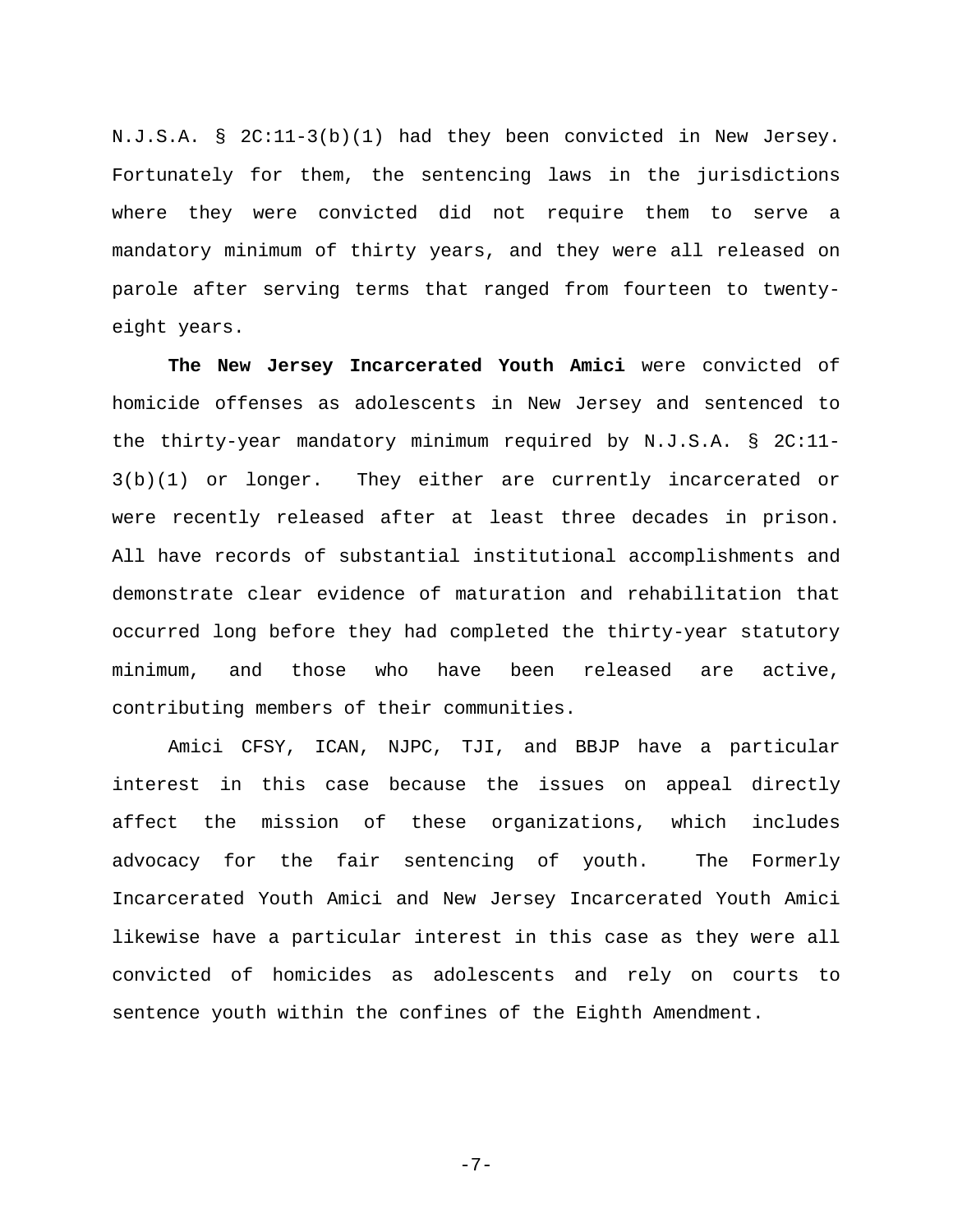### **STATEMENT OF FACTS AND PROCEDURAL HISTORY**

<span id="page-11-0"></span>Amici adopt the Statements of Procedural and Factual History in Mr. Comer's and Mr. Zarate's opening brief before the Appellate Division. See Def. Zarate App. Div. Br. at 1-12; Def. Comer App. Div. Br. at 4-14.

#### <span id="page-11-3"></span>**ARGUMENT**

# <span id="page-11-2"></span><span id="page-11-1"></span>**I. THE UNIQUE CHARACTERISTICS OF YOUTH REQUIRE DISTINCT AND PROTECTIVE TREATMENT UNDER THE EIGHTH AMENDMENT AND ARTICLE I, PARAGRAPH 12 OF THE NEW JERSEY CONSTITUTION.**

As this Court has recognized, youth matters in criminal sentencing. Zuber, 227 N.J. at 448. Individuals who commit crimes while under eighteen years of age are less culpable than adult offenders and are presumed to have the capacity for rehabilitation. See id. at 444 (quoting Miller, 567 at 471). Thus, the characteristics of youth require distinct and protective treatment under the U.S. and New Jersey Constitutions.[2](#page-11-6)

In a series of decisions beginning with Roper v. Simmons, 543 U.S. 551 (2005), and continuing in Graham*,* Miller*,* and Montgomery, the U.S. Supreme Court repeatedly found that young people are fundamentally different from adults. Indeed, social science and scientific research has conclusively demonstrated that children are developmentally and neurologically different from adults in ways that make them categorically less culpable. Roper, 543 U.S. at 569; Graham, 560 U.S. at 68; Miller, 567 U.S.

<span id="page-11-4"></span>-8-

<span id="page-11-6"></span><span id="page-11-5"></span> <sup>2</sup> Notably, Article I, paragraph 12 of the New Jersey Constitution "affords greater protections . . . than does the [E]ighth [A]mendment of the federal constitution." State v. Gerald, 113 N.J. 40, 76 (1988).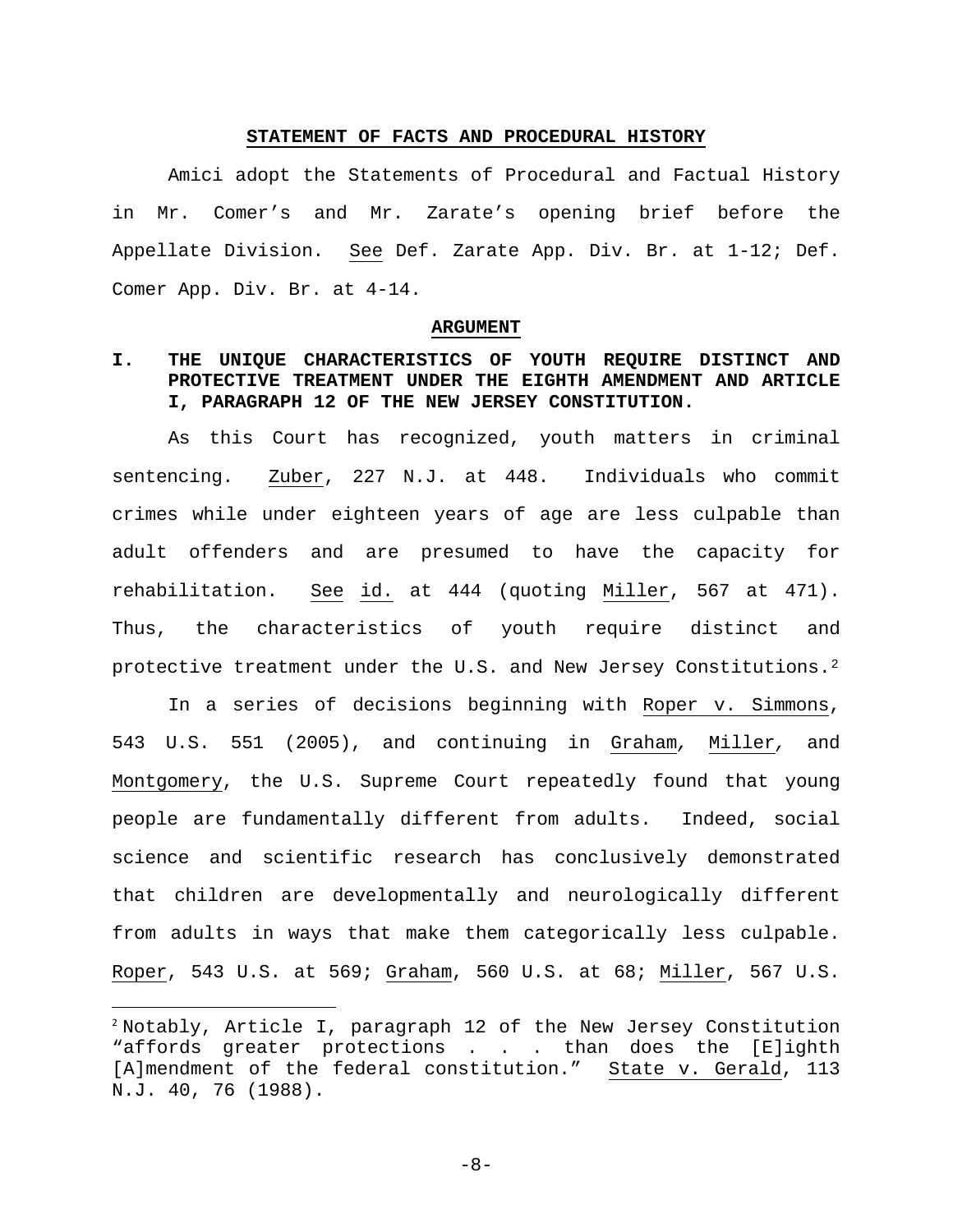at 471. Because "developments in psychology and brain science continue to show fundamental differences between juvenile and adult minds," adolescents require different and more protective procedures when undergoing criminal sentencing. Miller, 567 U.S. at 471-72 (quoting Graham, 560 U.S. at 68). The research supporting that conclusion has "become even stronger" over time. Id. at 472 n.5.

In particular, the U.S. Supreme Court relied on three developmental characteristics that distinguish children from adults when determining culpability. First, "children are more vulnerable to negative influences and outside pressures, including from their family and peers; they have limited control over their own environment and lack the ability to extricate themselves from horrific, crime-producing settings." Id. at 471 (quoting Roper, 543 U.S. at 569) (internal quotation marks omitted); see Montgomery, 136 S. Ct. at 733.

Second, "children have a lack of maturity and an underdeveloped sense of responsibility, leading to recklessness, impulsivity, and heedless risk-taking." Miller, 567 U.S. at 471 (quoting Roper, 543 U.S. at 569) (internal quotation marks omitted). Indeed, the "parts of the brain involved in behavior control continue to mature through late adolescence." Graham, 560 U.S. at 68. Youthful offenders, therefore, often "underestimate the risks in front of them and focus on short-term gains rather than long-term consequences." Barry Feld, The Youth

<span id="page-12-0"></span> $-9-$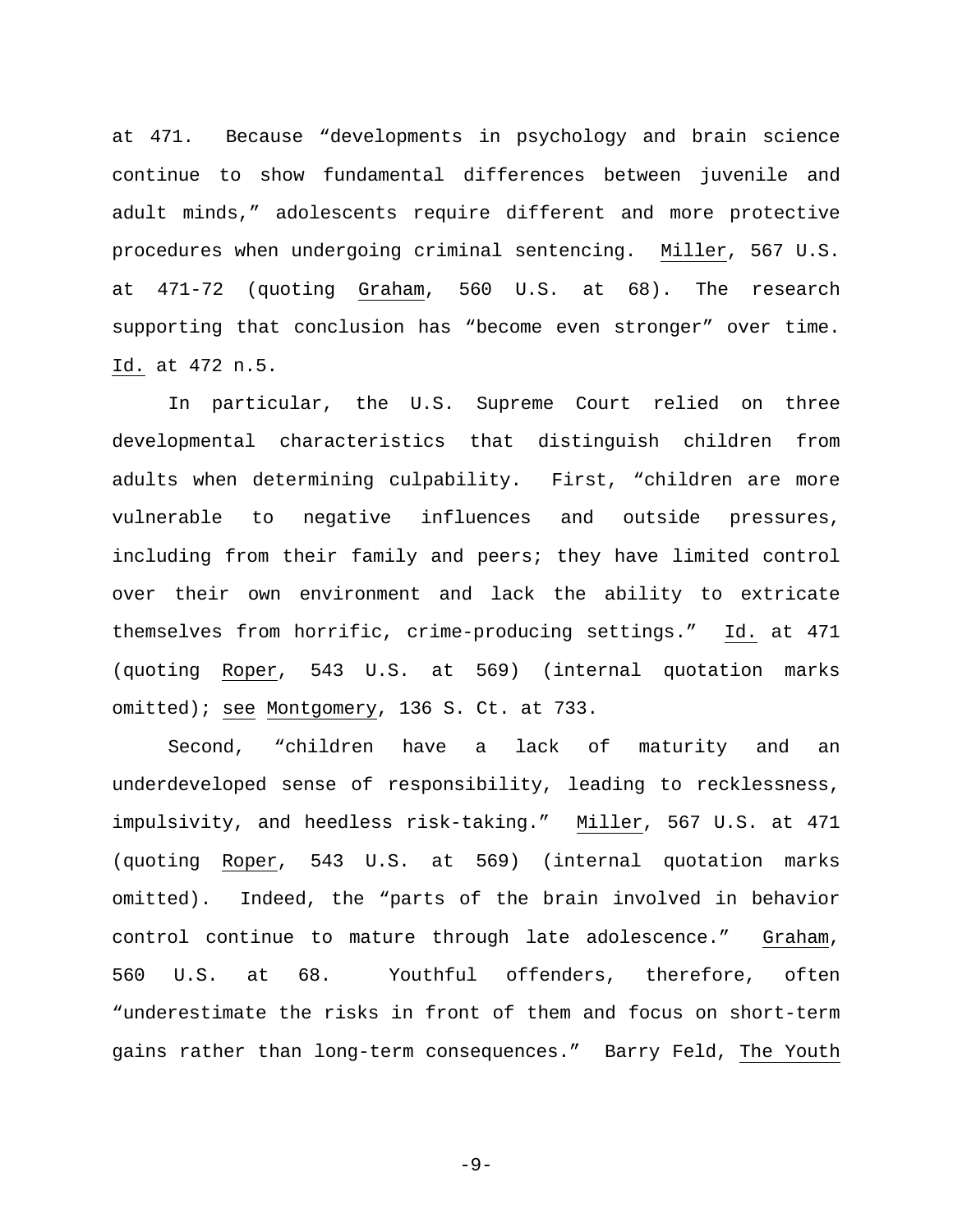Discount: Old Enough to Do the Crime, Too Young to Do the Time, 11 Ohio St. J. Crim. 107, 116-17 (2013).

Third, "a child's character is not as well formed as an adult's; his traits are less fixed and his actions less likely to be evidence of irretrievable depravity." Miller, 567 U.S. at 471 (quoting Roper, 543 U.S. at 570) (internal quotation marks omitted). Thus, "[f]rom a moral standpoint it would be misguided to equate the failings of a minor with those of an adult, for a greater possibility exists that a minor's character deficiencies will be reformed." Graham, 560 U.S. at 68. The signature qualities of adolescence, including impetuosity and recklessness, subside as children grow into adulthood, even for children who commit serious crimes. See Roper, 543 U.S. at 570; see also Feld, 11 Ohio St. J. Crim. at 117.

In light of young people's lessened culpability and the diminished justifications for punishing them, the U.S. Supreme Court progressively narrowed the range of permissible sentences for youth. See Roper, 543 U.S. at 575 (minors cannot be sentenced to death); Graham, 560 U.S. at 75 (minors cannot be sentenced to life imprisonment without the possibility of parole for nonhomicide offenses); Miller, 567 U.S. at 476 (minors convicted of homicide cannot be sentenced to mandatory life imprisonment without parole); Montgomery, 136 S. Ct. at 734 (applying the Miller rule retroactively). Most recently, in Jones v. Mississippi, 141 S. Ct. 1307, 1311 (2021), the U.S. Supreme Court once again reaffirmed its findings in Miller.

<span id="page-13-0"></span> $-10-$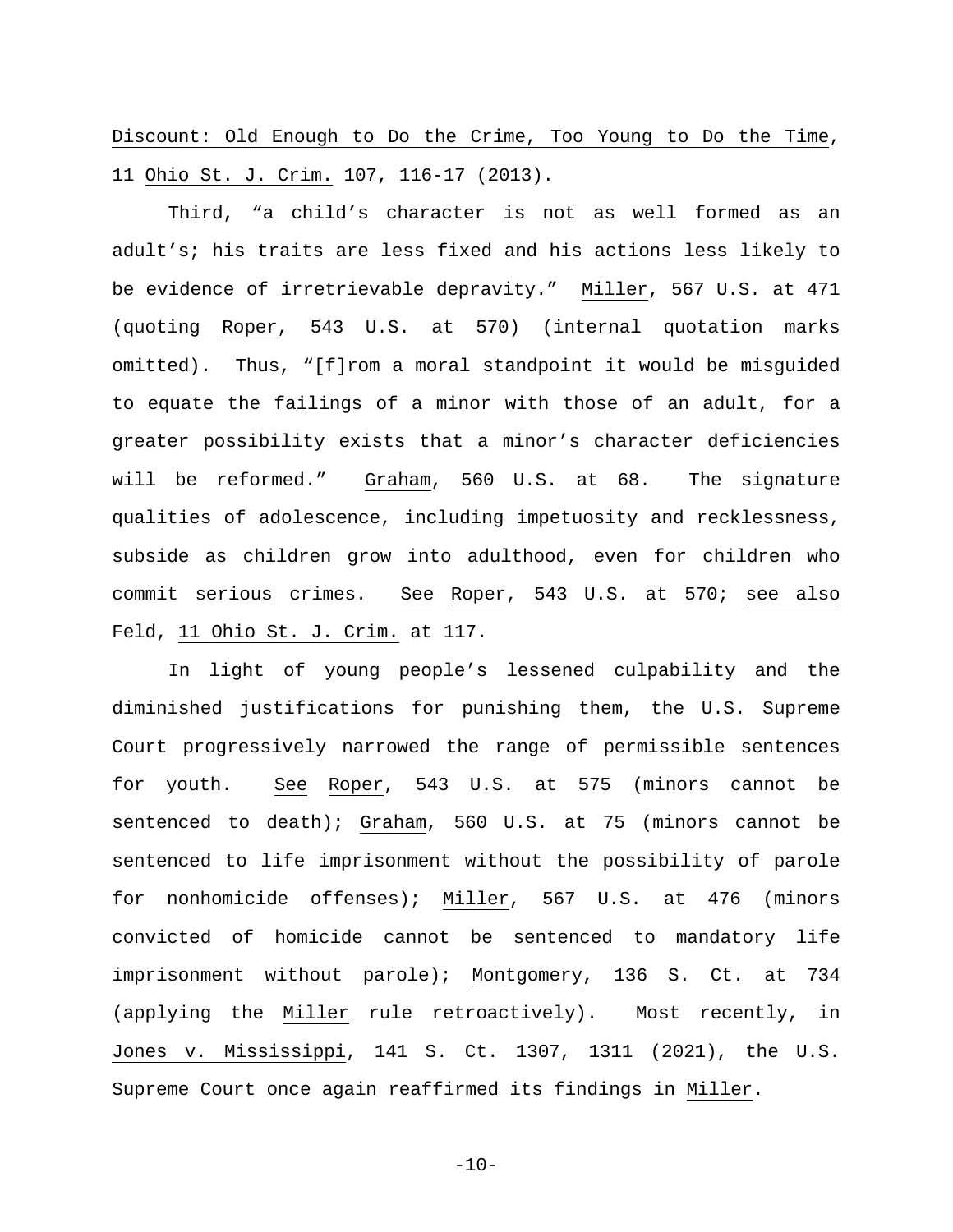Collectively, these decisions compel courts to take age and developmental immaturity into account in juvenile sentencing. Miller, 567 U.S. at 473. This Court recognized as much in Zuber: "Indeed, the principles in Graham are at the heart of Roper, Miller, and Montgomery as well. They teach us, in essence, that youth matters under the Constitution" and, as such, "the force and logic of Miller's concerns apply broadly." 227 N.J. at 429, 448. Consequently, the Court held that under this line of cases and Article 1, paragraph 12 of the New Jersey Constitution, New Jersey courts must consider the Miller factors when imposing a "lengthy period of parole ineligibility" upon a young person, whether for one or more offenses. 227 N.J. at 447.

<span id="page-14-0"></span>Amici--particularly CFSY--have participated in, studied, observed, and/or tracked hundreds of post-Miller resentencing and/or parole hearings. As an initial matter, racial disparities plagued the imposition of juvenile life without parole ("JLWOP") sentences. According to a nationwide survey conducted in 2012 (the year Miller was decided):

Sixty-two percent of people serving JLWOP, among those for whom racial data are available, are African American. While 23% of juvenile arrests for murder involve an African American suspected of killing a white person, 42% of JLWOP sentences are for an African American convicted of this crime. White juvenile offenders with African American victims are only about half as likely (3.6%) to receive a JWLOP sentence as their proportion of arrests for killing an African American (6.4%).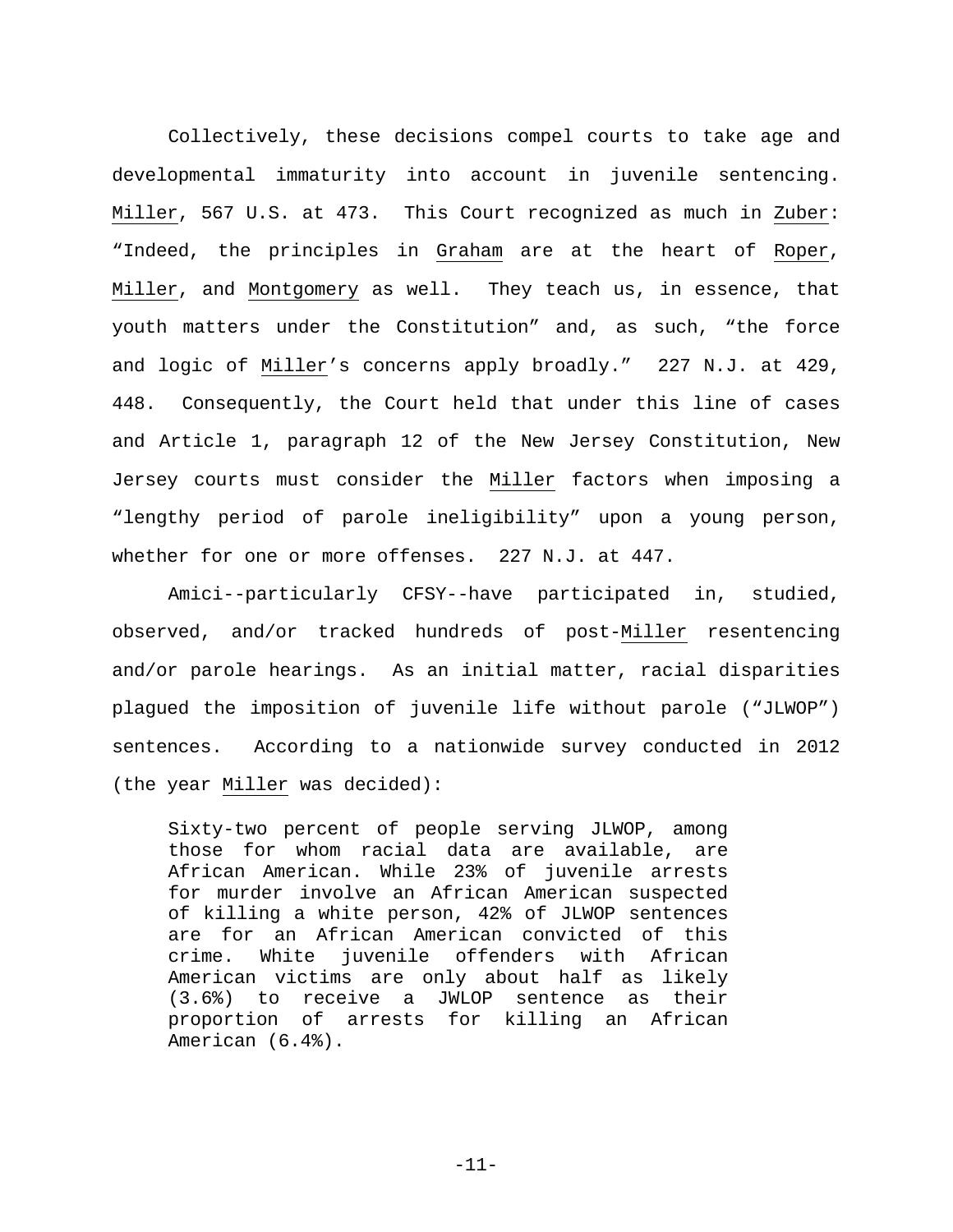Ashley Nellis, The Lives of Juvenile Lifers: Findings from a National Survey, The Sentencing Project (Mar. 2012), [https://sentencingproject.org/wp-content/uploads/2016/01/The-](https://sentencingproject.org/wp-content/uploads/2016/01/The-Lives-of-Juvenile-Lifers.pdf)[Lives-of-Juvenile-Lifers.pdf.](https://sentencingproject.org/wp-content/uploads/2016/01/The-Lives-of-Juvenile-Lifers.pdf)<sup>[3](#page-15-3)</sup>

<span id="page-15-1"></span>Jurisdictions have varied in implementing Miller. See Kallee Spooner & Michael S. Vaughn, Sentencing Juvenile Homicide Offenders: A 50-State Survey, 5:2 Va. J. Crim. L. 130, 147-49 (2017). Of the approximately 2,800 people serving JLWOP sentences across the country at the time of the Court's Montgomery ruling in 2016, about twenty-five percent have been released, about forty-nine received reduced sentences, about twenty-three percent still have their original life sentence

 $\overline{\phantom{a}}$ 

<span id="page-15-3"></span><span id="page-15-2"></span><span id="page-15-0"></span><sup>3</sup> While Amici are not aware of any studies focused on the racial demographics of youthful offenders who would be entitled to a resentencing hearing under Zuber, a 2016 study found that New Jersey had the highest racial disparities in the nation among black and white prisoners. Ashley Nellis, The Color of Justice: Racial and Ethnic Disparity in State Prisons, The Sentencing Project (June 2016), [https://www.sentencingproject.org/wp](https://www.sentencingproject.org/wp-content/uploads/2016/06/The-Color-of-Justice-Racial-and-Ethnic-Disparity-in-State-Prisons.pdf)[content/uploads/2016/06/The-Color-of-Justice-Racial-and-Ethnic-](https://www.sentencingproject.org/wp-content/uploads/2016/06/The-Color-of-Justice-Racial-and-Ethnic-Disparity-in-State-Prisons.pdf)Severe racial disparities continue to persist amongst waived youth in New Jersey. The most recent juvenile waiver report indicates that during 2016- 2017, 58% of waivers granted were for African-American youth, 32% for Hispanic youth, and 8% for White youth. Notably, the disparities were present even when controlling for the severity of the offense: "For every 100 youth of color charged with a 1st/2nd degree offense in court, 2.96 were waived, as compared to 1.02 of every 100 white youth charged with a 1st/2nd degree offense. Youth of color comprise 82% of all youth charged with 1st/2nd degree offenses and 93% of all waivers granted for 1st/2nd degree offenses. White youth comprise 18% of all youth charged with 1st/2nd degree offenses, and 7% of all waivers granted for offenses of the 1st/2nd degree." N.J. Off. Att'y Gen., Juvenile Justice Comm'n, Juvenile Waiver Practice in New Jersey 1, 21 (July 2019), [https://www.nj.gov/oag/jjc/2019-](https://www.nj.gov/oag/jjc/2019-1011_Waiver_Report_2016-2017.pdf) [1011\\_Waiver\\_Report\\_2016-2017.pdf.](https://www.nj.gov/oag/jjc/2019-1011_Waiver_Report_2016-2017.pdf)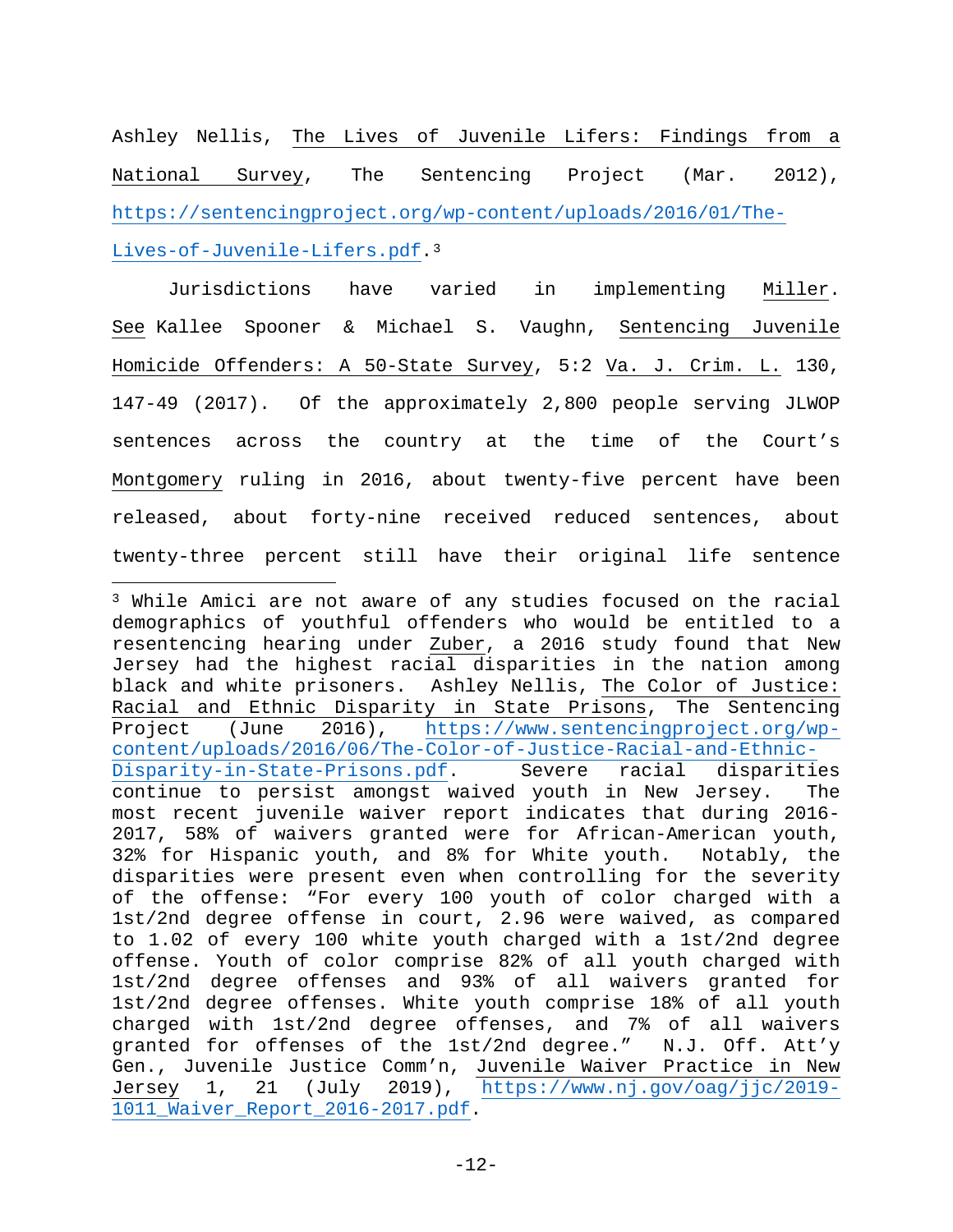<span id="page-16-1"></span>without parole, and approximately three percent have been resentenced again to life without parole. See National Trends in Sentencing Children to Life without Parole, CFSY (Feb. 2021), [https://cfsy.org/wp-content/uploads/CFSY-National-Trends-Fact-](https://cfsy.org/wp-content/uploads/CFSY-National-Trends-Fact-Sheet.pdf)[Sheet.pdf.](https://cfsy.org/wp-content/uploads/CFSY-National-Trends-Fact-Sheet.pdf) Notably, these youthful offenders generally experienced an initial wait period of twenty-five years before a first review by a parole board, which is still five years below New Jersey's thirty-year mandatory minimum. Youth Sentenced to Life Imprisonment, The Sentencing Project (Oct. 8, 2019), [https://www.sentencingproject.org/publications/youth-sentenced](https://www.sentencingproject.org/publications/youth-sentenced-life-imprisonment/)[life-imprisonment/.](https://www.sentencingproject.org/publications/youth-sentenced-life-imprisonment/)

<span id="page-16-0"></span>Pursuant to Miller, a sentencing court must engage in an individualized assessment that "tak[es] account of [the] offender's age and the wealth of characteristics and circumstances attendant to it." 567 U.S. at 476-78 (identifying five factors for the sentencing court to consider as part of its assessment). No one factor can be dispositive. Rather, the inquiry must be individualized to each young person, and courts must consider all relevant factors. Id. at 478-79.

In Amici's collective experience, however, courts too often focus disproportionately on offense severity, contrary to Miller's "central intuition" that even youth who commit heinous crimes are capable of change. Montgomery, 136 S. Ct. at 736. Under Miller, the circumstances of the offense are only a starting point. Nonetheless, sentencing courts routinely use the severity of a crime to justify excessively long sentences,

-13-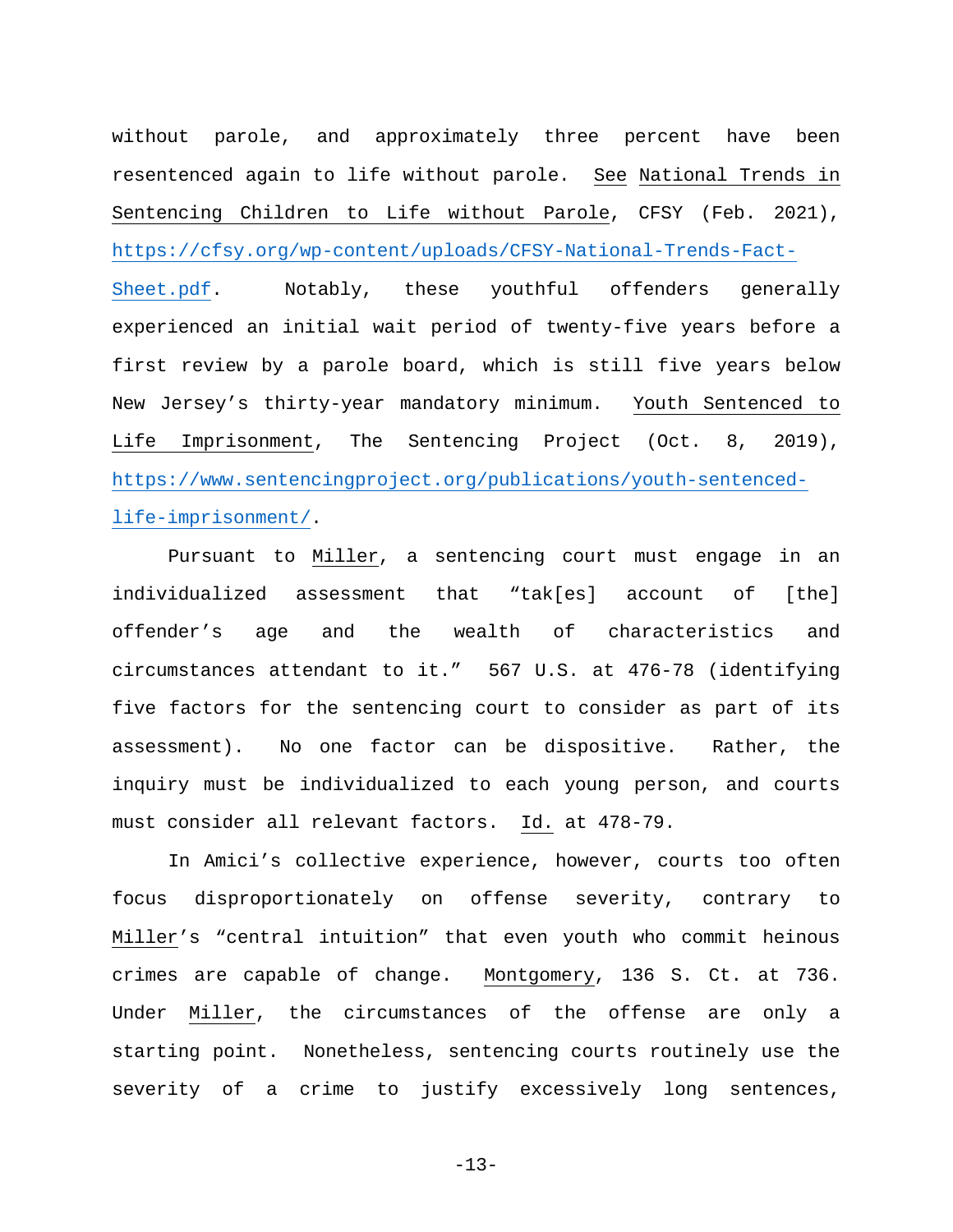including those at or near life without parole. Such approaches are inconsistent with Miller because they do not fully engage in the individualized and holistic assessments that are constitutionally required.

<span id="page-17-1"></span>Homicide offenses are by their nature serious crimes. See Maynard v. Cartwright, 486 U.S. 356, 364 (1988) ("[A]n ordinary person could honestly believe that every unjustified, intentional taking of human life is 'especially heinous.'"). That is why the U.S. Supreme Court has warned that sentencing courts must not allow the "brutality or cold-blooded nature of any particular crime" to "overpower" the analysis of whether a sentence is constitutionally permissible. Roper, 543 U.S. at 573; Adams v. Alabama, 136 S. Ct. 1796, 1800 (2016) (Sotomayor, J., concurring in the decision to remand for resentencing) (the "gruesomeness of a crime is not sufficient" to conclude a defendant is the rare youthful offender who can constitutionally receive the harshest punishment).

<span id="page-17-0"></span>"Incapacitation cannot override all other considerations, lest the Eighth Amendment's rule against disproportionate sentences be a nullity." Graham, 560 U.S. at 73. The underlying appeals challenging the outcome of a Miller resentencing hearing are the first to reach this Court since it issued its decision in Zuber, and there are many others in the pipeline and still awaiting a resentencing hearing in the trial court. Through these appeals, the Court has an opportunity to ensure that the Miller factors are being appropriately applied below, and that

-14-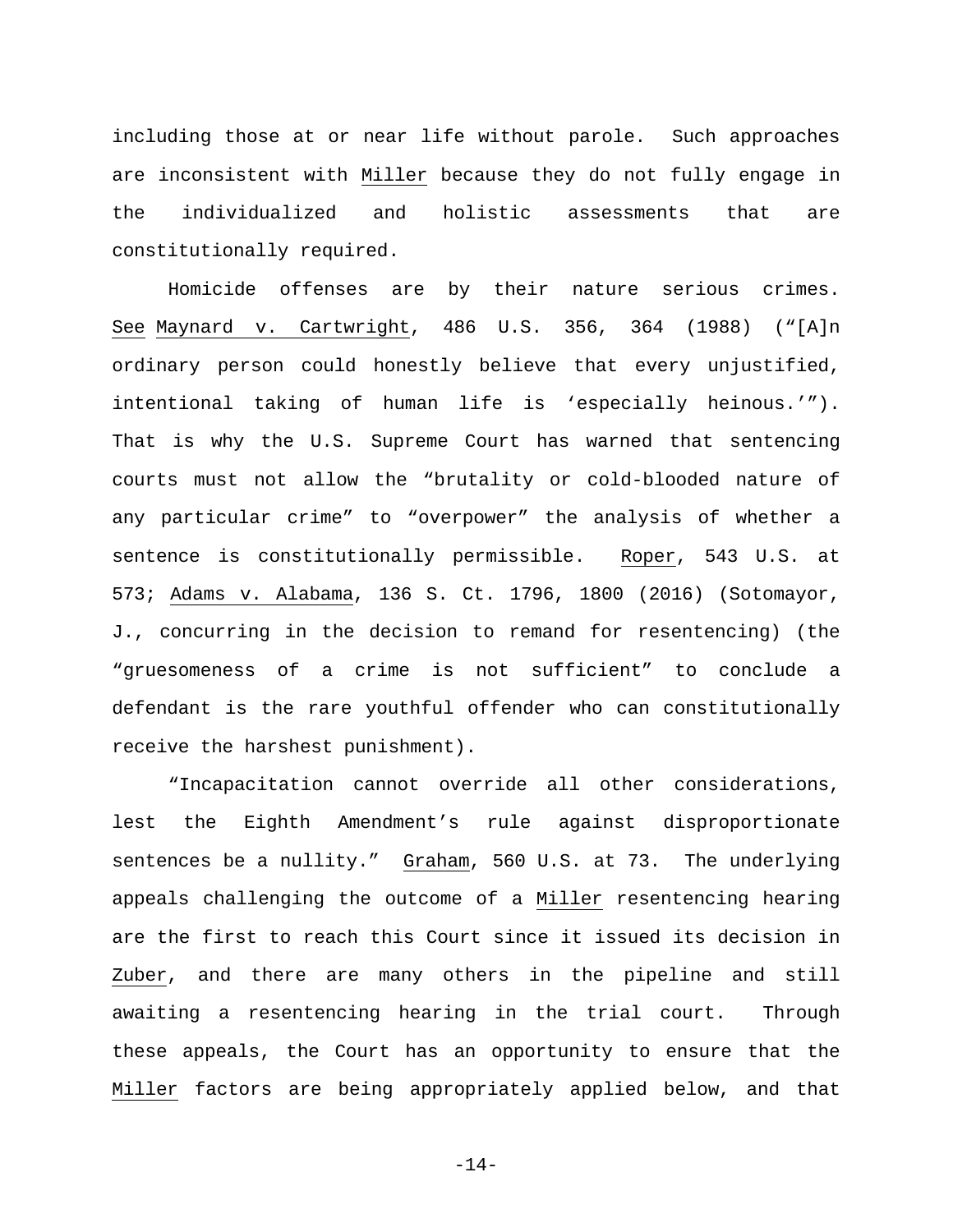the sentencing laws as applied to young people comport with the limitations of the U.S. and New Jersey Constitutions.

# <span id="page-18-0"></span>**II. THE STORIES OF FORMERLY INCARCERATED JUVENILE LIFERS FROM OTHER STATES ILLUSTRATE THEIR "GREATER PROSPECTS FOR REFORM" WELL BEFORE THIRTY YEARS OF IMPRISONMENT.**

Incarcerated youth are constitutionally entitled to "some meaningful opportunity to obtain release based on demonstrated maturity and rehabilitation." Graham, 560 U.S. at 75. As the rehabilitative journeys of Louis, Dominee, Anthony, Jeremiah, and Eric set forth below illustrate, the "bad acts [they] committed as a teenager are not representative of [their] true character." Id. at 79. Their examples show young people are developmentally capable of change when given a chance. Each of these individuals had histories of violent crime but succeeded in becoming productive and law-abiding citizens following their release from prison. Their accounts are representative of so many incarcerated young people whose lives could embody Graham's vision of a "meaningful opportunity to obtain release" if given a chance to demonstrate rehabilitation and maturation without the shackles of a thirty-year mandatory minimum. 560 U.S. at 75.

#### **A. Louis Gibson**

<span id="page-18-1"></span>Louis Gibson is a dedicated social worker, faithful husband, and a loving father. Through his hard work with the Louisiana Parole Project and Catholic Charities USA, Louis guides and assists formerly incarcerated individuals as they re-enter society. However, if not for Miller and Montgomery and Louisiana's subsequent twenty-five-year parole eligibility

-15-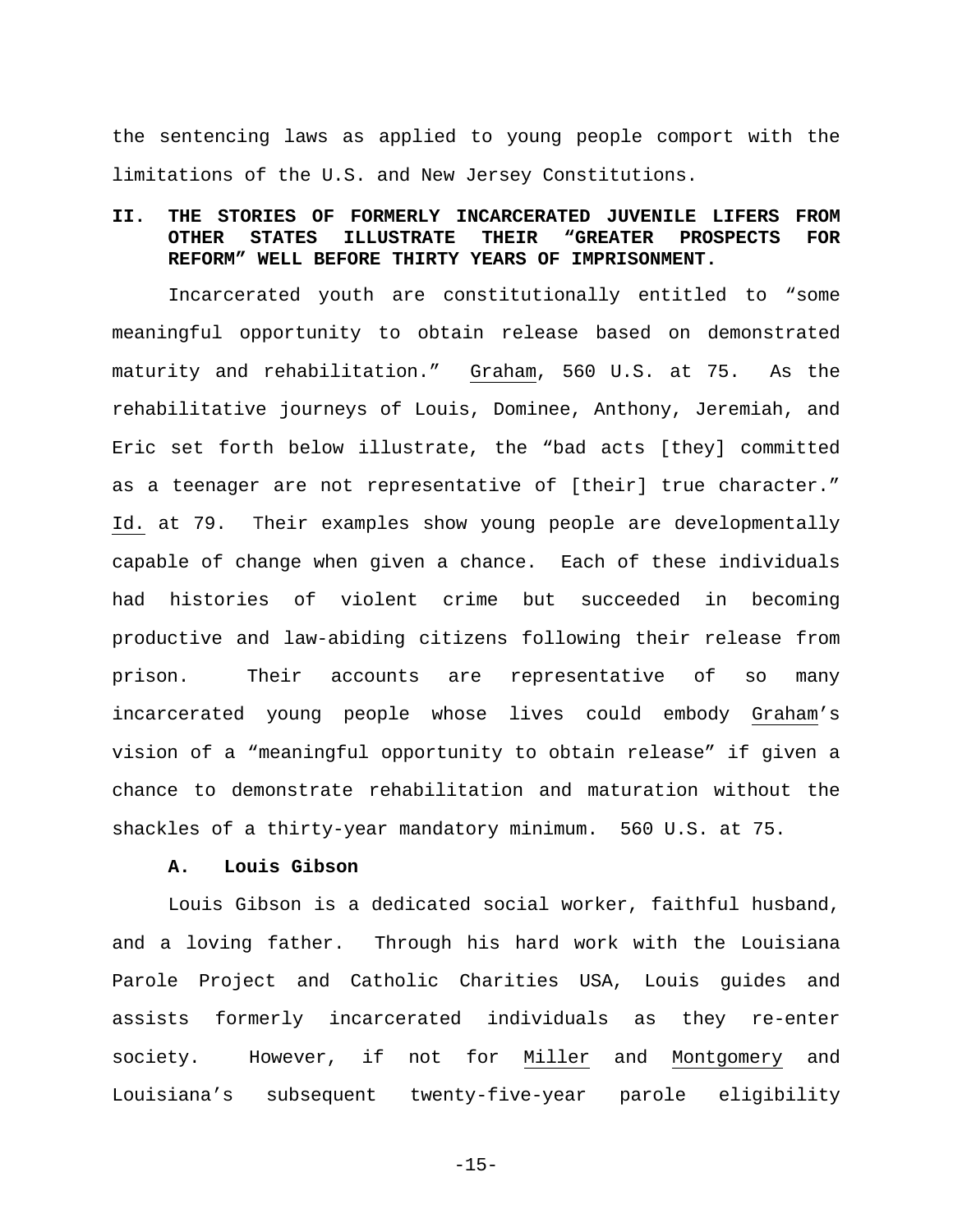<span id="page-19-0"></span>statute (La. Stat. Ann. § 15:574.4), Louis would likely still be incarcerated. While advocates and lawmakers often emphasize juvenile justice reform as a "second chance," Louis urges the Court to consider whether incarcerated youth, like him, were ever given a "first chance" due to the circumstances into which they were born.<sup>[4](#page-19-2)</sup>

Louis grew up in a poor and dilapidated area of New Orleans, Louisiana where gangs--referred to by locals as "crews"--seemed to be the only people making money. His father was not around, and his mother struggled with addiction. As a result, from a very early age, Louis assumed an "adult role" as the primary caretaker for his mother and sisters. Influenced by the neighborhood crews, Louis began earning his own income and supporting his family through drug dealing. He moved into his first apartment, alone, when he was only thirteen years old.

- 79% witnessed violence in their homes regularly;
- 32% grew up in public housing;

 $\overline{\phantom{a}}$ 

- Fewer than half were attending school at the time of their offense;
- 47% were physically abused; and
- <span id="page-19-1"></span> 80% of girls reported histories of physical abuse and 77% of girls reported histories of sexual abuse.

<span id="page-19-2"></span><sup>&</sup>lt;sup>4</sup> In 2012, The Sentencing Project released findings from a survey of people sentenced to life in prison as juveniles and found:

Nellis, The Lives of Juvenile Lifers: Findings from a National Survey, [https://www.sentencingproject.org/publications/the](https://www.sentencingproject.org/publications/the-lives-of-juvenile-lifers-findings-from-a-national-survey/#:%7E:text=Ashley%20Nellis%2C%20Ph.,national%20survey%20of%20this%20population)[lives-of-juvenile-lifers-findings-from-a-national](https://www.sentencingproject.org/publications/the-lives-of-juvenile-lifers-findings-from-a-national-survey/#:%7E:text=Ashley%20Nellis%2C%20Ph.,national%20survey%20of%20this%20population)[survey/#:~:text=Ashley%20Nellis%2C%20Ph.,national%20survey%20of%](https://www.sentencingproject.org/publications/the-lives-of-juvenile-lifers-findings-from-a-national-survey/#:%7E:text=Ashley%20Nellis%2C%20Ph.,national%20survey%20of%20this%20population) [20this%20population.](https://www.sentencingproject.org/publications/the-lives-of-juvenile-lifers-findings-from-a-national-survey/#:%7E:text=Ashley%20Nellis%2C%20Ph.,national%20survey%20of%20this%20population)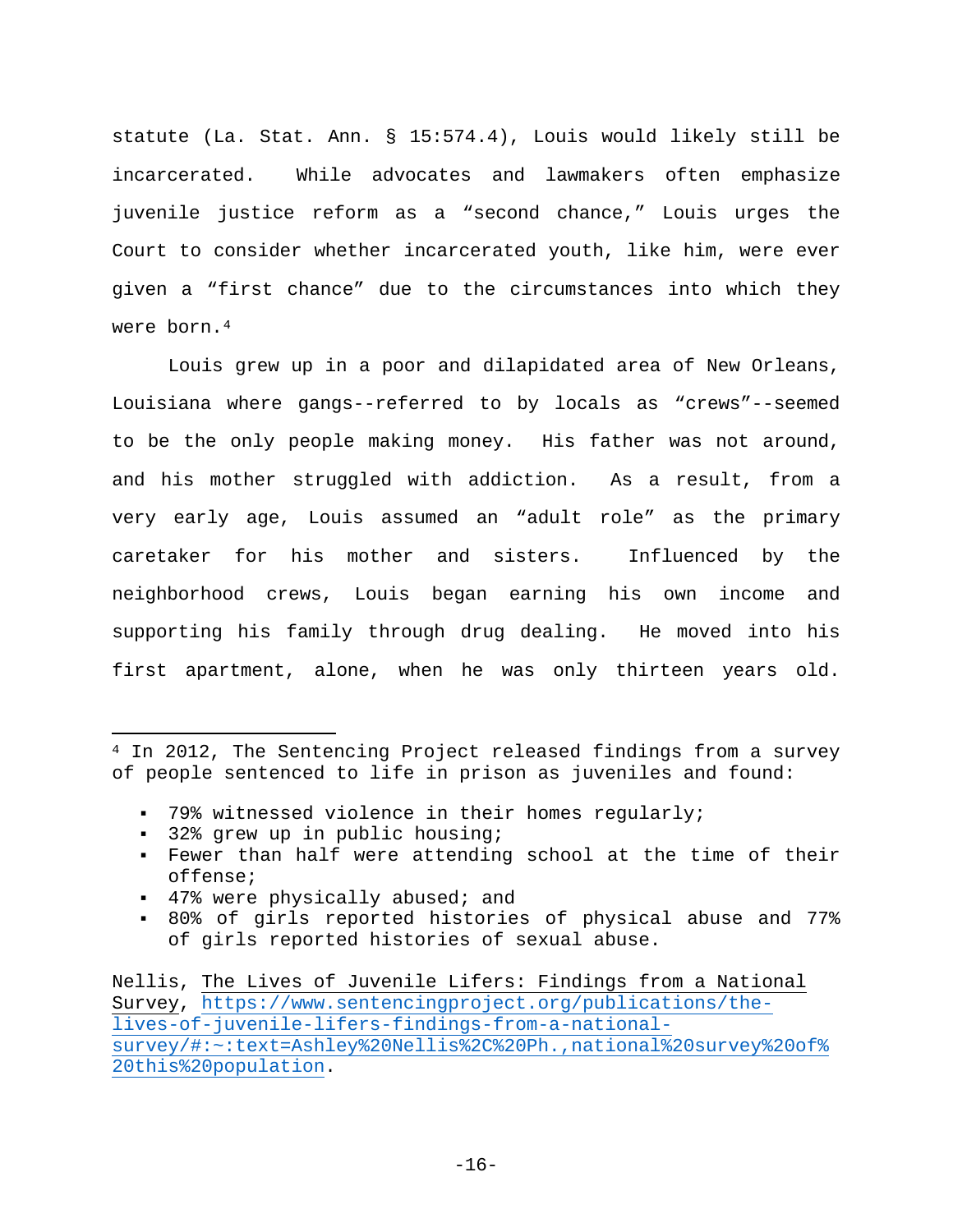While he continued to attend school, he stopped doing schoolwork in the fifth grade, and no adult attempted to re-engage him.

Louis's lifestyle (which he characterizes as "a young guy who was holding his own") eventually paved the way for his offense. In his neighborhood, the crews began "challenging each other" for territory, which led to a day-long, on-and-off, shootout across various locations in March 1993. The chaotic day ended at a nightclub, where, among a flurry of gunfire, Louis fatally shot another individual. Louis was seventeen. He was arrested, tried as an adult, convicted of second-degree murder after a five-day jury trial, and sentenced to life without parole.

As Louis explained, his sentencing is when "reality hit" and when he almost "lost [his] mind." "How do you do a life sentence?" Louis recalled asking himself at age twenty. "Like what do you do? . . . That's something to me that'll make you go crazy." His immediate focus became survival.

When he was about twenty-six, Louis's survival-only mindset began to "shift." He began hanging out with inmates in the law library. He took law, drama, substance abuse, and literary art classes and participated in religious, self-help, and other educational programs. In his literary arts class, Louis researched and wrote an essay on the African American slave trade, which made him reflect on his past actions: "Like I'm doing all this foolishness," he recounted, "when all these people went through all this hell, you know? Like I need to change my

-17-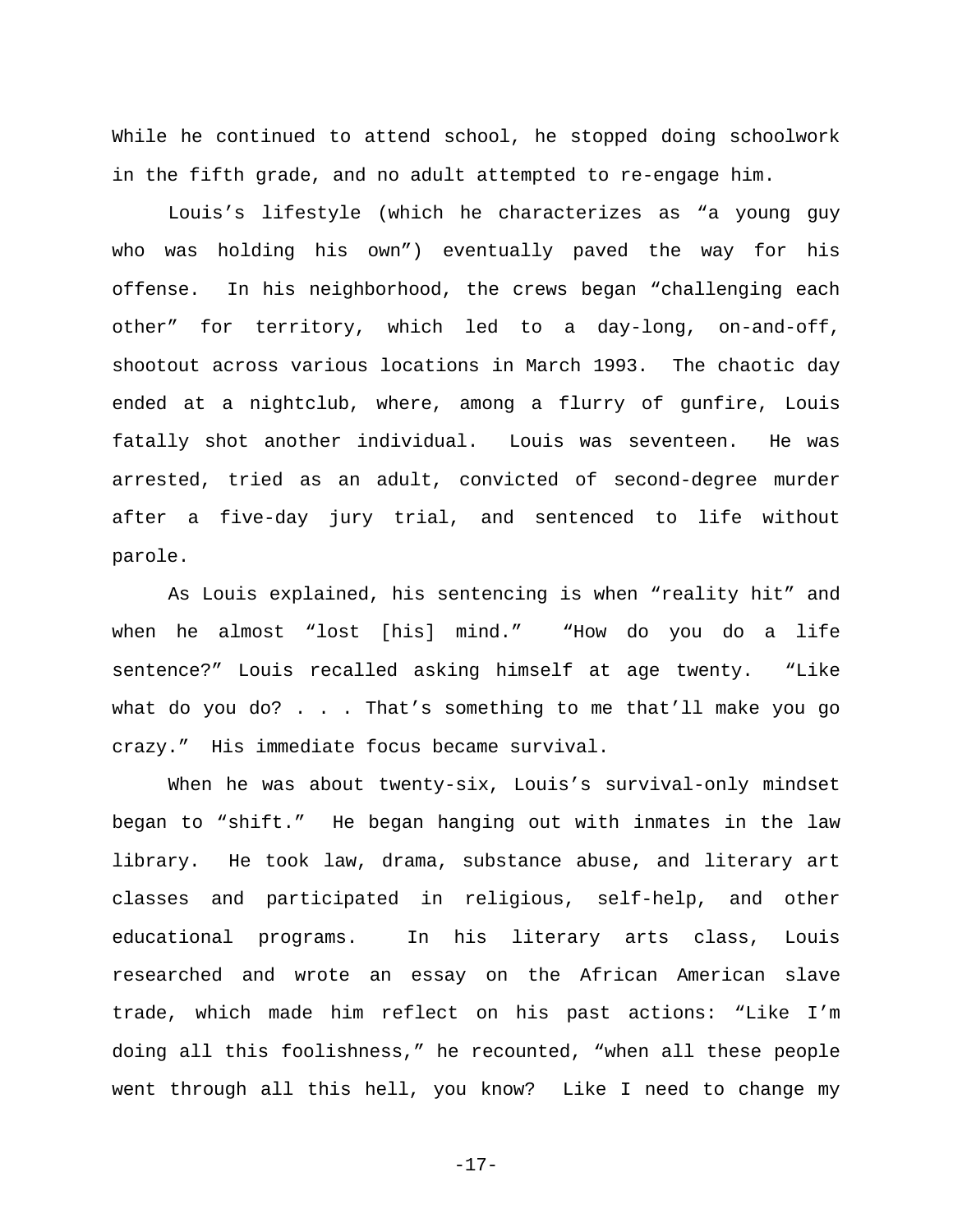lifestyle and change the way I view life in general." This is when, as Louis described, his eyes began "opening up" and he reached a "turning point." After this project, Louis made a commitment to "strive to better himself every day" and eventually earned his GED and a diploma in culinary arts. Through a commitment to hard work, he later earned a spot at the Louisiana state police barracks, where he washed and serviced state police helicopters.

Louis's rehabilitation-focused mindset, coupled with changes in federal and state law, eventually led to his release after serving twenty-five years. Louis secured a job with the Louisiana Parole Project, where he has worked for over two years. There, he mentors individuals who are released on parole and reintegrating into society by helping them find employment and housing. He does the same work for Catholic Charities USA.

Over two years after release, Louis is employed full-time, married, and has a fourteen-month old boy, with whom he is enamored. Louis hopes his experience will encourage this Court to consider the growth he and so many formerly incarcerated youth have shown. For example, the Louisiana Parole Project, since its inception in 2016, has supported about 200 individuals on parole, including about sixty juvenile lifers. Louis is proud to note that *none of the juvenile lifers have re-offended*, and only one program participant in total has re-offended.

-18-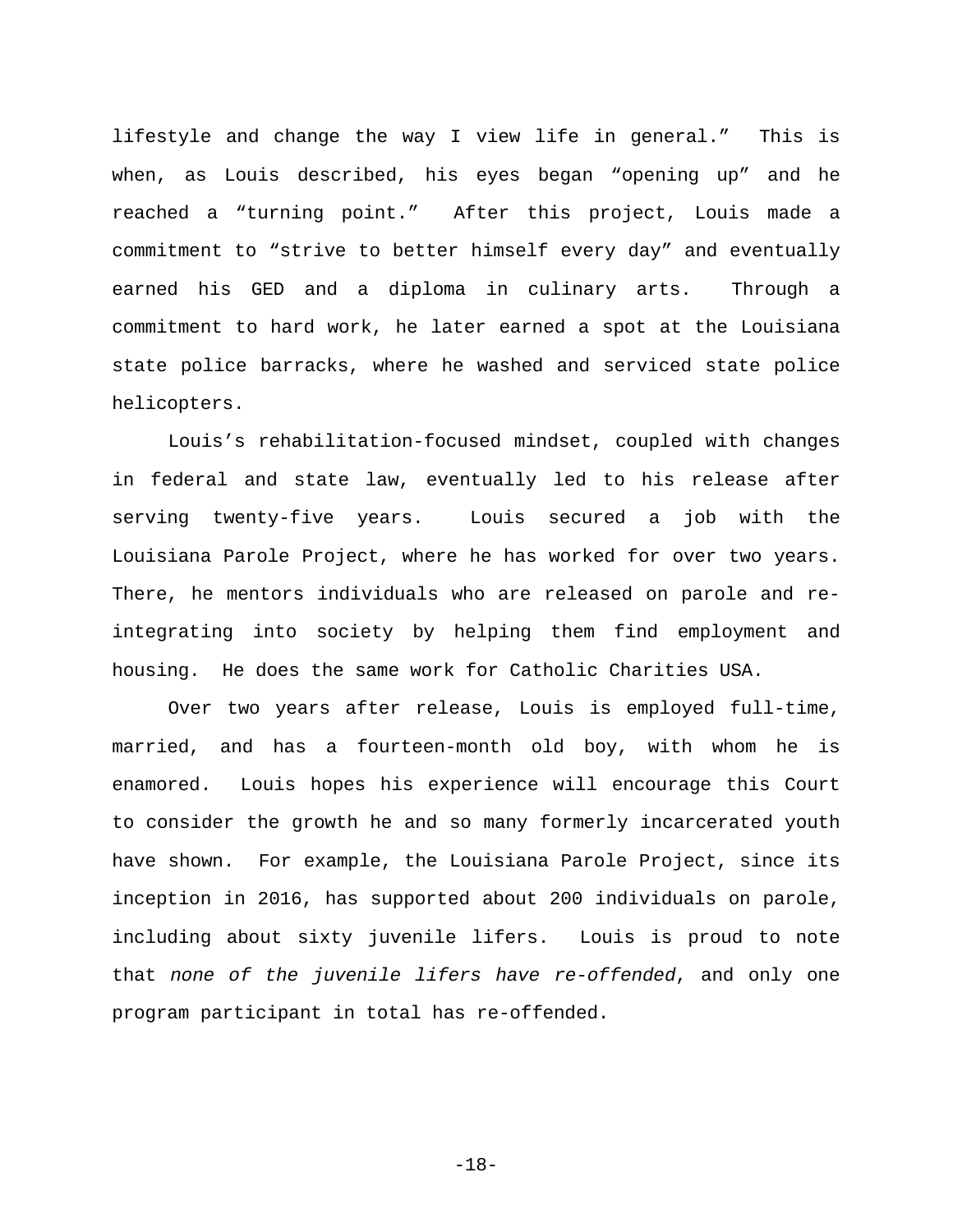### **B. Dominee Meek**

<span id="page-22-0"></span>Dominee Meek is an asset to the Milwaukee community. He, like many formerly incarcerated juvenile offenders, mentors young people to help them avoid common pit falls that he had fell into years ago. He is a prime example of a young person's immense capacity to grow, mature, and change his perspective on how to navigate life's challenges. However, if not for Miller/Montgomery and legislative amendments that made Dominee eligible for parole after serving twenty years (Wis. Stat. Ann. §§ 973.014(1), 304.06(b)), Dominee would likely still be incarcerated.

<span id="page-22-1"></span>Dominee was essentially "born into the gang" life: his close relatives and neighbors were members, and his entire neighborhood in Milwaukee "was that gang's community, more or less." This community exposed Dominee to physical abuse, sexual abuse, drug dealing, and other instances of trauma at a young age. It also, however, provided Dominee with a sense of family and protection. Dominee thus followed the path of his "role model," an older relative, and was formally initiated into the gang when he was fourteen years old.

Dedicated to protecting their own, Dominee's gang was in constant conflict with a rival gang that operated in the same geographic area. One day, while riding in a car with older people in Dominee's car, Dominee spotted a rival gang member who had abused a teenage girl affiliated with Dominee's gang. The older gang members said that the rival gang member "had to go,"

-19-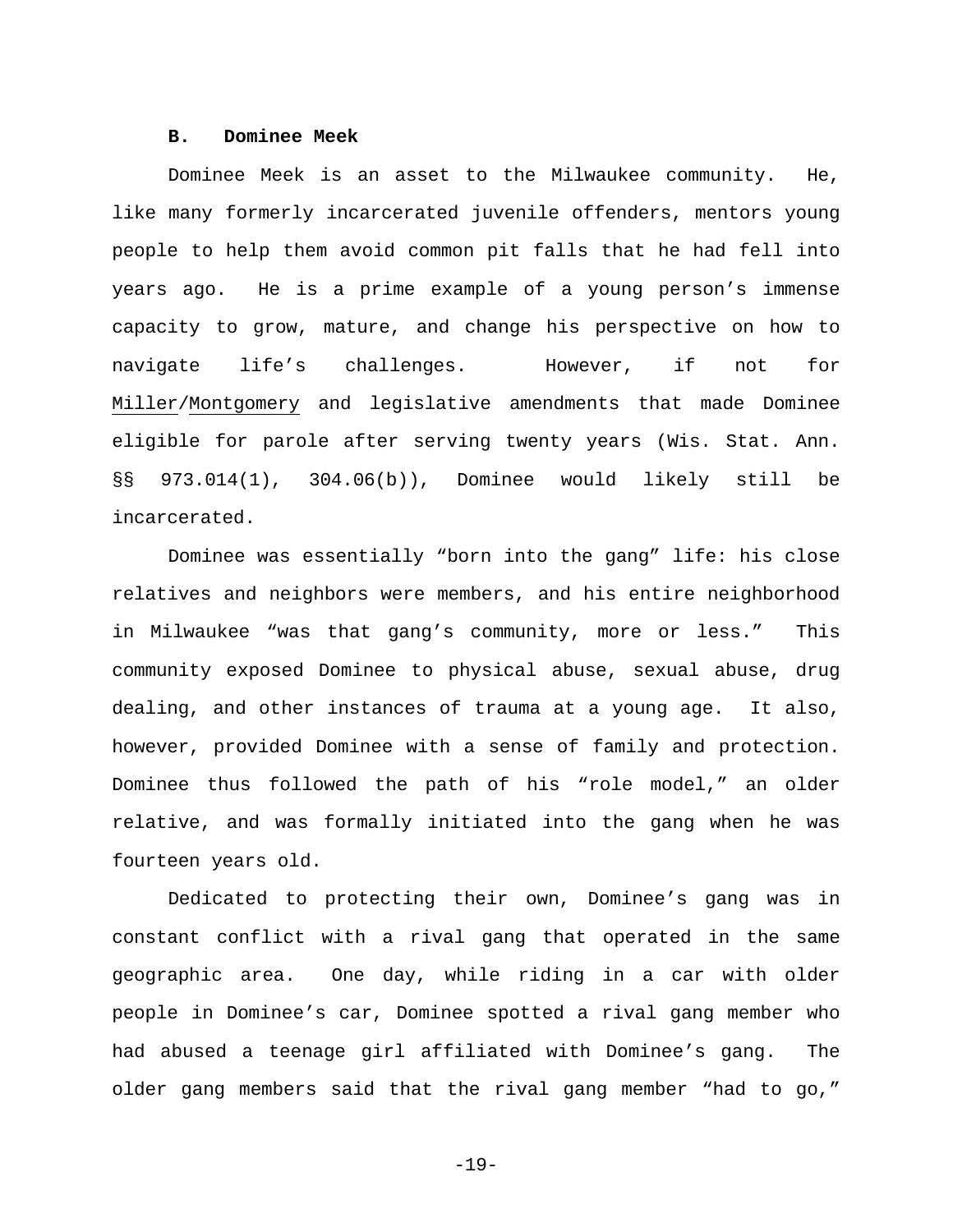and asked someone to do it. Dominee, who wanted to be considered a "man" in the gang (i.e., one who would do anything necessary to protect his own), volunteered. After picking up a shotgun, the older gang members drove to the location where they had seen the rival gang member. Dominee got out of the car and fired two shots. He missed his target, however, and fatally shot an innocent bystander by mistake. Dominee was only fifteen years old.

After his arrest, Dominee was waived into adult court, convicted of first-degree intentional homicide, and sentenced to life in adult prison. About one year into his sentence, when he was sixteen, Dominee disaffiliated from his gang despite the safety risks it posed. Dominee felt he had no other choice if he wanted to turn his life around. From that point on, Dominee focused on his education and rebuilding his relationship with his father. He took classes in custodial maintenance, computer processing, culinary arts, leadership and management, English composition, philosophy, speech, horticulture, electrical and mechanical maintenance, and refrigeration. He participated in an anger management program and received a tutor certification and a dog grooming/training technical degree. Dominee also managed to cultivate a bond with his father, who visited him in prison and provided emotional and financial support.

After serving nearly twenty-eight years in prison, Dominee was released on parole in September 2020. Since his release, Dominee secured a job as an assembler for Generac Holdings Inc.,

 $-20-$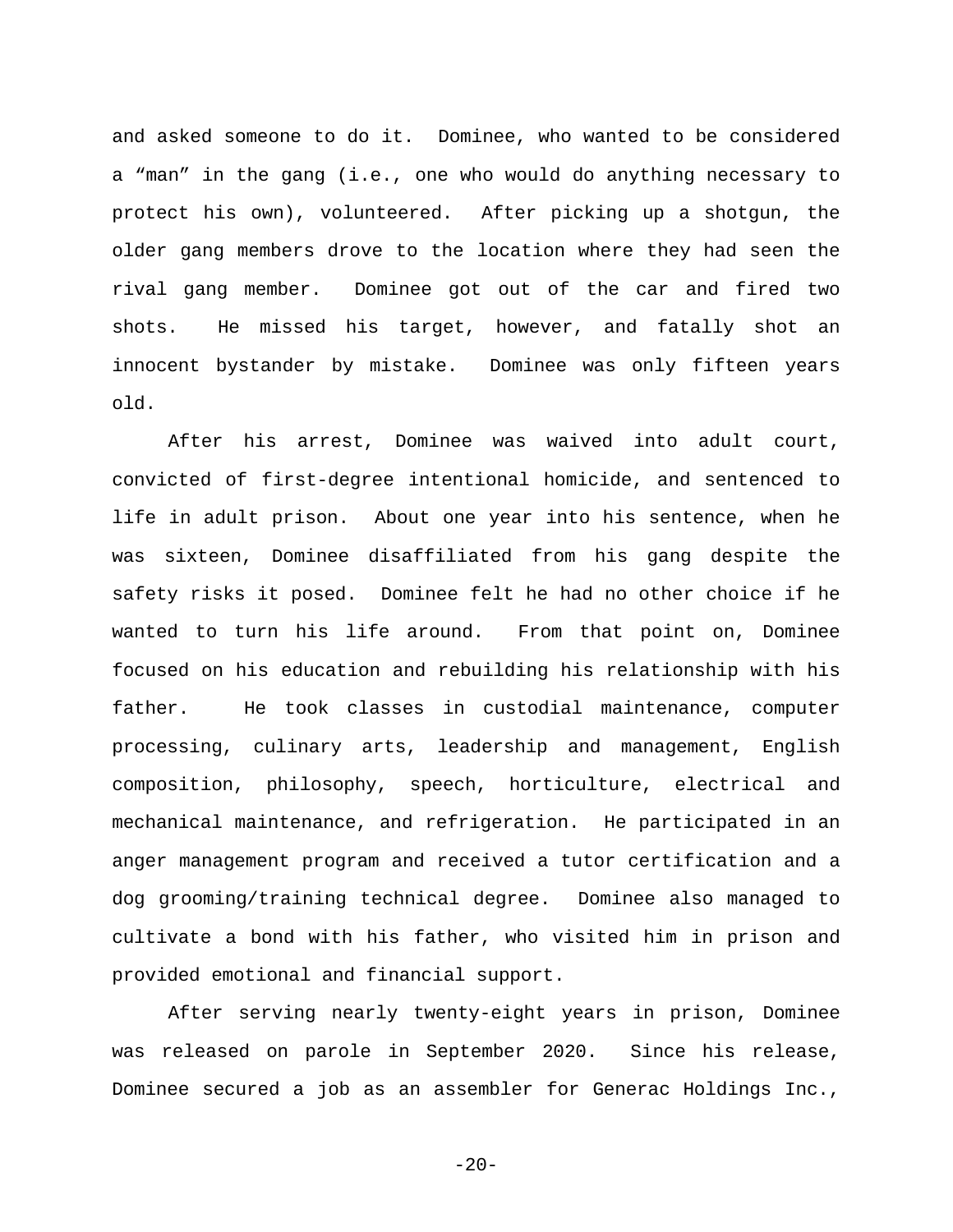a company that builds generators. Dominee also serves as a community leader, encouraging other Milwaukee youth to avoid stumbling down the same path he did as a teenager. As a Regional Coordinator for ICAN, a Milwaukee Team Leader for Wisconsin Alliance for Youth Justice, and a member of the Ex-Incarcerated Persons Organization, Dominee participates in youth-gangintervention programs, contributes to criminal justice reform advocacy initiatives, and serves as a mentor to formerly incarcerated juveniles.

#### <span id="page-24-1"></span>**C. Anthony Gomez**

<span id="page-24-0"></span>Anthony Gomez works within the same system as the individuals who once prosecuted him for murder. As a paralegal for his former defense counsel, he is now an integral part of the Virginia courthouse community. If not for Miller and Virginia's reformed juvenile criminal justice code (Va. Code Ann. § 53.1-  $165.1(E)$ ), however, Anthony would likely still be incarcerated.

Anthony grew up in a Bronx neighborhood hit hard by the crack epidemic. When Anthony was in elementary school, his father wrestled with addiction and was ultimately incarcerated. Anthony, whose first language was Spanish, had difficulty in school. He remained in ninth grade for three years, during which time he earned only six high school credits.

Frustrated by formal schooling, in 1996, Anthony moved to Virginia to work with his uncle in construction and moved in with his uncle, aunt, and their children. At seventeen years old, Anthony believed he could start fresh and earn a living there.

-21-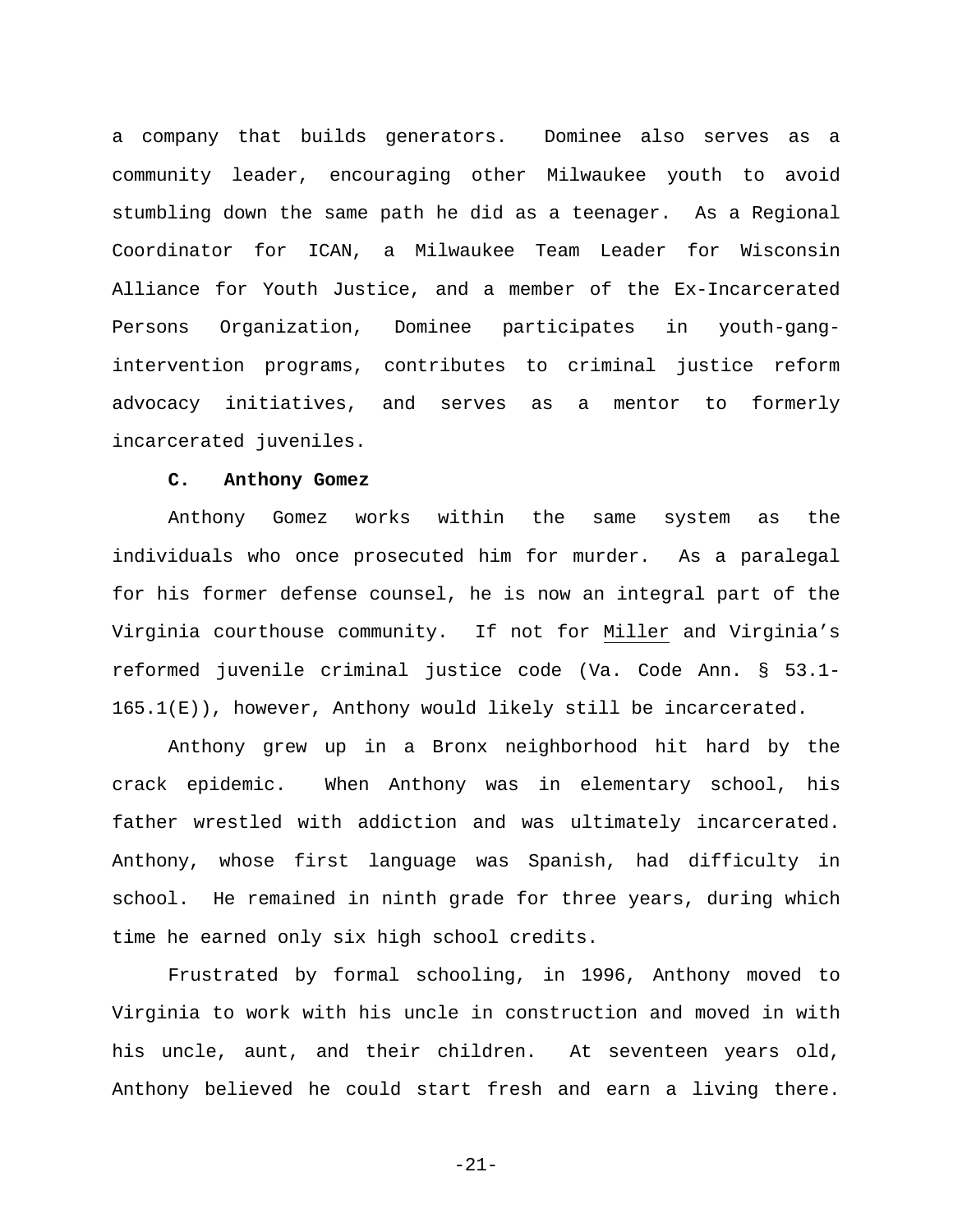Family issues outside of Anthony's control, however, affected his plans. Anthony's uncle struggled with drug abuse like his father, and his aunt had some financial problems. That same year, Anthony was forced to move in with a twenty-seven-year-old neighbor who, unbeknownst to Anthony, had a long history of violence. Within a week of the time they began living together and after sharing alcohol, Anthony and his roommate attempted to rob a Friendly's restaurant at gun-point. During the robbery, Anthony's gun discharged while he tried to duct tape one of the employees' wrists. His bullet hit the employee and killed him. Anthony confessed, was waived to adult court, and pleaded guilty to first-degree murder. The trial court sentenced him to life in prison without parole, plus fifty-three years.

While incarcerated, Anthony realized that "[he] was young and had [his] whole life ahead of [him]" but his life was in jeopardy. Although he sometimes felt hopeless, he never stopped believing that "maybe [he] could have a meaningful life" someday. He realized that reconciliation meant repentance, beginning with the family of his victim. In Anthony's words, "If I end up dying in prison, I would at least leave a legacy that I was sorry for what I did." His victim's family agreed to meet with him, and they talked for eleven hours. He expressed his remorse for his actions, understanding that his words would never bring back their loved one. This meeting "was one of the most humbling things" Anthony "ever had to do in [his] life." Eventually, the

-22-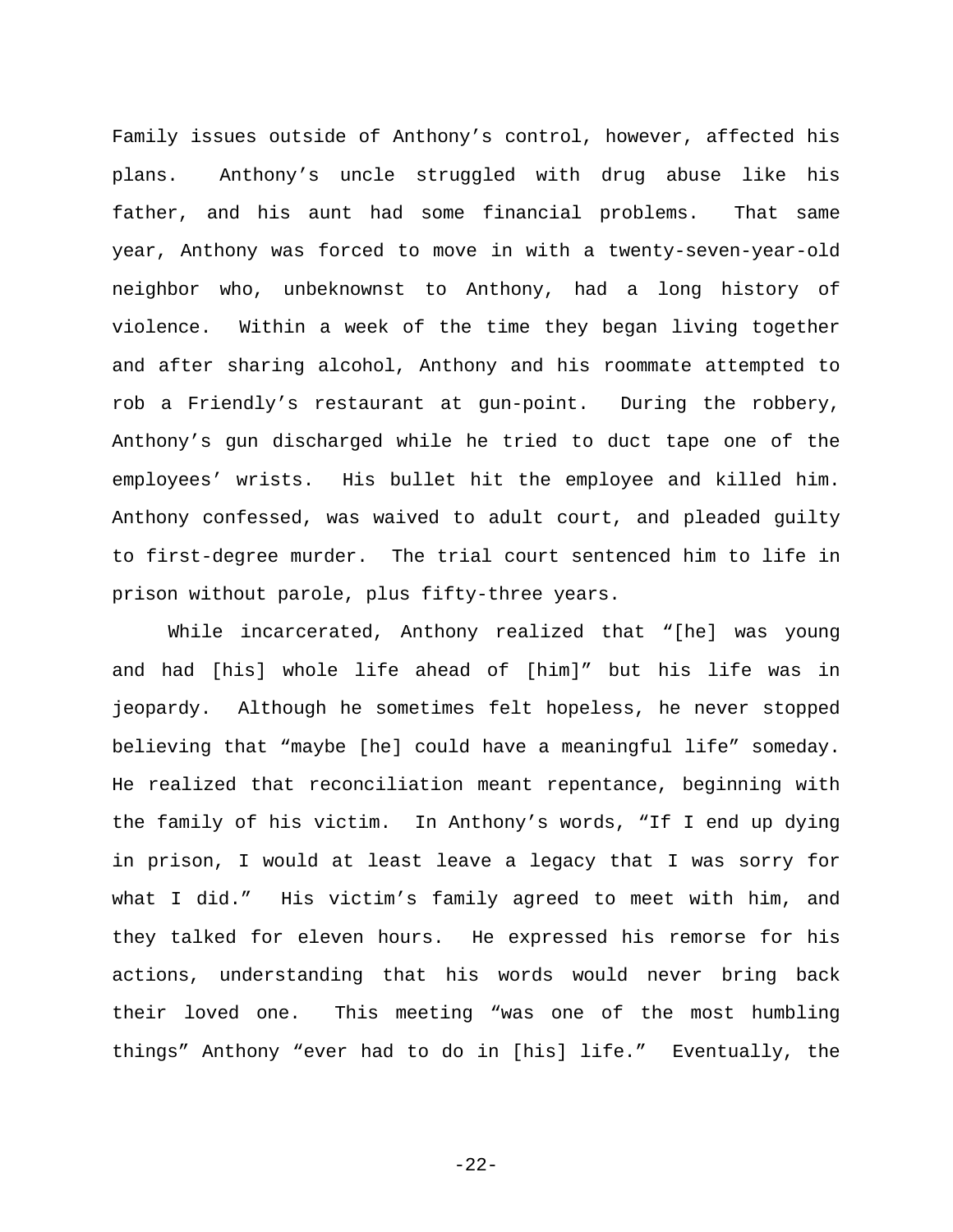family found it in their hearts to forgive him and later advocated for his grant of parole.

Anthony mentored others in prison, sharing his unique knowledge from spending his early adulthood in the criminal legal system. He also successfully advocated for access to prison classes and programs for lifers who, like Anthony, served as mentors, because prison authorities prioritized non-lifers who wished to participate in such activities. He then took every program the prison offered. He also worked in the prison law library for sixteen years. In nearly twenty-four years of incarceration, Anthony did not receive a *single* disciplinary infraction.

<span id="page-26-1"></span>On July 1, 2020, Virginia's new juvenile justice reform legislation (Va. Code Ann. § 53.1-165.1(E)) became effective, making youth eligible for parole after twenty years of incarceration. Anthony was the first person considered for and granted parole under this new legislation.

Since then, Anthony has worked as a paralegal for a criminal defense lawyer he met while incarcerated, assisting prisoners in the law library. He prepares post-conviction release petitions and works on sentencing reform initiatives.

#### **D. Jeremiah J. Bourgeois**

<span id="page-26-0"></span>Jeremiah J. Bourgeois is a law student at Gonzaga University School of Law who has published several articles on criminal

-23-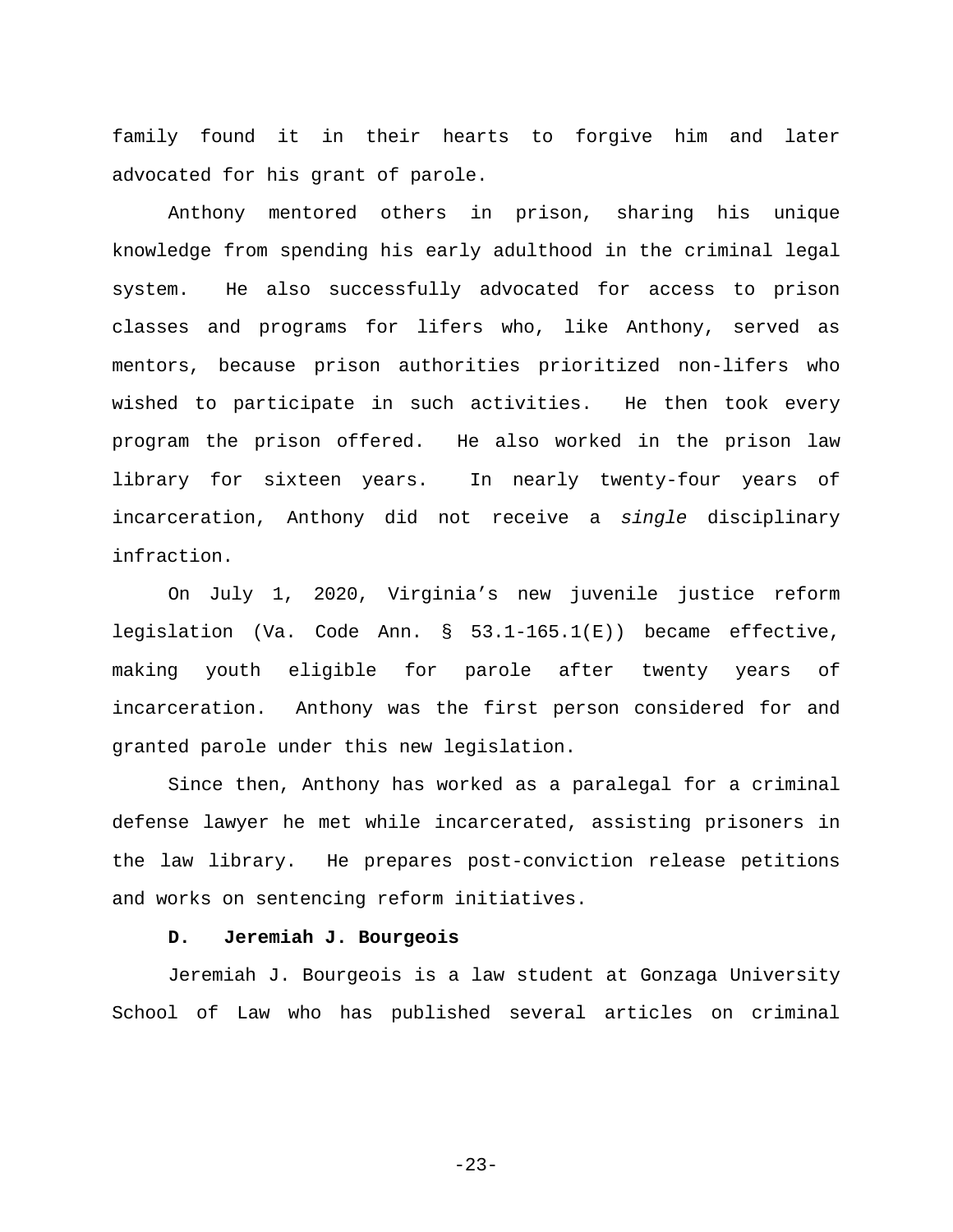justice reform with a focus on juvenile justice.<sup>[5](#page-27-0)</sup> He is a member of the Knights of Columbus, and has a firm commitment to bettering his community and advocating for prisoners and against injustice. Like many other formerly incarcerated individuals, if not for Miller and a change in Washington law granting an opportunity for release after twenty-five years, Jeremiah would likely still be incarcerated today.

Jeremiah is the youngest of three children born to parents who divorced when he was a child. After his parents' divorce, at a young age, Jeremiah began acting out. He started living away from home, sleeping in cars, and selling marijuana. On May 19, 1992, Jeremiah visited a convenience store in Seattle owned by a man who had testified for the prosecution in a criminal matter against Jeremiah's brother. When he entered, Jeremiah shot the convenience store owner, who died as a result, and the owner's business partner, who was seriously wounded. Jeremiah was only fourteen years old at the time. Police arrested him, and he was waived to adult court. Jeremiah went to trial on aggravated first-degree murder and first-degree assault charges. A jury convicted him of both charges, and he was sentenced to life in prison without parole.

Jeremiah had a difficult time grappling with his incarceration at first, believing he was going to spend his

 $\overline{a}$ 

<span id="page-27-0"></span><sup>5</sup> See generally, Jeremiah Bourgeois Consulting, <https://jeremiahbourgeoisconsulting.com/about/jeremiah-bourgeois> (last visited June 14, 2021).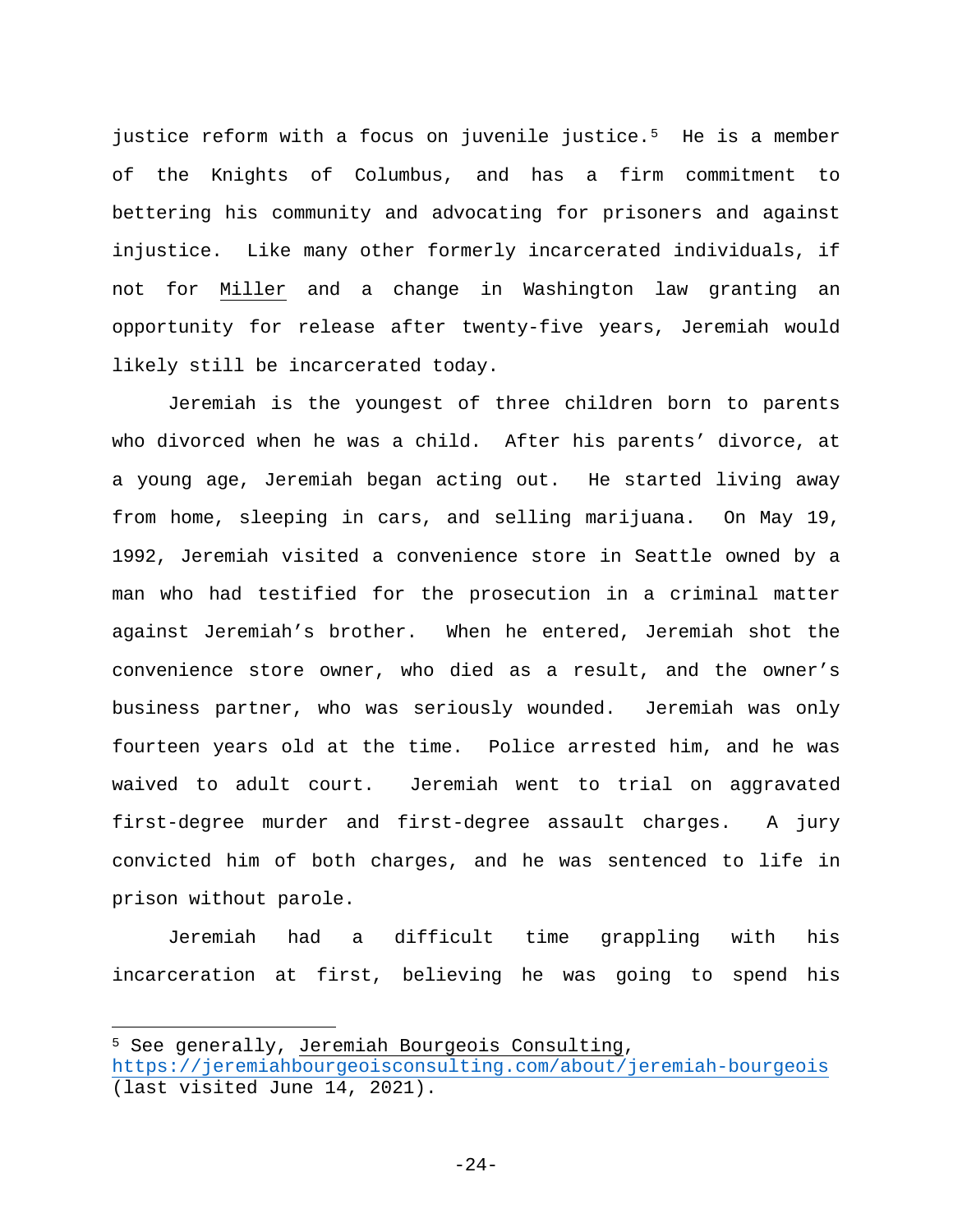entire life in prison. When he was around twenty-three years old, however, his mindset shifted to a focus on personal transformation. According to Jeremiah, education was "the one thing" that kept him "grounded and gave him focus." Jeremiah dedicated himself to his studies, learning law and understanding public policy. Among other things, he earned his GED and a bachelor's degree in legal studies and criminology. He also worked as a clerk in the law library, tutored other prisoners who were working to earn their GEDs, and became a contributor to The Crime Report, an online news and information resource site covering criminal justice news and research in the U.S. and abroad.

On October 28, 2019, after twenty-seven years of confinement, Jeremiah was released on parole. He immediately began working as a paralegal, studying to take the Law School Admission Test, and advocating for criminal justice reform. Within seven months of his release, Jeremiah earned admission at Gonzaga University School of Law. When he graduates in 2023, Jeremiah plans to continue working on juvenile justice reform as a lawyer. In addition to his legal studies, Jeremiah consults with lawmakers and academics, lectures to law and undergraduate students, volunteers with the Seattle Clemency Project, and serves as the Director of the Beyond the Blindfold of Justice Project. He has been offered an externship with the Pierce County Prosecutor's Office, and he will soon join the hiring committee of the DuPont Police Department. Jeremiah's case

-25-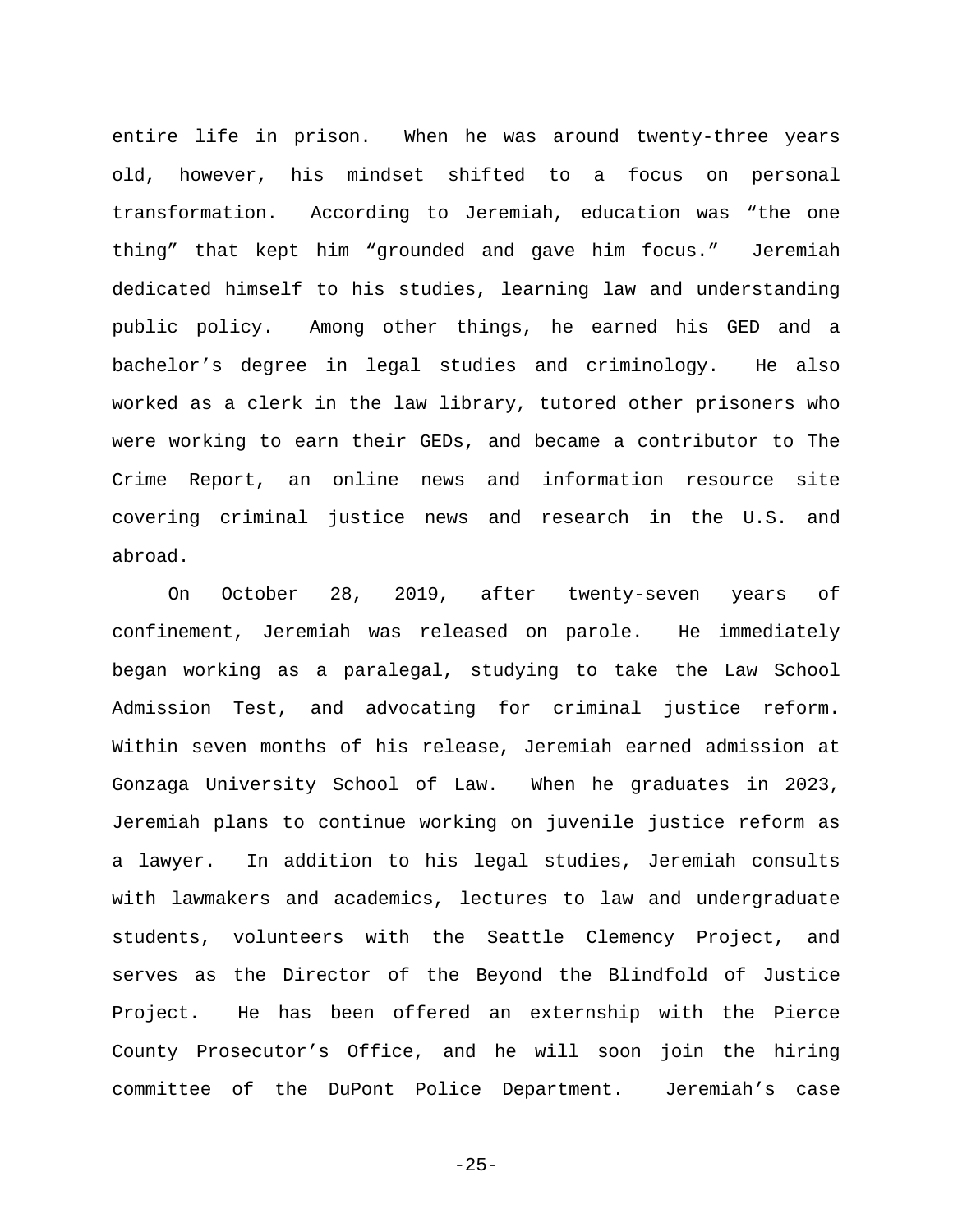demonstrates that when young people are afforded appropriate resources and opportunities, they can and do leave prison successfully well before completing thirty years.

#### **E. Eric Campbell**

<span id="page-29-0"></span>Eric Campbell is a music producer and songwriter, the owner of a music studio, and the Executive Director of SPUD Inc., a non-profit organization dedicated to providing a creative outlet for youth to heal from social conflicts and to understand and manage their emotions through music and classes. Because New York law made Eric, who had been convicted of felony murder, eligible for parole without having to serve a lengthy mandatory minimum sentence, Eric could pursue these meaningful career and community-based opportunities at a far younger age than similarly situated youth in New Jersey.

Eric was raised in a household with two working parents in Bushwick, New York, a neighborhood where families like his were "extremely rare" at that time. Drugs and gun violence dominated Bushwick in 1980s and early-1990s. Eric recalls seeing three guns lying in a park when he was in his early teens and needles and crack vials "everywhere." In 1993, when he was fourteen years old, his mother passed away unexpectedly. Overwhelmed with grief, he turned to his neighborhood friends to occupy his time.

The following year, Eric was walking with a friend around Bushwick when his friend told him he wanted to rob a store. Eventually, his friend (on the advice of an older individual in the area) led Eric to a nearby bodega, and his friend went

-26-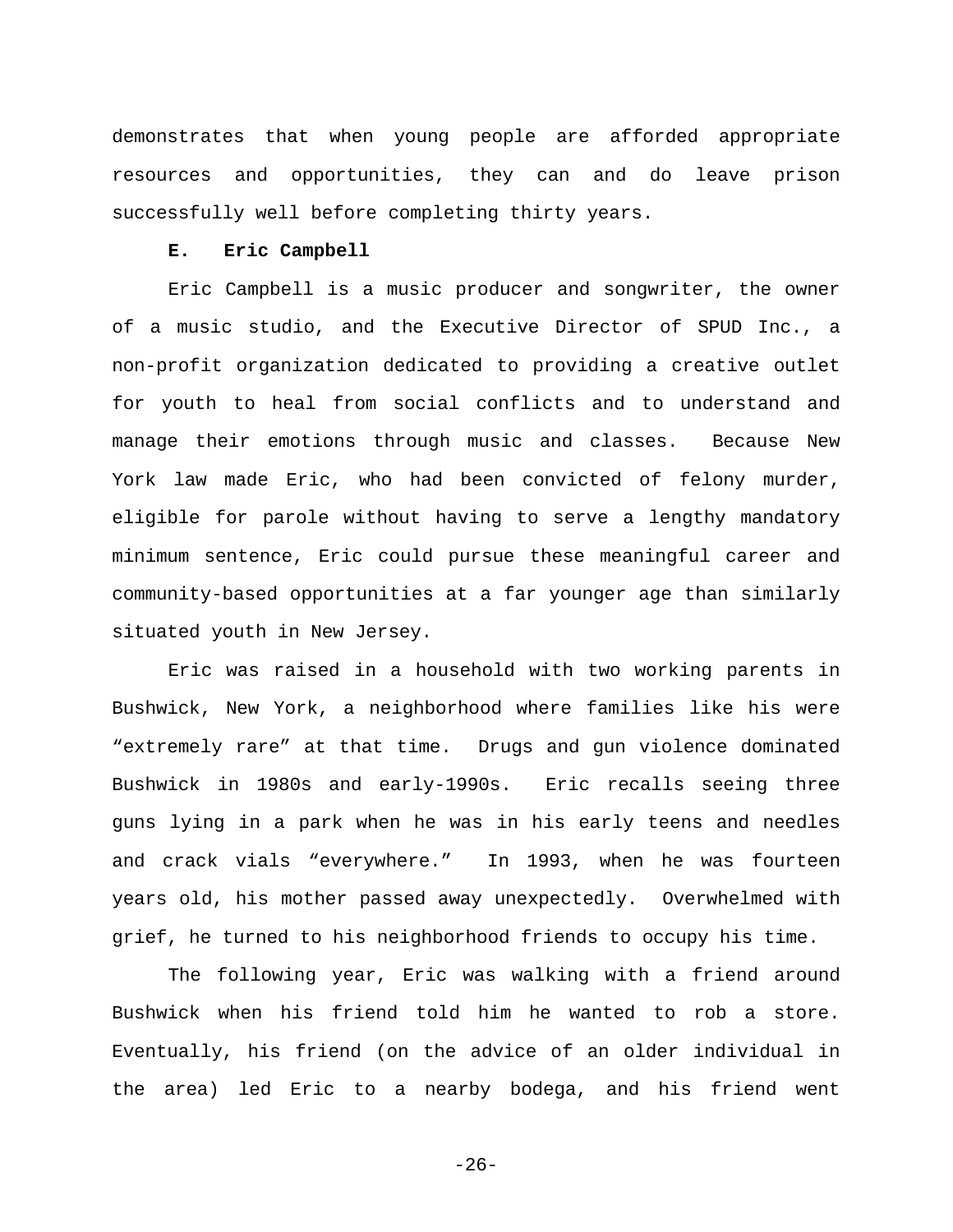inside. After waiting outside for five to ten minutes, Eric entered the store, wondering what was taking so long. Eric saw his friend pointing a gun at a man with his hands in the air. Eric called out to his friend, and the man behind the counter grabbed the gun. Eric's friend and the man began struggling, Eric heard gunshots, and "everything went black." When he woke up, Eric realized a man, who was standing over him, had hit Eric's head with a bat. Noticing his friend had left, Eric ran away, bleeding, and went home. Later, he learned that the man behind the counter died.

At that time, Eric did not understand the magnitude of his role in the victim's death. In January 1995, the police arrested him. He pled guilty to second-degree murder and was sentenced to a seven-years-to-life prison term on January 26, 1996, when he was only sixteen years old.

Eric felt hopeless and that he had disappointed "everyone" when he first entered prison. After some time, however, he focused on his rehabilitation. While incarcerated, he earned his GED and nine community college credits. He also served as a victim awareness and conflict resolution instructor, participated in educational and rehabilitative programs, and held numerous jobs. By 2001, when he was twenty-one years old, he had received certificates for Victim Awareness, Aggression Replacement Training, ART Modalities, Law Related Education, and Conflict Resolution.

-27-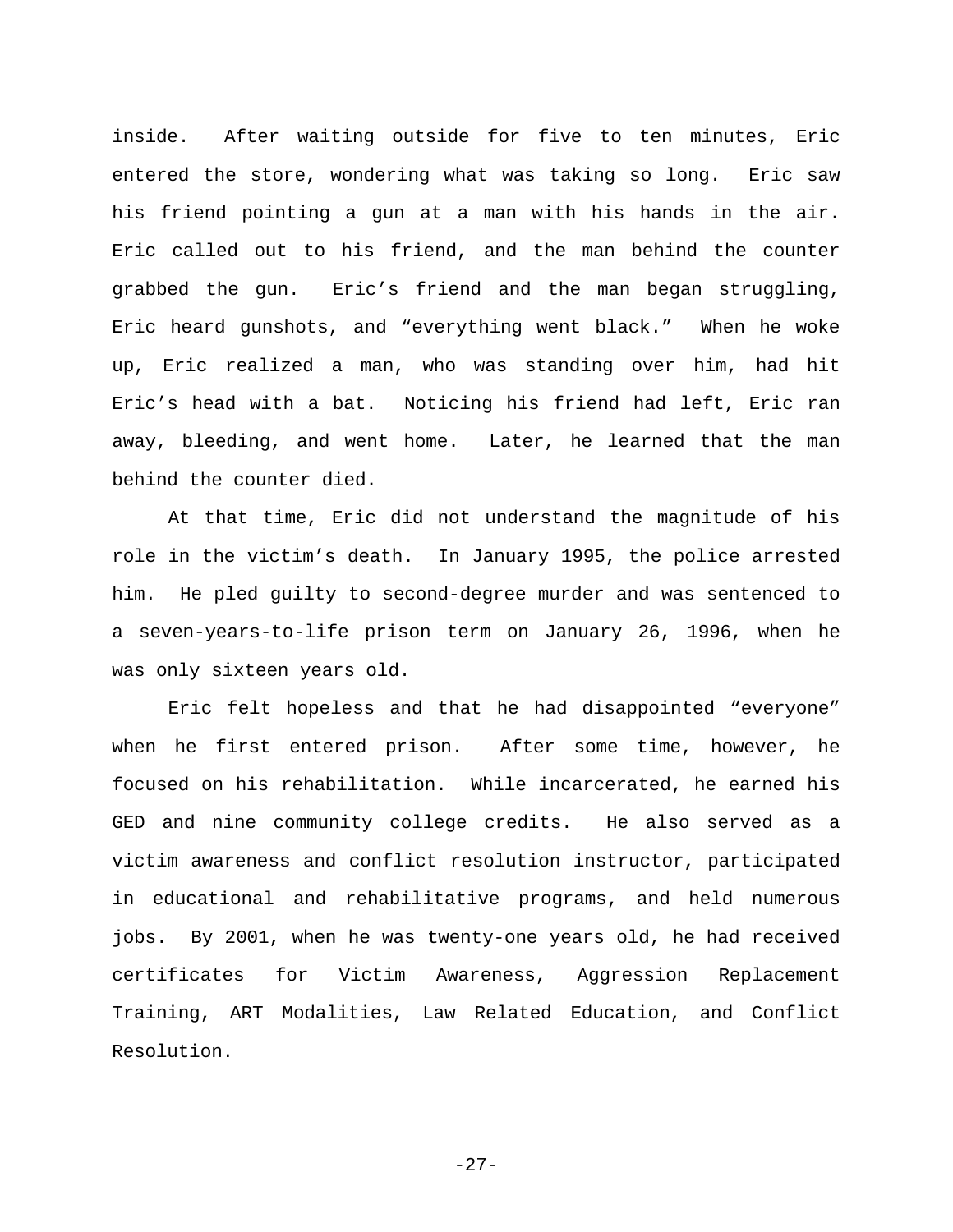Eric often reflected on his role in the incident that brought him to prison. He realized that while he did not shoot the gun that killed the victim, he still contributed to acts that led to the victim's death and the grief the victim's family felt afterward. In November 2007, after serving nearly fourteen years in prison, Eric was released on parole.

Shortly after his release, Eric found a job at a laundromat and then an art packing and moving company. A few years later, after learning the mechanics of building a recording studio, Eric pursued his passion of writing and recording music by opening his own studio in Brooklyn and launching a music label. Eric has produced over 300 projects for various musicians and worked with Def Jam records. He also maintains a strong commitment to giving back to his community. In October 2016, he received non-profit status for his organization, SPUD, Inc., which uses music writing and production as a violence reduction strategy. Since 2018, Eric has provided financial, business, anger management, and other training to incarcerated youth at the same juvenile detention center where he was imprisoned. He also teaches his program at local schools and community centers.

In addition to his professional endeavors, Eric is a parent leader at his children's elementary school, an active volunteer in his community, and a devoted husband and father. Eric's story illustrates that incarcerated youth, when given meaningful opportunities, can and do mature and become vital forces of good in their communities, long before they have served thirty years.

-28-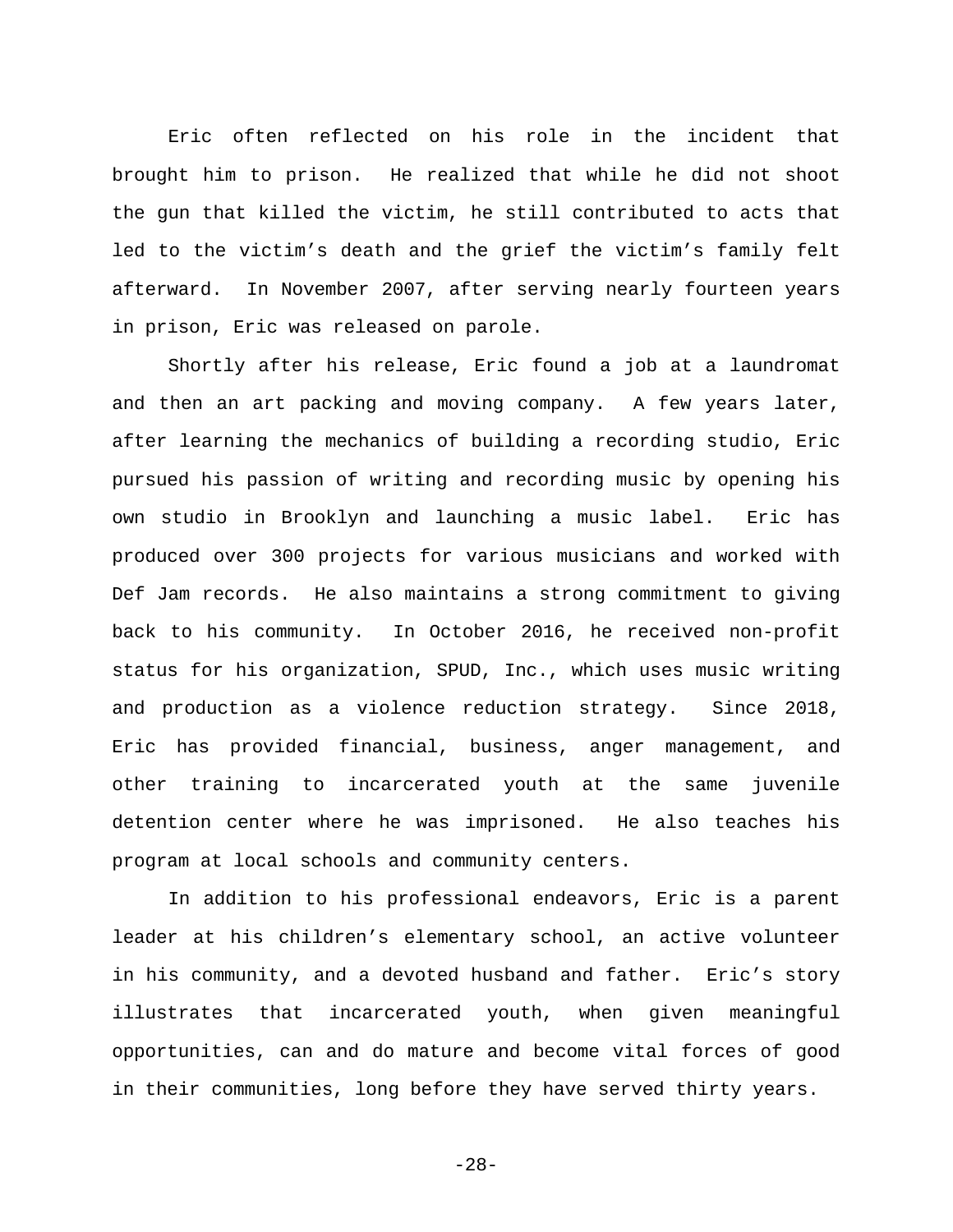# <span id="page-32-0"></span>**III. THE EXPERIENCES OF JUVENILE LIFERS IN NEW JERSEY REVEAL THAT THE PROMISE OF ZUBER REMAINS UNFULFILLED.**

In Zuber, this Court observed that, "even for experts, it is difficult at an early age to differentiate between the immature offender who may reform and the juvenile who is irreparably corrupt . . . [and] [i]t is even harder for a judge to make that determination at the moment the juvenile offender appears for sentencing." 227 N.J. at 451 (internal citations omitted). Consequently, "even when judges begin to use the [Miller](http://www.westlaw.com/Link/Document/FullText?findType=Y&serNum=2027964006&originatingDoc=If397e6c0d88411e6ae36ba8bbc8f4702&refType=RP&originationContext=document&vr=3.0&rs=cblt1.0&transitionType=DocumentItem&contextData=(sc.Search)) factors at sentencing, a small number of juveniles will receive lengthy sentences with substantial periods of parole ineligibility*,*" and such youth might seek later judicial review of their sentences to determine "whether [they] may be, or [have] been, rehabilitated." Id. at 451-52. To this end, the Court urged the Legislature to "consider enacting a scheme that provides for later review of juvenile sentences with lengthy periods of parole ineligibility." Id.

Unfortunately, four and one-half years later, the Legislature has not responded to the Court's exhortation. Although at least two bills have been introduced that would create a procedural pathway for incarcerated youth to obtain release in less than thirty years, neither has been approved by the relevant committees. See S. 428, 218th Leg., Reg. Sess. (N.J. 2018) and A. 3091, 219th Leg., Reg. Sess. (N.J. 2020).

<span id="page-32-1"></span>The stories of the New Jersey Incarcerated Youth Amici set forth below demonstrate that they had matured and were

<span id="page-32-2"></span>-29-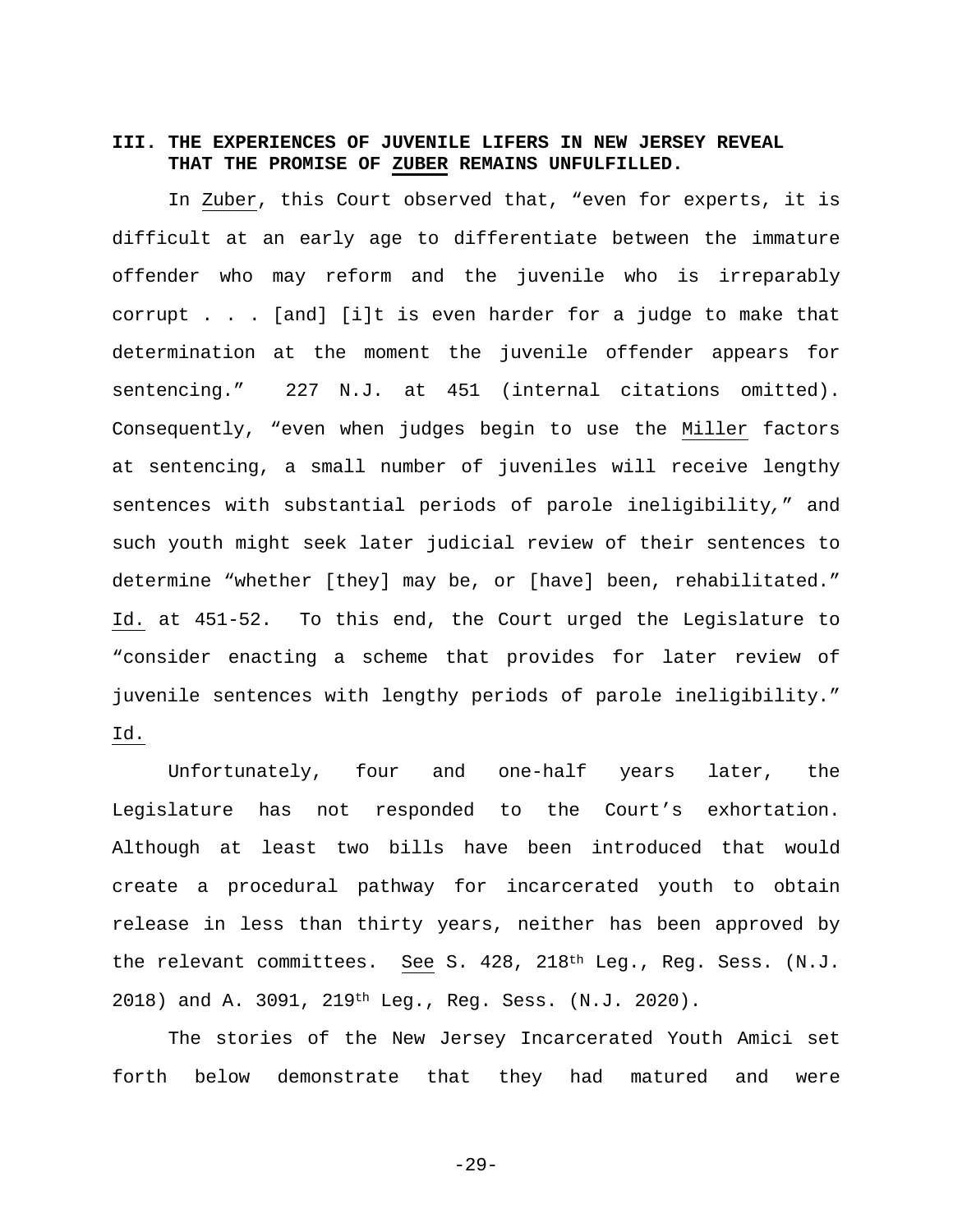rehabilitated and ready to leave prison long before reaching their thirty-year mandatory minimum terms. While the Amici from other states were released well before thirty years and are now active, contributing members of their communities, their New Jersey counterparts remain behind bars for years or even decades longer. It is now time for the Court to step in and fulfill Zuber's core promise: that a young person will have a meaningful opportunity to gain release based on demonstrated maturity and rehabilitation.

# **A. Lawrence Bell**

<span id="page-33-0"></span>Lawrence Bell is a community organizer and advocate for system reform. He is forty-five years old and spent more than two-thirds of his life in prison.

Lawrence grew up in Camden, New Jersey during the late 1980s and early 1990s, when it was known as the murder capital of the country. From a young age, Lawrence witnessed and experienced physical and psychological abuse by his stepfather. Ultimately, his mother fell victim to her husband's violence and died when Lawrence was nine years old. Before his mother's death, Lawrence had been a straight-A student and consistently attended school. After she died, however, he struggled to cope with his grief and became known as a "trouble maker." By the time he was thirteen years old, he no longer attended school. By his early teens, he was living alone in an abandoned house in Camden and selling drugs.

 $-30-$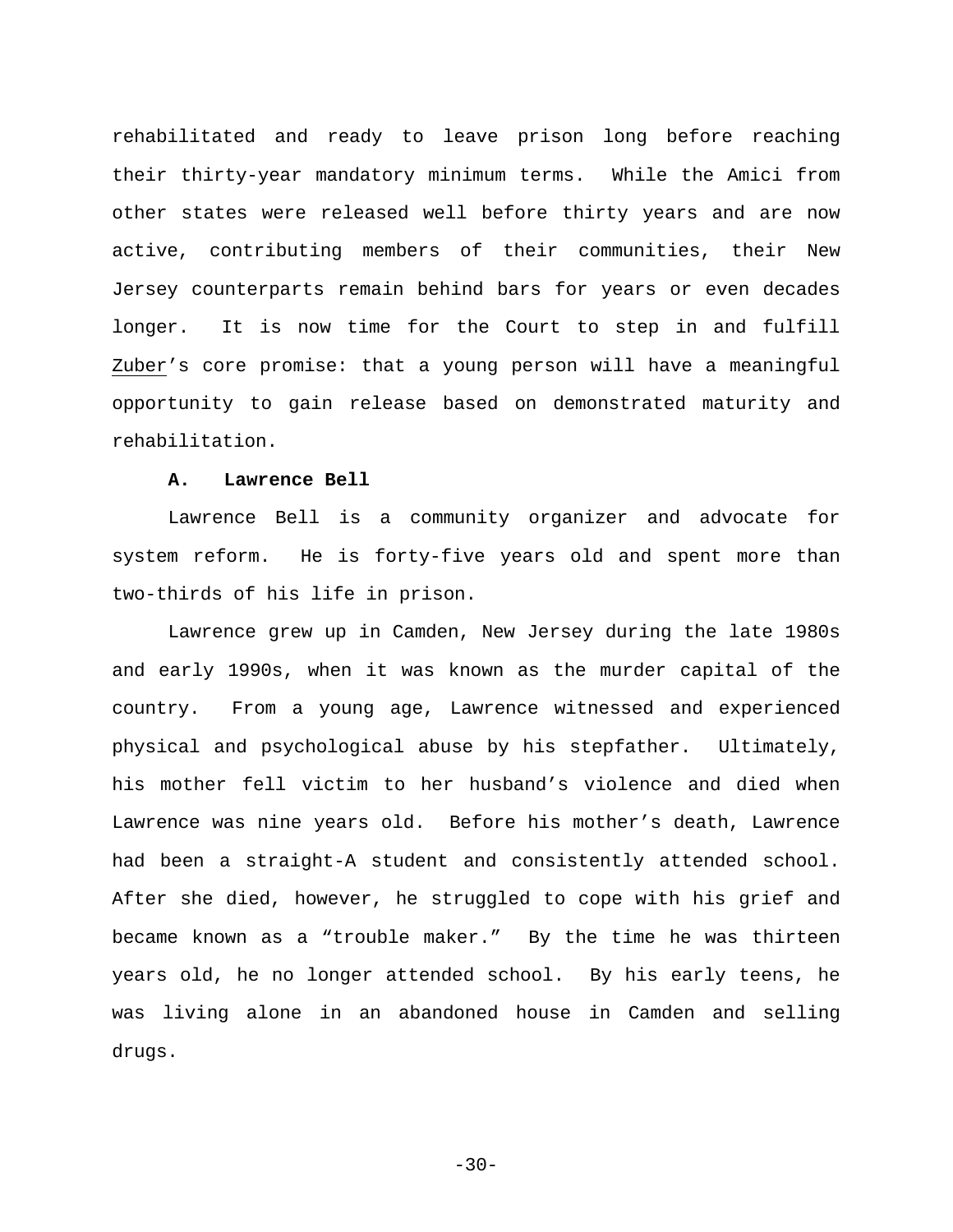In June 1990, when Lawrence was just fourteen years old, a much older acquaintance with a lengthy criminal record asked for Lawrence's help in committing a robbery. The events of that evening led Lawrence to a youth detention center cell, accused of a murder, kidnapping, and sexual assault. Lawrence was convicted after trial of all charges. Despite a psychologist's findings that Lawrence had the emotional intelligence of a ten-year-old boy and could be rehabilitated within five years, the judge sentenced Lawrence to life plus fifty years, with a fifty-five year parole disqualifier.

Lawrence was first placed at the Garden State Correctional Facility in Yardville, then known as a "gladiator school" where youth learned how to fight one another. He initially succumbed to the atmosphere but shifted his mentality about five years into his term (around age twenty-two) after receiving his last serious disciplinary infraction. In 2001, Lawrence was transferred to East Jersey State Prison where, despite the violent culture, he began taking advantage of and creating his own educational opportunities. In his own words, he started to realize that "[w]hen you know better you do better." He became certified as a cook, started an at-risk youth visitation program, started a creative writing program, participated in vocational programs, and became one of the first participants in the New Jersey Scholarship and Transformative Education in Prisons ("NJ-STEP") Program, graduating from Mercer County Community College. He was an English comprehension teaching assistant and tutored others in

-31-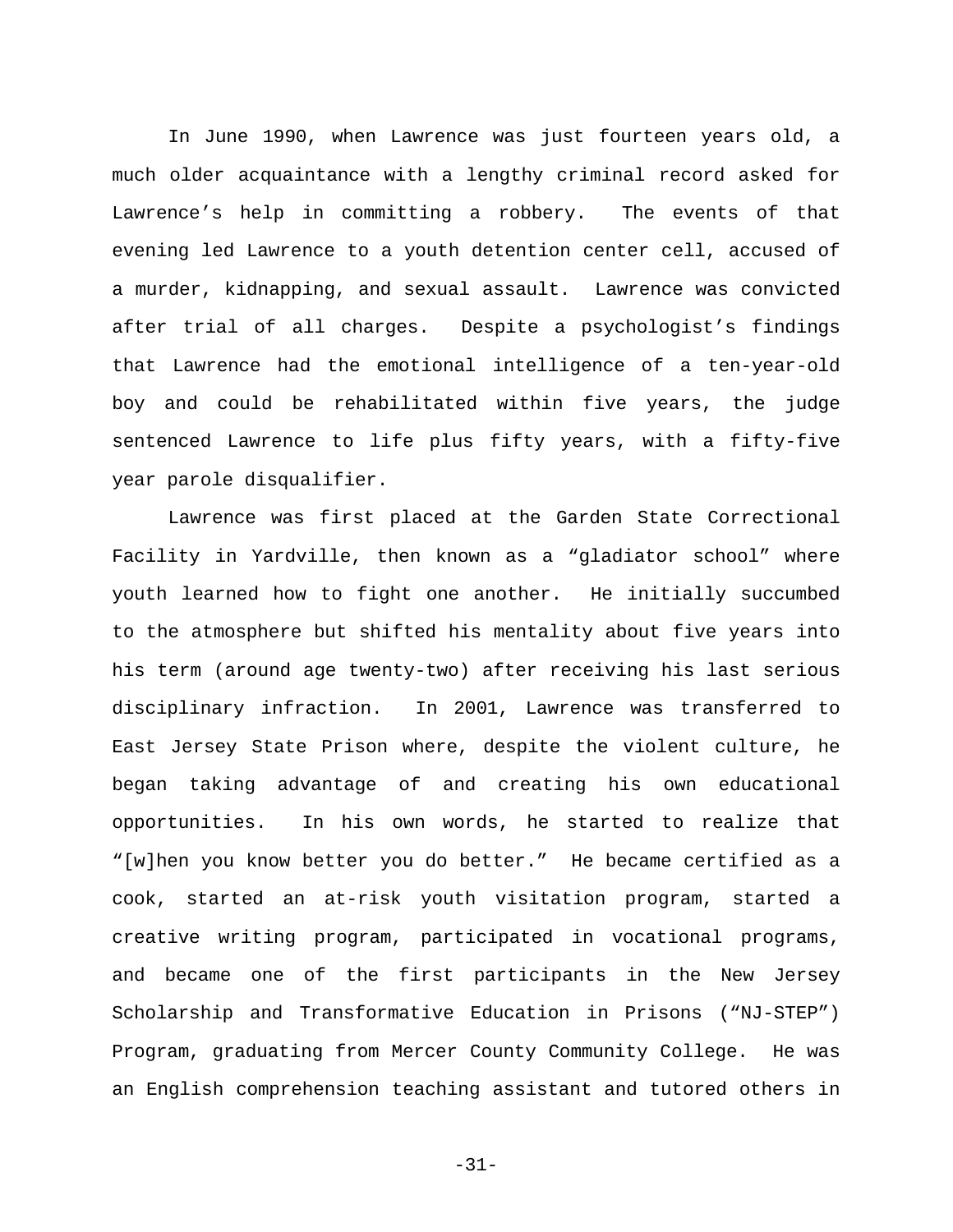college writing. He also served as a prison paralegal for nearly fifteen years. Lawrence married his wife while he was incarcerated, and they have now been married for over twenty years.

In February 2020, because of Zuber, Lawrence was resentenced to forty-eight years with a thirty-year mandatory minimum. He contracted COVID-19 at East Jersey State Prison and was released on June 28, 2020, after serving thirty years and one day in custody.

Lawrence is now making meaningful contributions as a community organizer with Metro Industrial Areas Foundation in New York. In January 2021, he graduated summa cum laude from Rutgers University in Newark, earning a bachelor's degree. He has taught virtually at Swarthmore College on a range of topics, including penal history, African American history, sociology, and film.[6](#page-35-1) Lawrence is also involved in real estate and hopes to develop and identify affordable housing for formerly incarcerated individuals. His long-term goal is to end New Jersey's "archaic and draconian" process of juvenile waiver.

Like the individuals described above, Lawrence's story is remarkable because of his ability to steer himself toward a better path and his steadfast commitment to lifting others up with him along the way. Lawrence took advantage of all the

<span id="page-35-0"></span> $\overline{\phantom{a}}$ 

<span id="page-35-1"></span> $6$  See TJIS: Transformative Justice Initiative and Swarthmore<br>College, Swarthmore Coll. Lang Center Civic & Soc. Resp., Swarthmore Coll. Lang Center Civic & Soc. Resp., [https://www.swarthmore.edu/lang-center/tjis-transformative](https://protect-us.mimecast.com/s/Ih2-CKrQwJHPXDjwcMkMDt)[justice-initiative-and-swarthmore-college](https://protect-us.mimecast.com/s/Ih2-CKrQwJHPXDjwcMkMDt) (last visited June 14, 2021).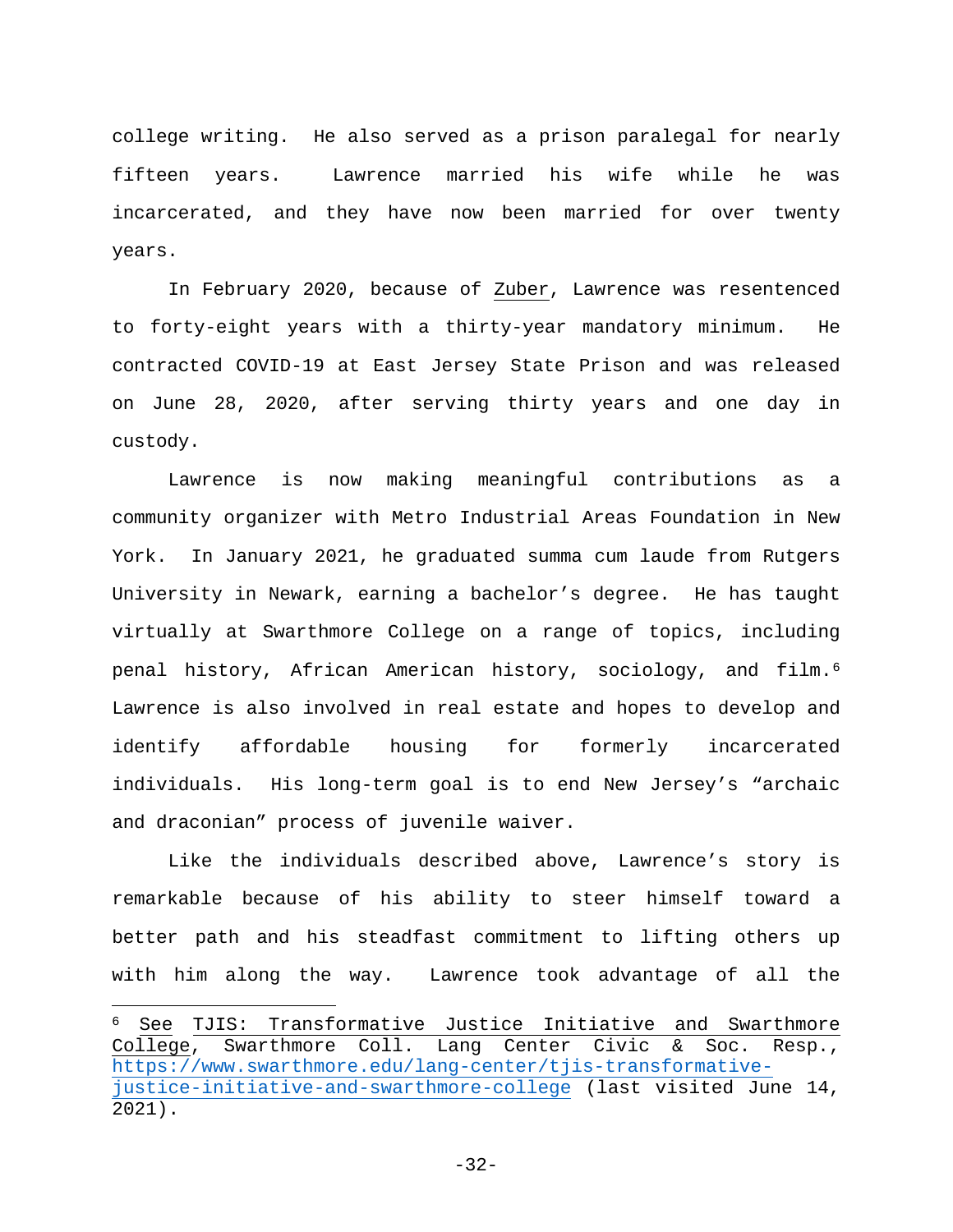opportunities available to him while incarcerated and completed the aforementioned programs within the first half of his thirtyyear term. He then turned his attention to others, providing guidance as a paralegal and hope and encouragement as a mentor to young people both within and outside the prison. Unfortunately, because Lawrence did not have an opportunity for release before his thirty-year parole disqualifier, he has only just started his career as a community organizer and advocate outside the prison walls. We will never know what the community has lost by not having Lawrence return to it sooner, but he hopes that his story will inspire change so that others may have the opportunity that he lacked.

# **B. Hector Valentin**

<span id="page-36-0"></span>Hector Valentin is another example of a young person who demonstrated rehabilitative qualities far before the end of his thirty-year sentence, but he nevertheless remained behind bars for three decades.

Hector grew up in Newark, New Jersey with his mother and three younger brothers. He had a good relationship with his family and attended school regularly until ninth grade, when he dropped out and began working in construction. At the age of seventeen, after a day of shopping with friends, Hector found himself in a juvenile detention center charged with the murder of the shopkeeper. After a trial, he was convicted of felony murder and sentenced to thirty years with no possibility of parole. Though he appealed, his conviction was affirmed.

-33-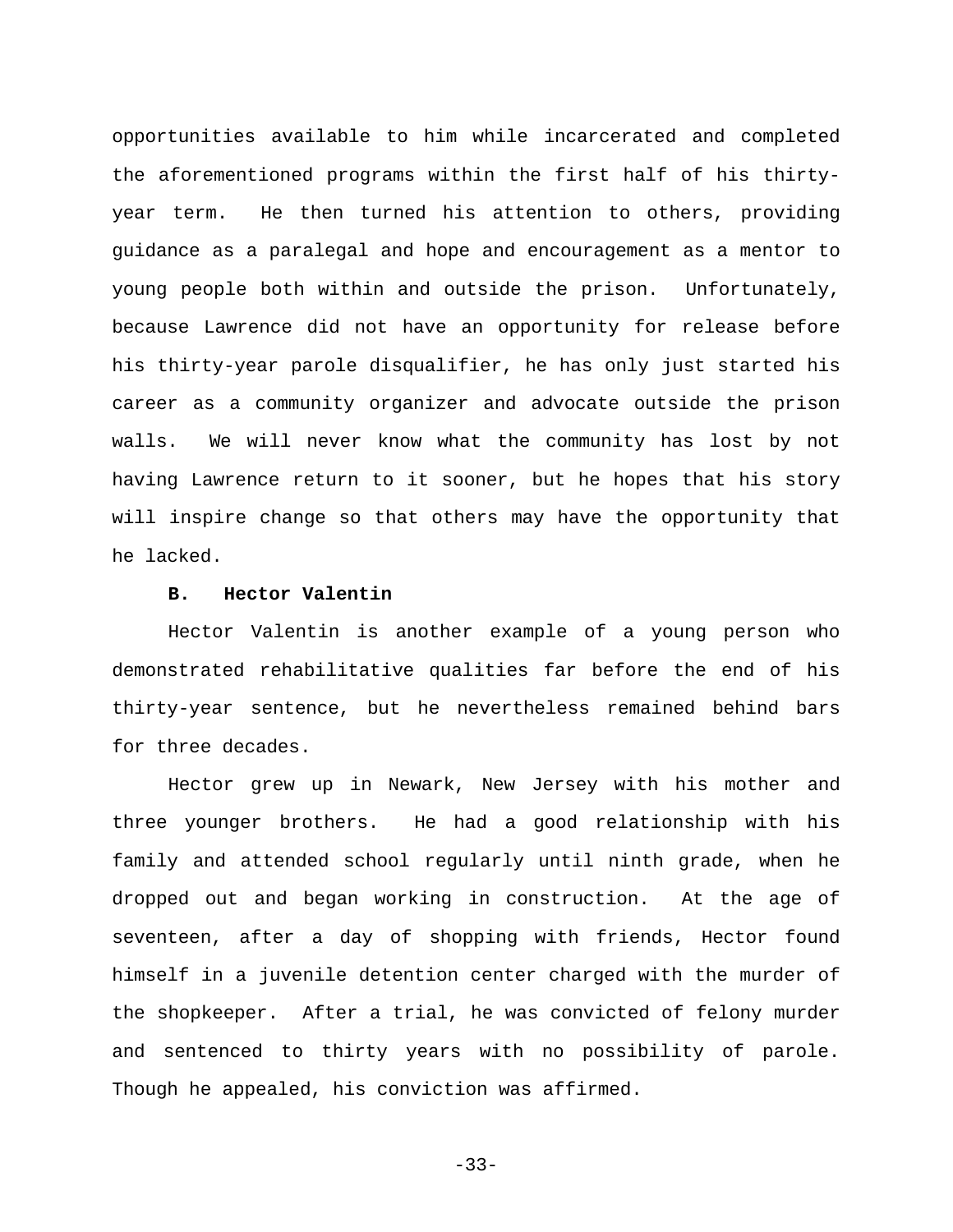While incarcerated, Hector stayed out of trouble and made productive use of his time. Even though most of the prison's rehabilitative programs and institutional jobs were not available to him because of the length of his sentence (this is because they catered to youth who were within several years of their maximum term), Hector persisted in his educational and vocational pursuits. He took courses in carpentry, masonry, computer programming, paralegal studies and earned his GED. He worked in the library and served as a paralegal for twelve years. He avoided all inmate fights and received only one disciplinary charge during the entirety of his commitment, when he tested positive for drugs in the very early years of his sentence. Despite this exemplary record across nearly thirteen years (a sentence within itself) at the Garden State Youth Correctional Facility, he had no opportunity for release.

In 2002, when he turned thirty years old, Hector aged out of the Garden State Youth Correctional Facility and was transferred to East Jersey State Prison in Rahway. He describes this change as a "culture shock"--like going from a "sunny" place to a somber and dark environment. He and others at the prison had a difficult time maintaining positive mindsets. A friend who was also serving a lengthy sentence could not cope and committed suicide. Despite this challenging new environment, Hector remained committed to his positive trajectory and obtained a job in the facility's upholstery shop, where he worked for sixteen years. Because East Jersey is designated maximum security, it

-34-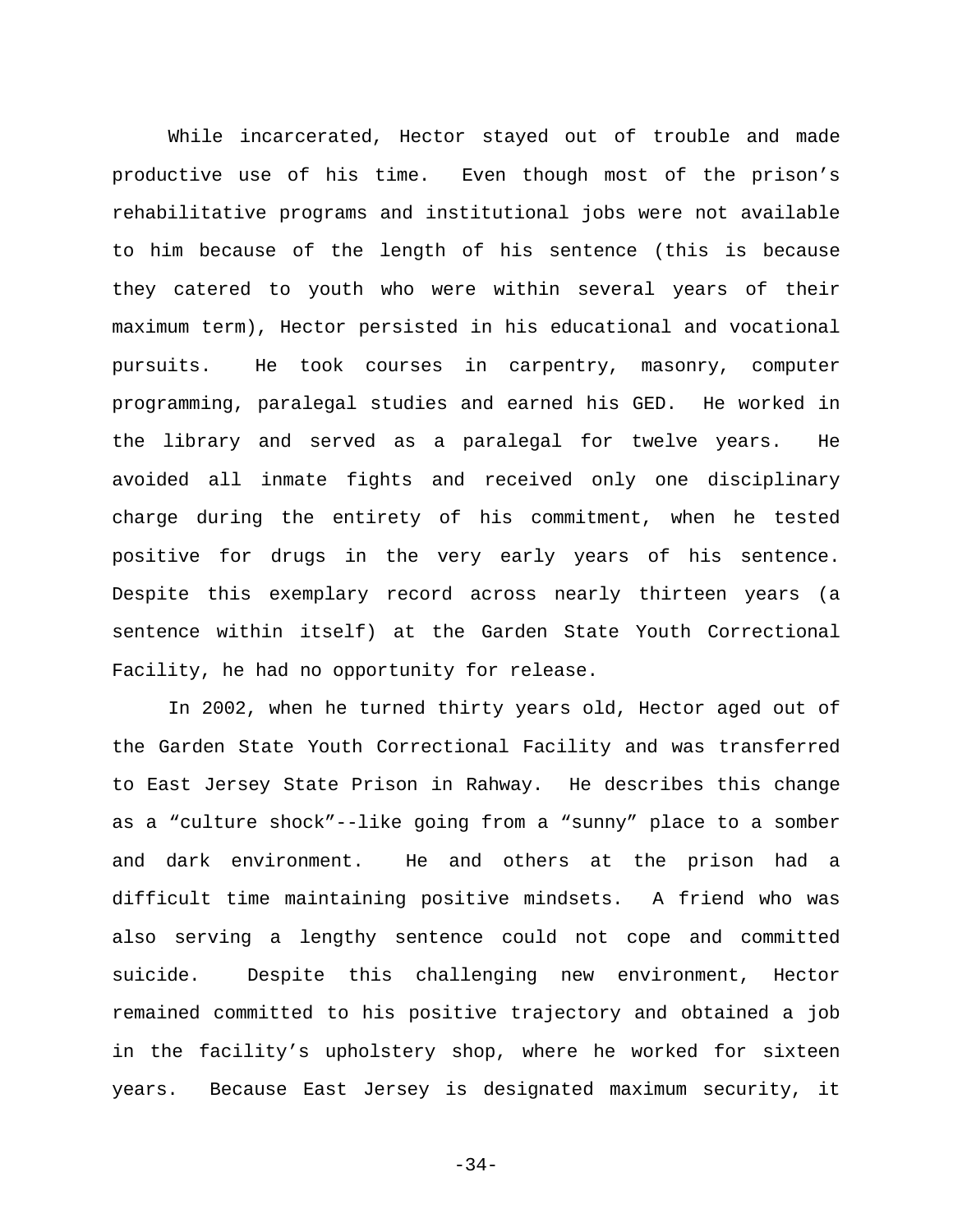offered limited educational opportunities until 2013, when Hector was chosen to participate in the NJ-STEP Program. He graduated with an associate's degree in social justice from Mercer County College and a bachelor's degree from Rutgers University.

Hector was finally released in 2020, after serving thirty years. Upon release, he felt the profound impact of three decades behind bars on his social development; he felt awkward, for example, doing simple things like going to the store. Hector believes that the amount of time he served, beginning from a young age and continuing throughout critical years of development and maturation, caused him significant harm and, more generally, has a negative impact on youth when they leave prison. He has observed that other youth who are released after serving shorter sentences are often able to re-acclimate to life in the community more quickly and easily than youth who served longer sentences.

In February 2020, Hector moved to Florida to live with his niece and secured a job as a packaging specialist. He hopes to use his social justice degree to mentor youth who are facing challenges similar to those he experienced as a young person.

#### **C. Dexter Tyson**

<span id="page-38-0"></span>Dexter Tyson arrived at New Jersey State Prison as a teenager who could not grow facial hair and left in 2016 as a forty-eight year-old man with a grey beard.

In 1985, when Dexter was seventeen years old, he was involved in a "robbery gone wrong." He, along with two other young men, attempted to rob an individual at a bus stop and the

-35-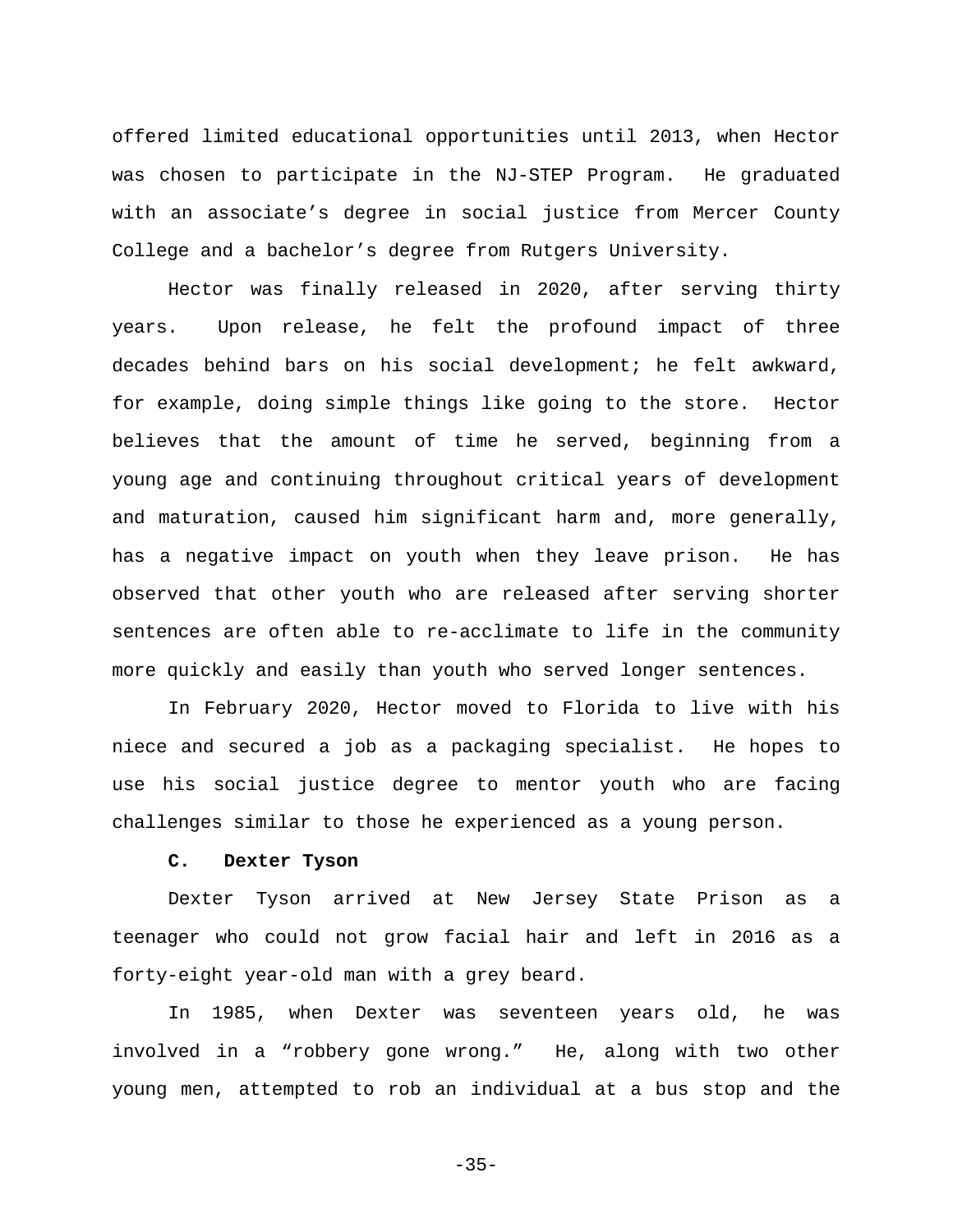victim was shot and killed. Dexter was waived and tried as an adult. A jury convicted him of felony murder and a second-degree weapons offense, and he was sentenced to a life sentence with thirty years of parole ineligibility for the felony murder, along with a concurrent ten-year sentence for the weapons offense. During the three decades of his incarceration, the sentencing judge's finding that Dexter (the teenager) was incapable of rehabilitation stuck with him. Ultimately, he was motivated to prove that the sentencing judge was wrong and that he could mature and grow in prison.

Dexter became a mentee of older "lifers," who encouraged him to improve his reading skills by giving him books to read and asking him to write book reports for them. Their care and mentorship gave Dexter the self-confidence he needed to make choices that would improve his life. While incarcerated, Dexter earned an associate's degree through the NJ-STEP Program and a paralegal certificate. He also engaged in significant therapy, participated in all available facility programs, and contributed to the Lifers Group Juvenile Awareness Program's well-regarded music group. Through the course of his thirty years in prison, Dexter only incurred minor disciplinary infractions, with his last infraction occurring in 2002--over fifteen years before his parole eligibility date.

Dexter went before the Parole Board for the first time in 2016, when he was forty-seven-years old and with a laudable institutional record, and was granted release. Since his

-36-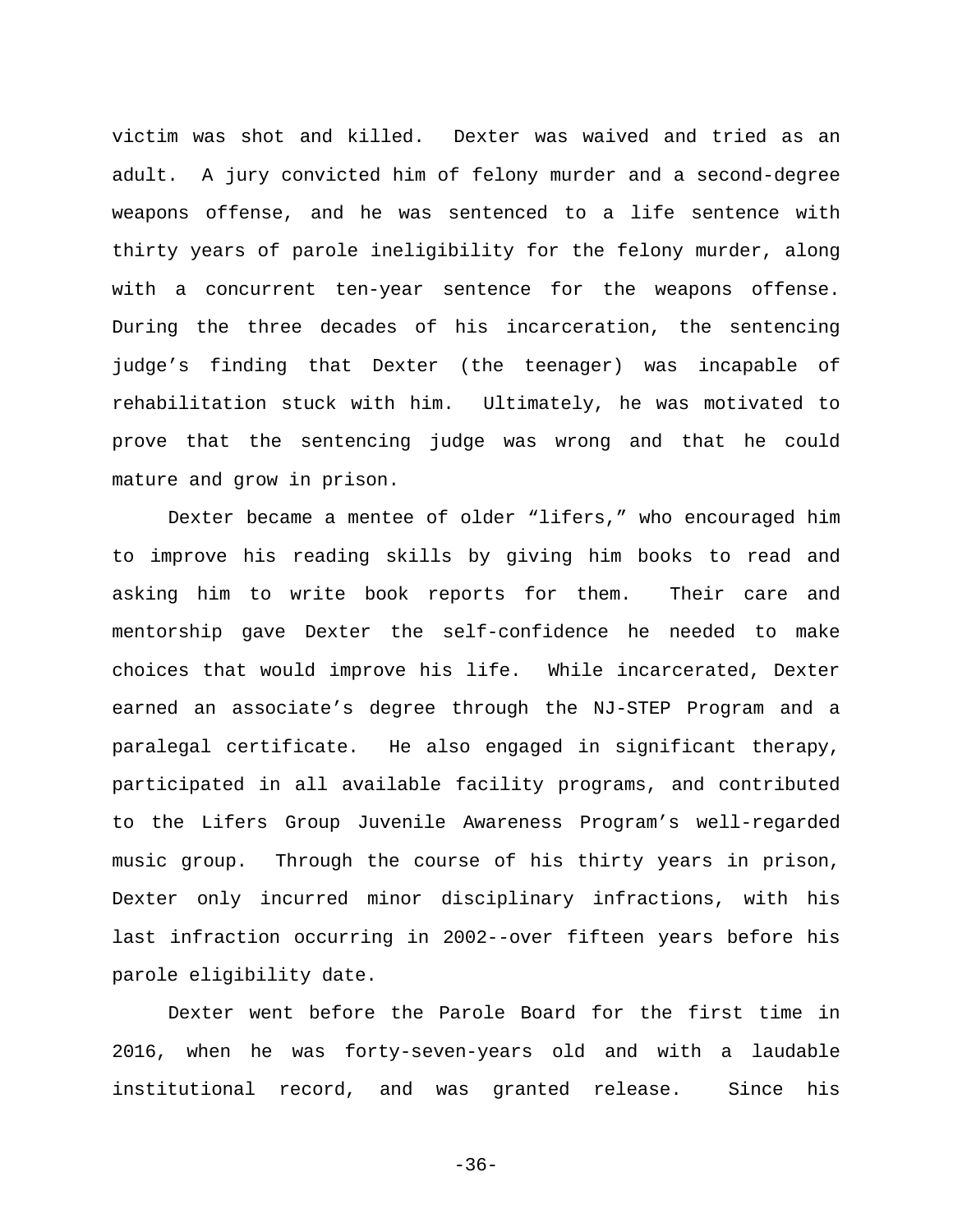release, Dexter has been the primary caregiver for his two-yearold daughter, Makaylah, who is learning her ABCs. He is employed by Newark Public Works and has his commercial divers license ("CDL"). He hopes to continue his college education at Rutgers when his daughter gets older. In his spare time, he continues to pursue music that focuses on the long-term effects and psychological scars of his incarceration.

Yet, even with these accomplishments, the reverberations of Dexter's lengthy sentence remain. Dexter's mother, who visited frequently, passed away just a few months before his release. His inability to care for her weighs heavily on him. Like many others on lifetime parole supervision, Dexter is required to submit weekly paystubs, check with his officer before visiting family in Virginia, and deal with the constant threat of reincarceration, which casts a long shadow over his daily life.

While Dexter is proud of his full-time job with benefits, he wonders what life could have been like with an earlier opportunity to start over. Would he be earning a higher income? Would he be worrying about his daughter's college costs instead of daycare costs? Could he have cared for his mother in the last years of her life? He will never know.

Dexter focuses on what he can control and maintains his firm commitment to his daughter and to leading a productive, lawabiding life.

-37-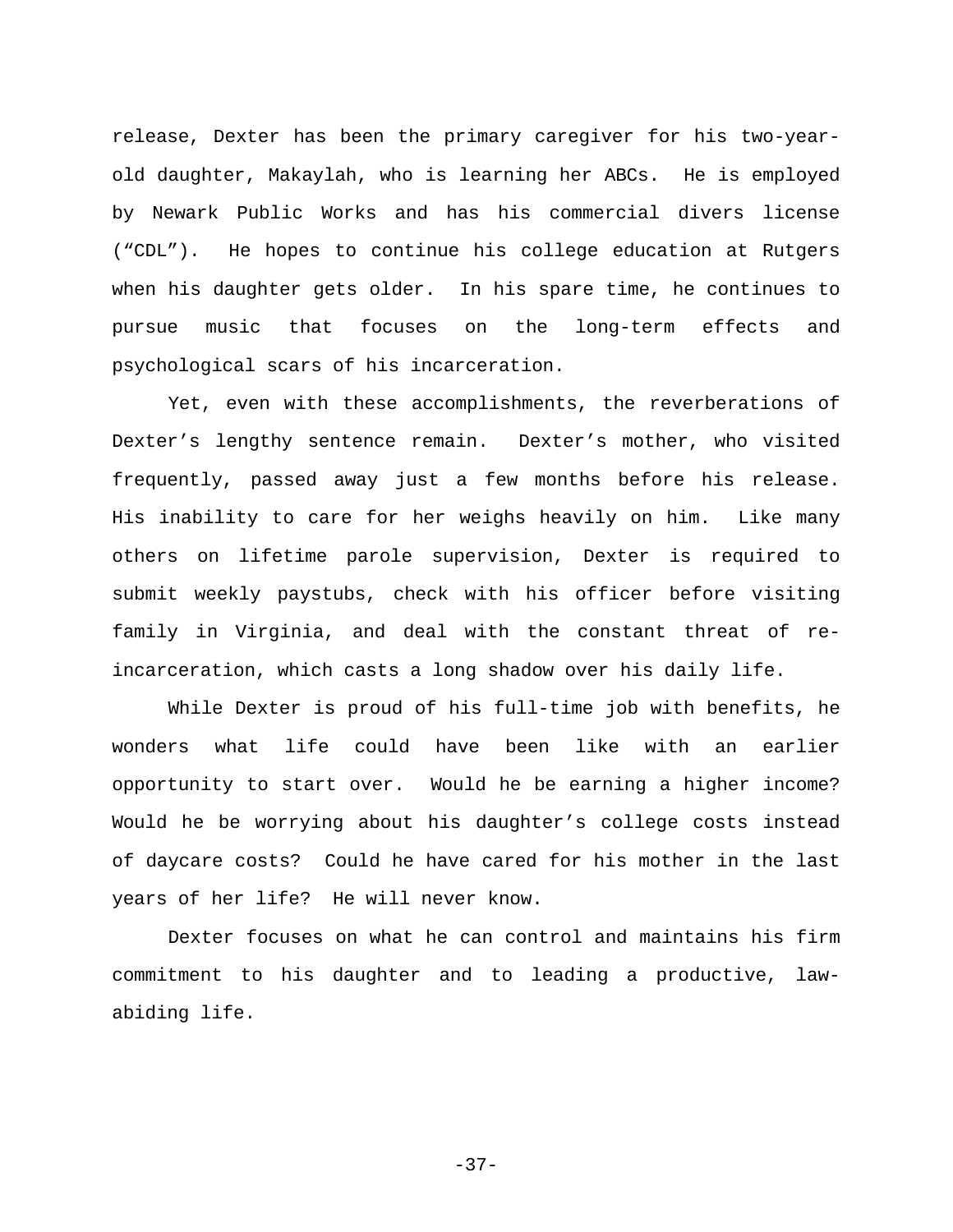# **D. Ibrahim Sulaimani**

<span id="page-41-0"></span>Ibrahim Sulaimani has many titles. He is a co-founder of the highly respected Transformative Justice Initiative ("TJI") (also appearing as Amicus), a criminal justice student at Rutgers University who hopes to pursue a Master's of Public Policy, and a favorite course assistant to undergraduate students at Swarthmore College.

Ibrahim is also a juvenile lifer. As a child, Ibrahim suffered abuse and psychological harm by his stepfather. At age fifteen, Ibrahim and an older man entered a neighbor's home in order to rob it and the neighbor was killed during the course of the robbery. In 1988, Ibrahim was waived into adult court, convicted of felony murder, and sentenced to life in prison with a thirty-year period of parole ineligibility.

When Ibrahim first arrived at state prison at the age of eighteen, he received mentorship from the "Long Timers Group," comprised of young people who were also serving lengthy terms of incarceration. This group mentored him and advised him to focus on his education. After earning his high school diploma, Ibrahim became Secretary, and later President, of the Long Timers Group. As President, Ibrahim tutored others in the facility, provided mentoring, and raised money (with the consent of the administration) to replenish the facility's furniture. Ibrahim also worked for years as the social work department's clerk and learned the upholstery trade.

-38-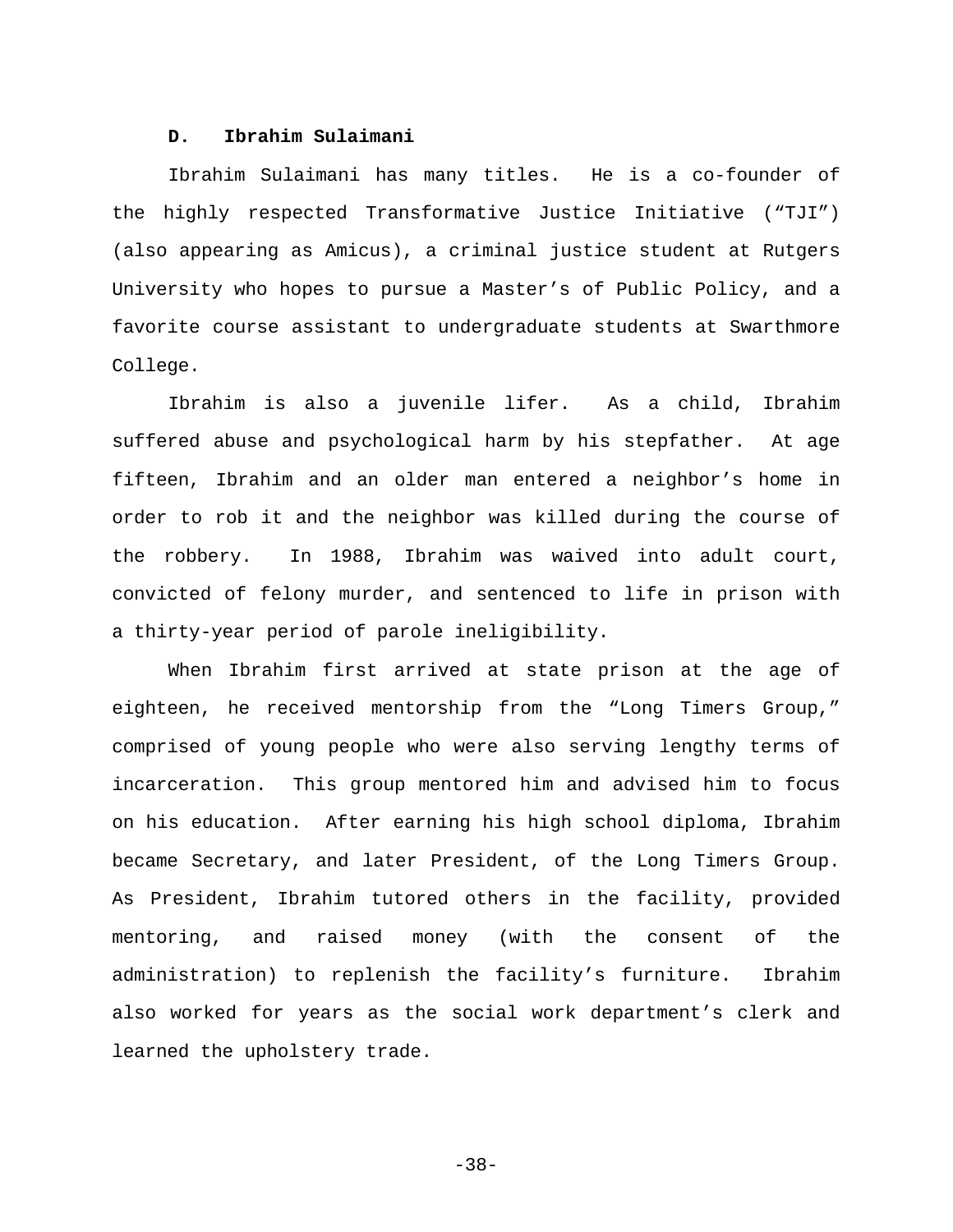When faced with institutional barriers to securing educational opportunities, Ibrahim and his peers advocated for years to bring the NJ-STEP Program to fruition. In 2013, Ibrahim was among the program's inaugural cohort of students. Today, the NJ-STEP Program has a years-long waiting list. Ibrahim and his peers lightheartedly call themselves graduates of "East Jersey University." Through the NJ-STEP Program, Ibrahim earned an associate's degree and continues to work towards his bachelor's degree.

In 2018, Ibrahim finally became eligible for parole and could showcase his exceptional achievement for the first time. The Parole Board unanimously approved his release.

Having spent thirty years incarcerated, Ibrahim had to learn to be an adult outside of prison for the first time at the age of forty-six. In the last fifteen years of his incarceration, he had no access to a computer. He also was not transferred to a lower security facility with significant reentry services until weeks before his release date.

Today, Ibrahim uses his personal experience to help those returning home from carceral institutions through his organization, TJI. Still a college student himself, he also works as a course assistant to undergraduate students at Swarthmore College. One day, Ibrahim hopes to return as an educator in the NJ-STEP Program to further guide incarcerated students in New Jersey's state prisons. There, he hopes to use

-39-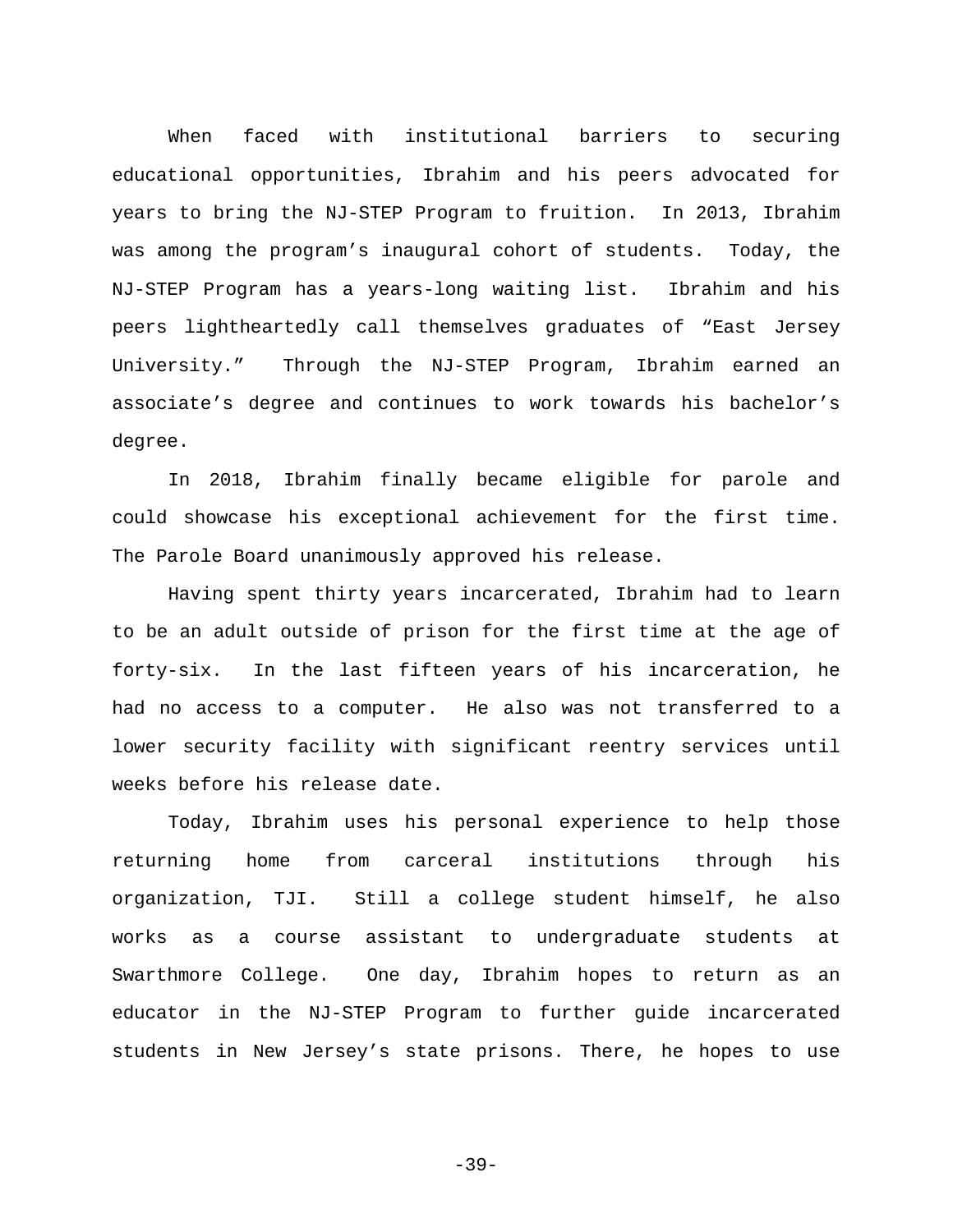his profound story of growth to show young people that they too can change their lives.

# **E. Christopher White**

<span id="page-43-0"></span>Thirty years ago, Christopher White ("Chris") entered the New Jersey criminal legal system as a seventeen-year-old who had never before been in trouble. Before then, Chris did well in school, played the drums, was close with both of his parents, and went to church regularly with his mother. In 1991, however, Chris made a life-altering decision: he participated in a robbery with a friend during which he shot a young man twice. The young man died in front of his family. Chris was charged and waived to adult criminal court. He proceeded to trial and a jury found him guilty of first-degree murder. The trial court sentenced him to a life sentence with thirty years of parole ineligibility, along with concurrent terms for the robbery and weapons offenses.

At forty-seven years old, Chris has completed almost thirty years of his life sentence. During that time, Chris has focused on taking responsibility for his actions and living productively and purposefully. Chris was a youth mentor at his religious group during his earliest years in prison. Later, at East Jersey State Prison, Chris served as the Assistant Minister of Music, on the Board of the Lifer's group, and as a clerk in the infirmary for thirteen years.

At Northern State Prison ("NSP"), where he has been housed for the last ten years, Chris meets weekly with young people as the President and Lead Facilitator of the Individuals Embracing

 $-40-$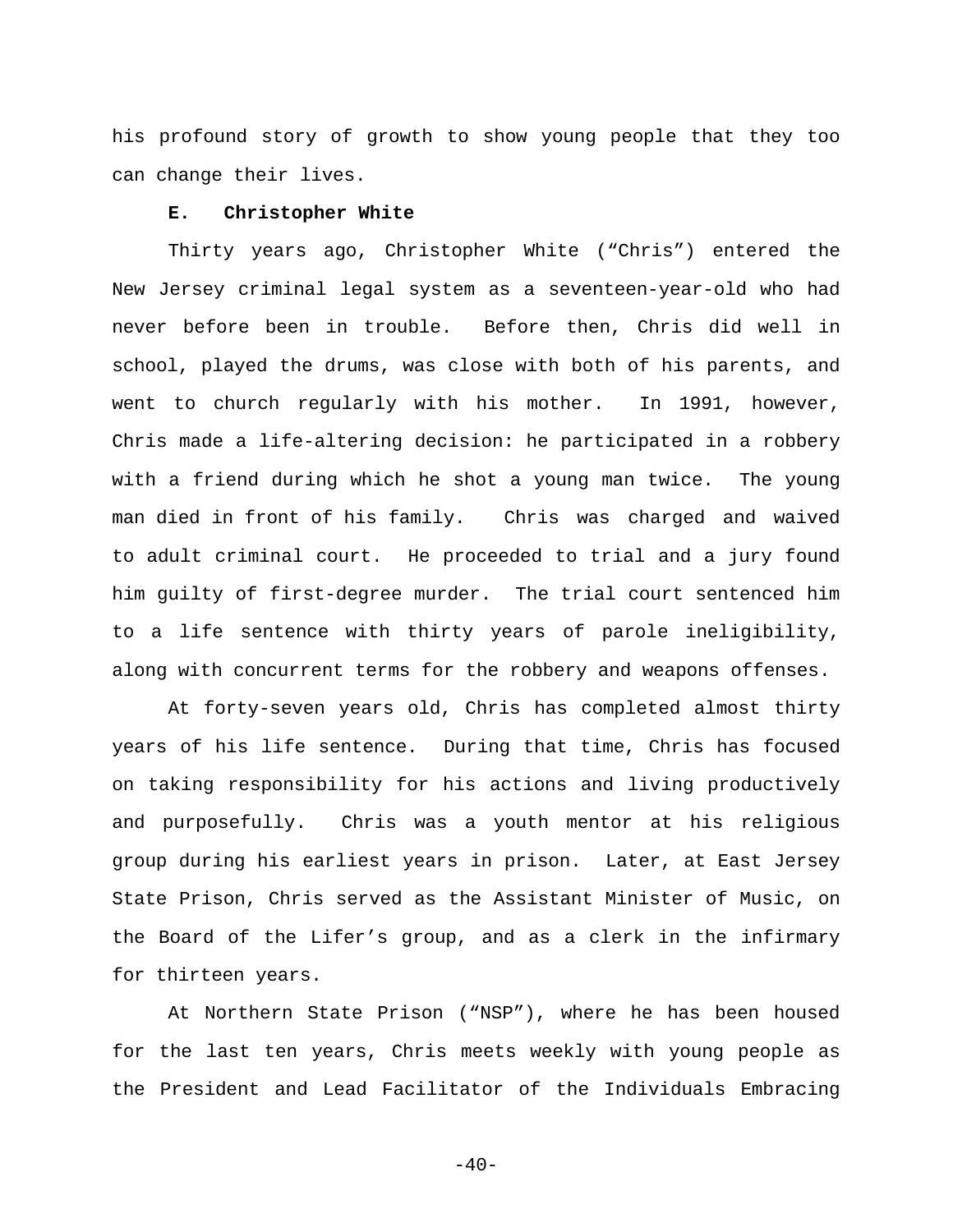Better Choices ("IEBC") program, which matches newly incarcerated men with mentors like Chris who have been incarcerated for decades. Through IEBC, Chris uses diverse strategies to encourage incarcerated young people to open up and discover their ability to make better choices. These strategies include individual and group counseling, lifestyle confrontation skits, open discussion relating to gang association, mock parole hearings, and mock employment interviews.

Through this work, Chris aims to help mentees realize that their crimes do not define who they are but are negative behaviors that they can change. By showing care to young people in tough situations, Chris seeks to provide healing, stop recidivism, and prevent others from experiencing the same trauma and harm he caused to his victim's family, who lost their loved one.

In addition to his work with IEBC, Chris earned his associate's degree from Raritan Valley Community College in 2019 and continues to pursue a bachelor's degree in Criminal Justice Studies through the NJ-STEP Program. He also leads weekly religious study groups and teaches music to other incarcerated people. In his nearly thirty years of incarceration, he has received only one minor disciplinary infraction. If and when he is released, he plans to obtain a commercial driver's license and find employment as a truck driver.

Chris has now spent nearly twice as many years in prison as he had lived before his incarceration. During that time, he has

-41-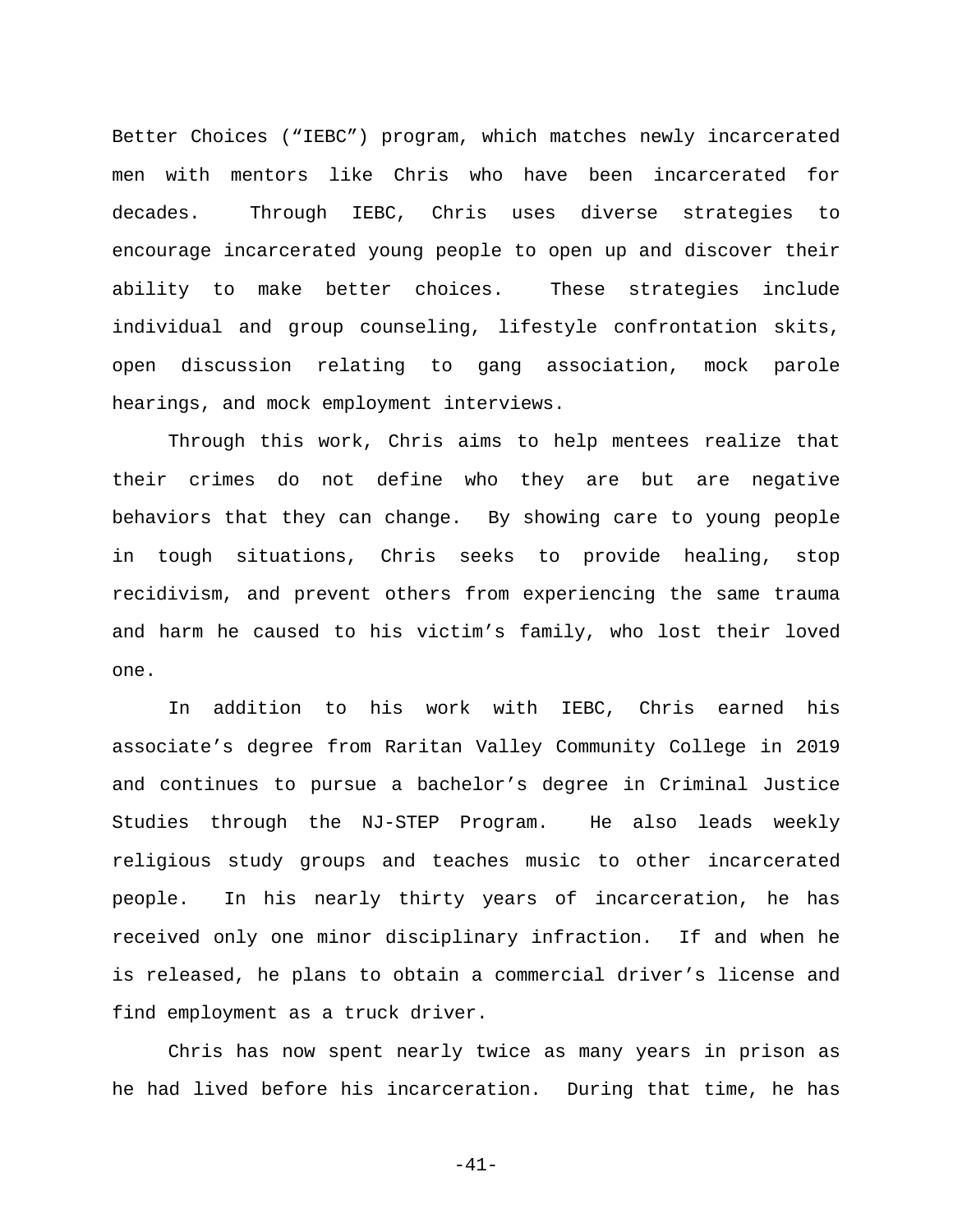not had a parole hearing or been afforded any other opportunity for release. In light of the Appellate Division's decision in Comer, Chris and others like him have no viable avenue for relief in the courts. Even though Chris has been prepared and able to demonstrate his maturity and rehabilitation for many years, he will continue to be incarcerated at least until he serves the mandatory minimum, and perhaps for a far longer term than that.

#### \* \* \* \* \* \* \*

The stories shared in this brief represent a mere fraction of experiences of the many young people who, while serving sentences for serious crimes, have made tremendous strides towards rehabilitation far earlier than thirty years after their convictions. This capacity for reform, according to the U.S. Supreme Court, sets children apart from adults in criminal sentencing. See Miller, 567 U.S. at 471. Yet, New Jersey's thirty-year mandatory minimum sentence without parole fails to embody this constitutional distinction. N.J.S.A. § 2C:11-3b(1) divests people, like the New Jersey Incarcerated Youth Amici, of any opportunity to petition for release before serving thirty years despite significant evidence demonstrating their readiness to return to the community.

The Formerly Incarcerated Youth Amici similarly committed serious crimes as adolescents but were released on parole in their respective states in less than thirty years--for some, in less than half that time. Today, these Amici are making

-42-